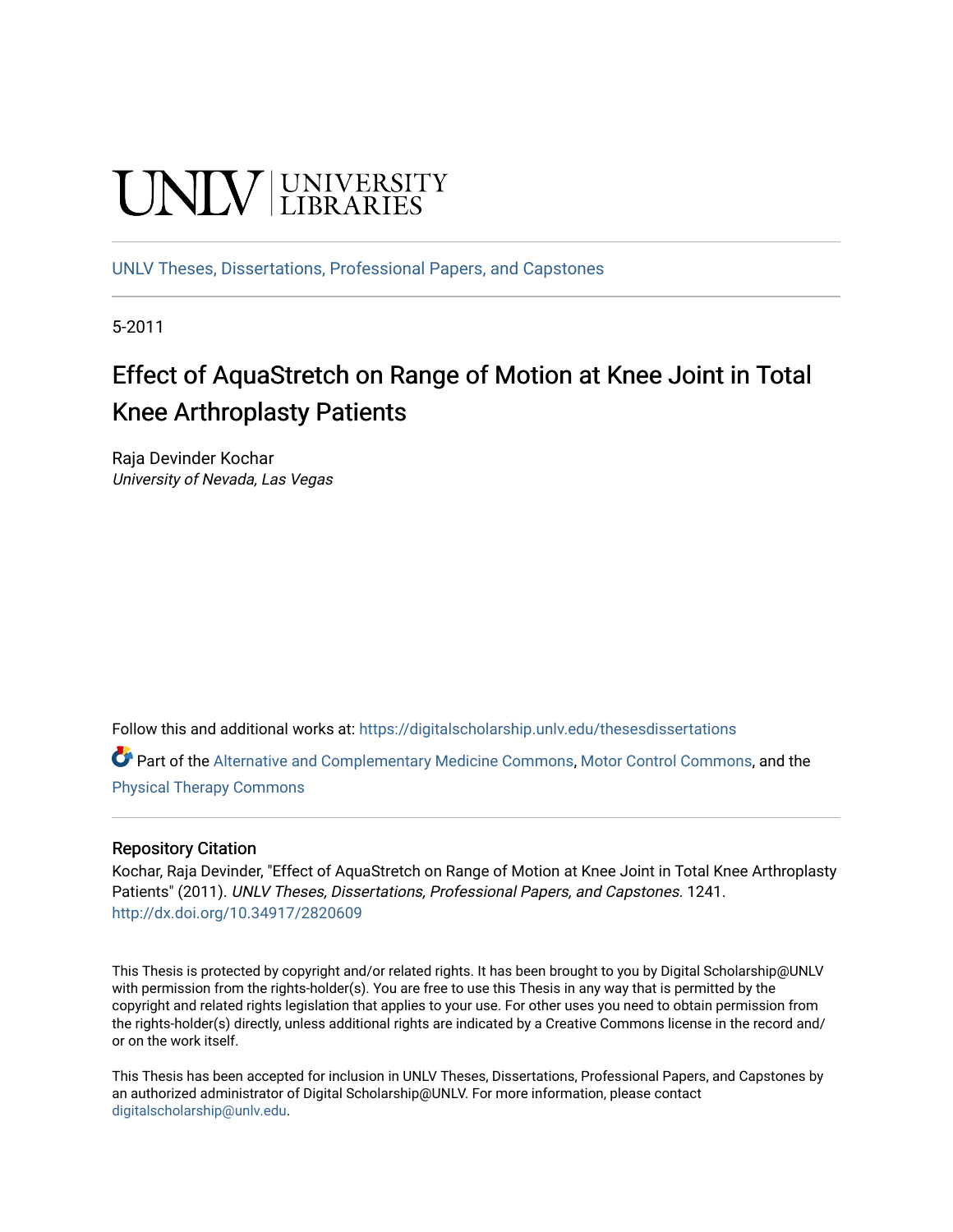## Effect of AquaStretch on Range of Motion at Knee Joint in Total Knee

Arthroplasty Patients

by

Raja Devinder Kochar

Bachelor in Physical Therapy Guru Nanak Dev University 2005

A thesis submitted in partial fulfillment of the requirements for the

**Masters of Science in Exercise Physiology Department of Kinesiology and Nutrition Sciences School of Allied Health Sciences Division of Health Sciences**

> **Graduate College University of Nevada, Las Vegas May 2011**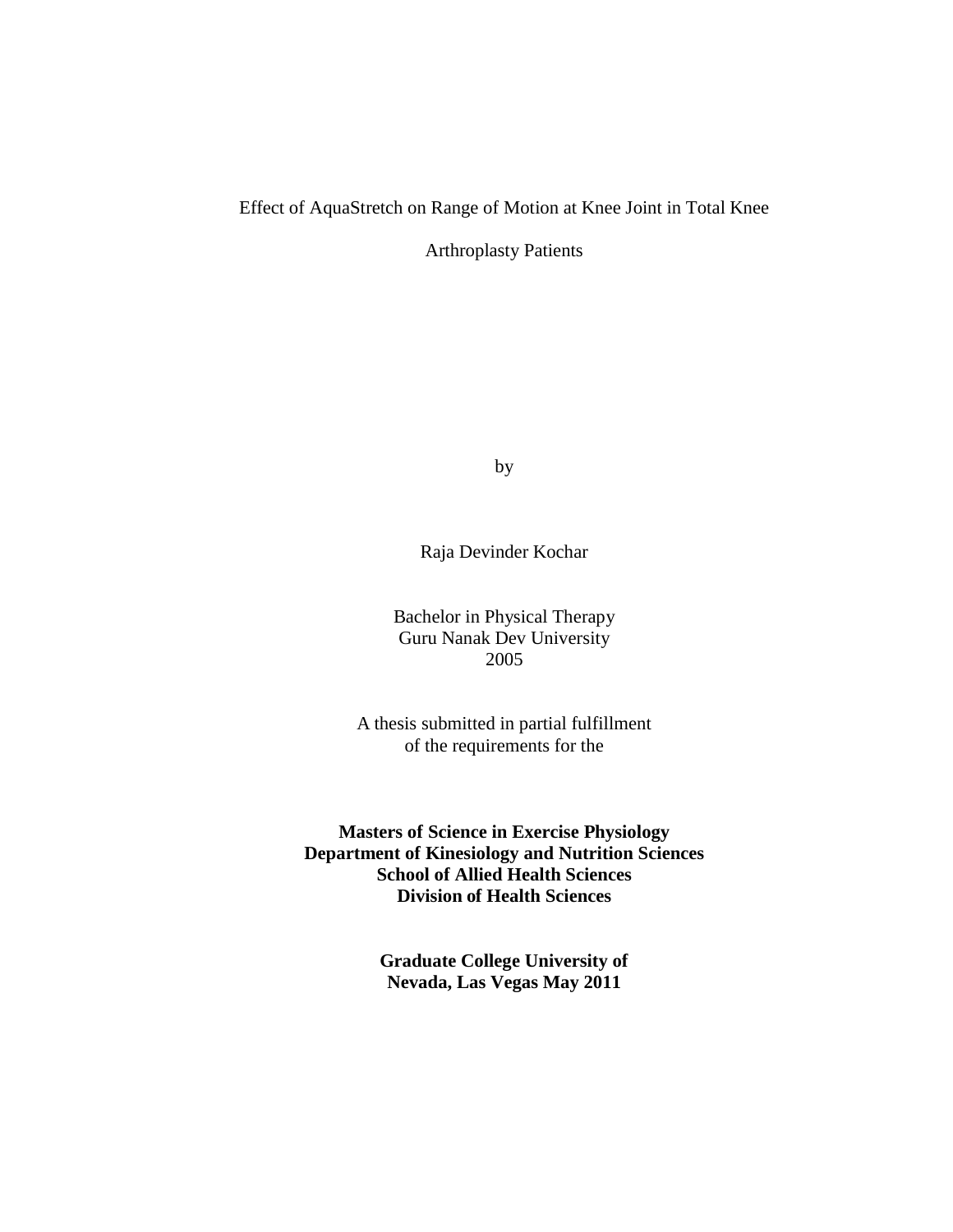Copyright © Raja Devinder Kochar 2011 All rights reserved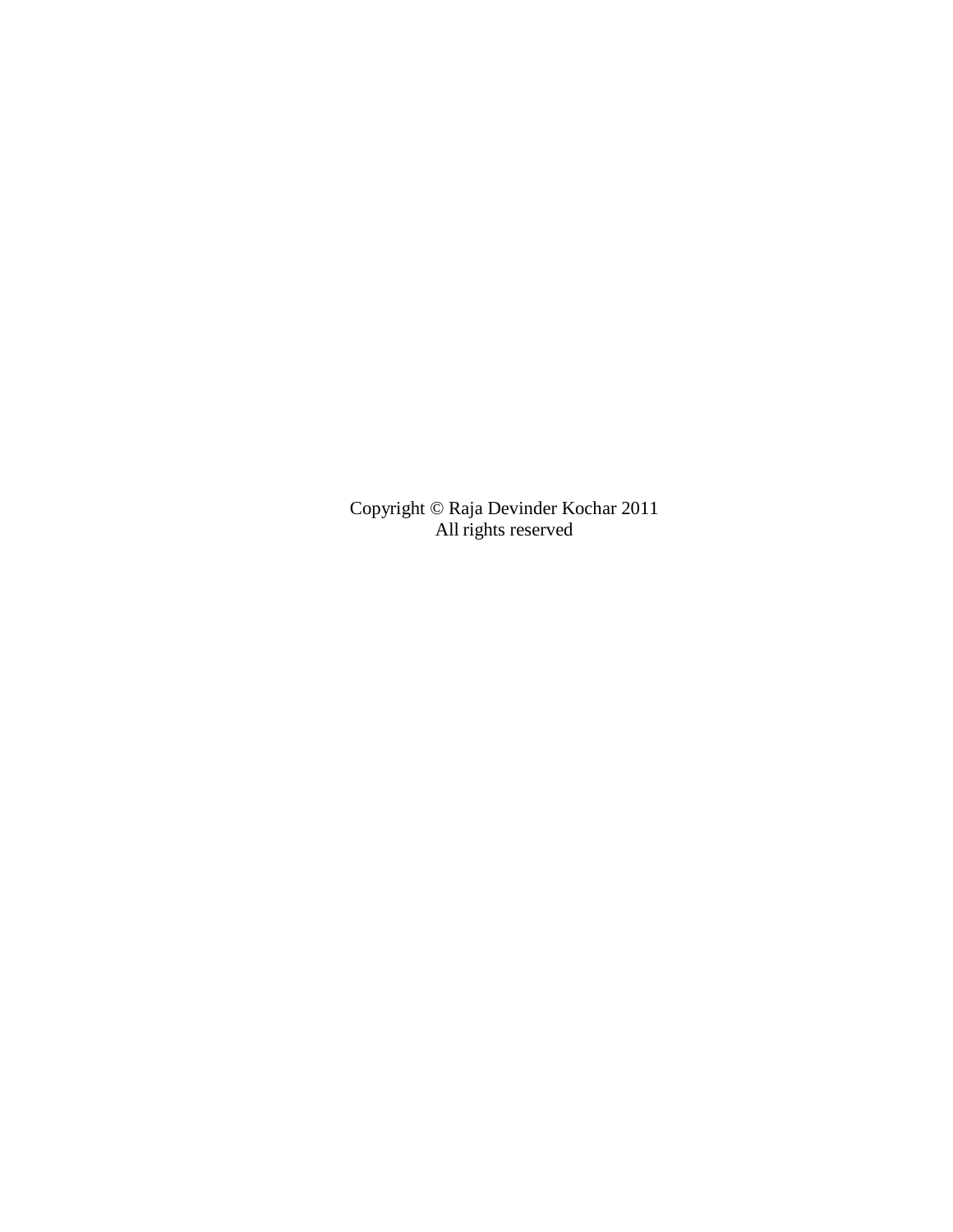

### THE GRADUATE COLLEGE

We recommend the thesis prepared under our supervision by

## **Raja Devinder Kochar**

entitled

## **Effects of Aqua Stretch on Range of Motion at Knee Joint in Total Knee Arthroplasty Patients**

be accepted in partial fulfillment of the requirements for the degree of

## **Master of Science in Exercise Physiology**

Department of Kinesiology and Nutrition Sciences

John Young, Ph. D., Committee Chair

Richard Tandy, Ph. D., Committee Member

John Mercer, Ph. D., Committee Member

Satish Bhatnagar, Ph. D., Graduate College Representative

Ronald Smith, Ph. D., Vice President for Research and Graduate Studies and Dean of the Graduate College

**May 2011**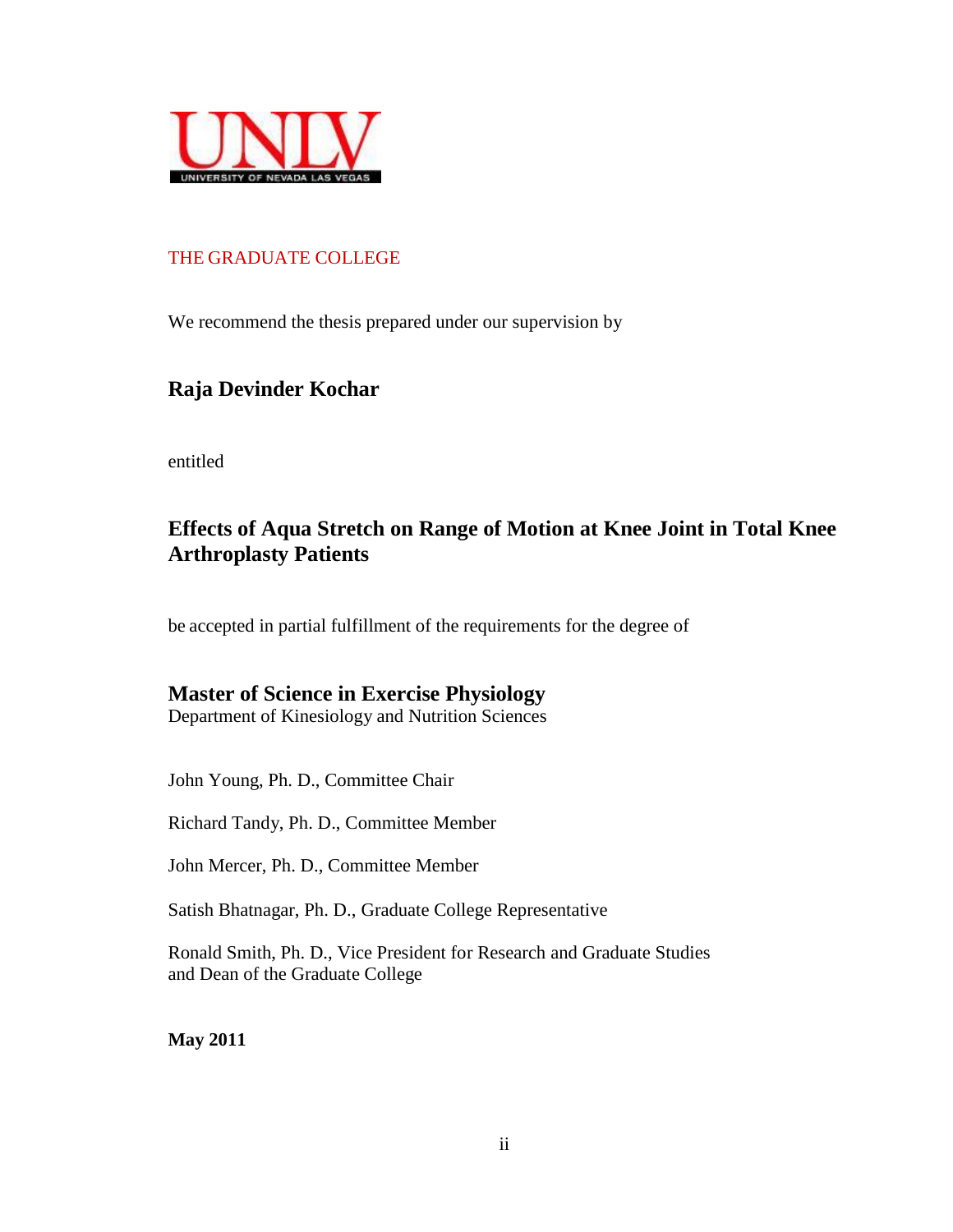#### ABSTRACT

#### **Effect of Aqua Stretch on range of motion at Knee Joint in Total Knee Arthroplasty Patients**

by

Raja Devinder Kochar

Dr. Jack Young, Examination Committee Chair Professor, Department of Kinesiology and Nutrition Sciences University of Nevada, Las Vegas

#### Abstract

The success of the Total Knee Arthroplasty (TKA) depends upon its functional outcomes of increase in reduction in pain, and gait ambulation and performing functional activities of daily living. Compromised range of motion, pain and weakness can reduce their ability to perform activities of daily living. Aquatic Physical Therapy may offer an alternative intervention to traditional Physical Therapy Rehabilitation and many studies have shown improvements in range of motion, swelling, pain reduction, stiffness and quality of life after TKA. AquaStretch, a relatively new form of aquatic therapy, claims to restore the functional mobility which is lost restrictions caused due to inflammatory processes. The studies done in the past compared the effects of aquatic therapy to those of land based therapy and found the two techniques to be equally effective. Currently, there is not any literature available which looks into the benefits of combining the two therapies. The purpose of this study was to investigate the effectiveness of an integrated treatment approach (Aqua Stretch and conventional therapy) compared to land therapy alone in improving range of motion after TKA.

Range of motion (ROM) data from the study group (physiotherapy and Aqua Stretch) and control group (physiotherapy only) were collected and studied retrospectively. The

iii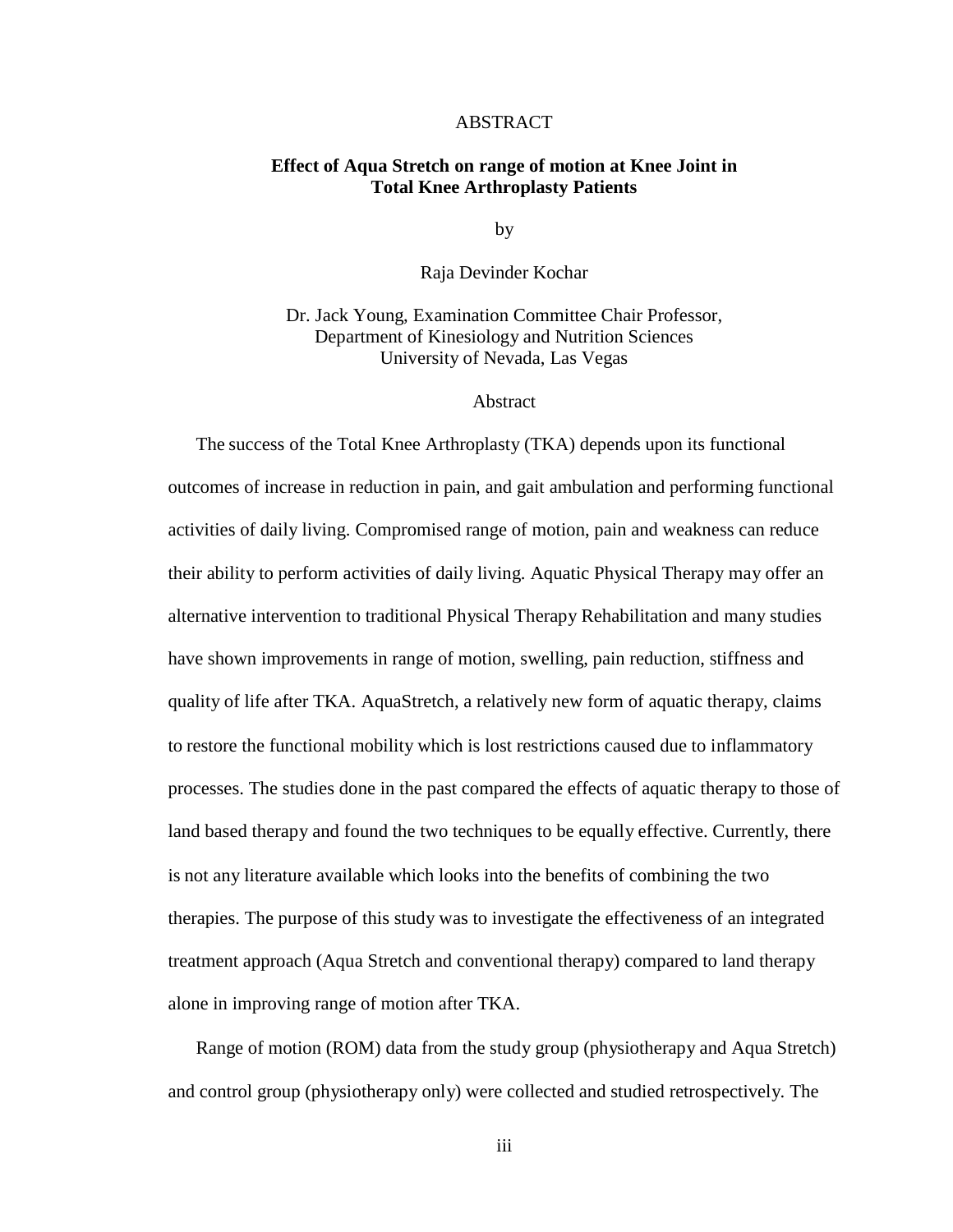ROM was compared using a 2 (groups)  $\times$  2 (pre, post) mixed model ANOVA method of statistical analysis ( $\alpha$ =0.05).

Following the respective rehabilitation protocols, there was a significant improvement in ROM in both the groups  $(p>0.05)$ . However, the improvement in ROM in study group was not different than that of control group (p>0.05).

In summary, the integrated techniques of aquatic and land based therapy was not more effective than the land based therapy in increasing the ROM at knee joint in knee replacement patients. However, other functional outcomes of knee replacement like pain, edema, strength and overall knee function are the avenues for future exploration of this technique.

INDEX WORDS: Total Knee Arthroplasty, range of motion, Aquatic therapy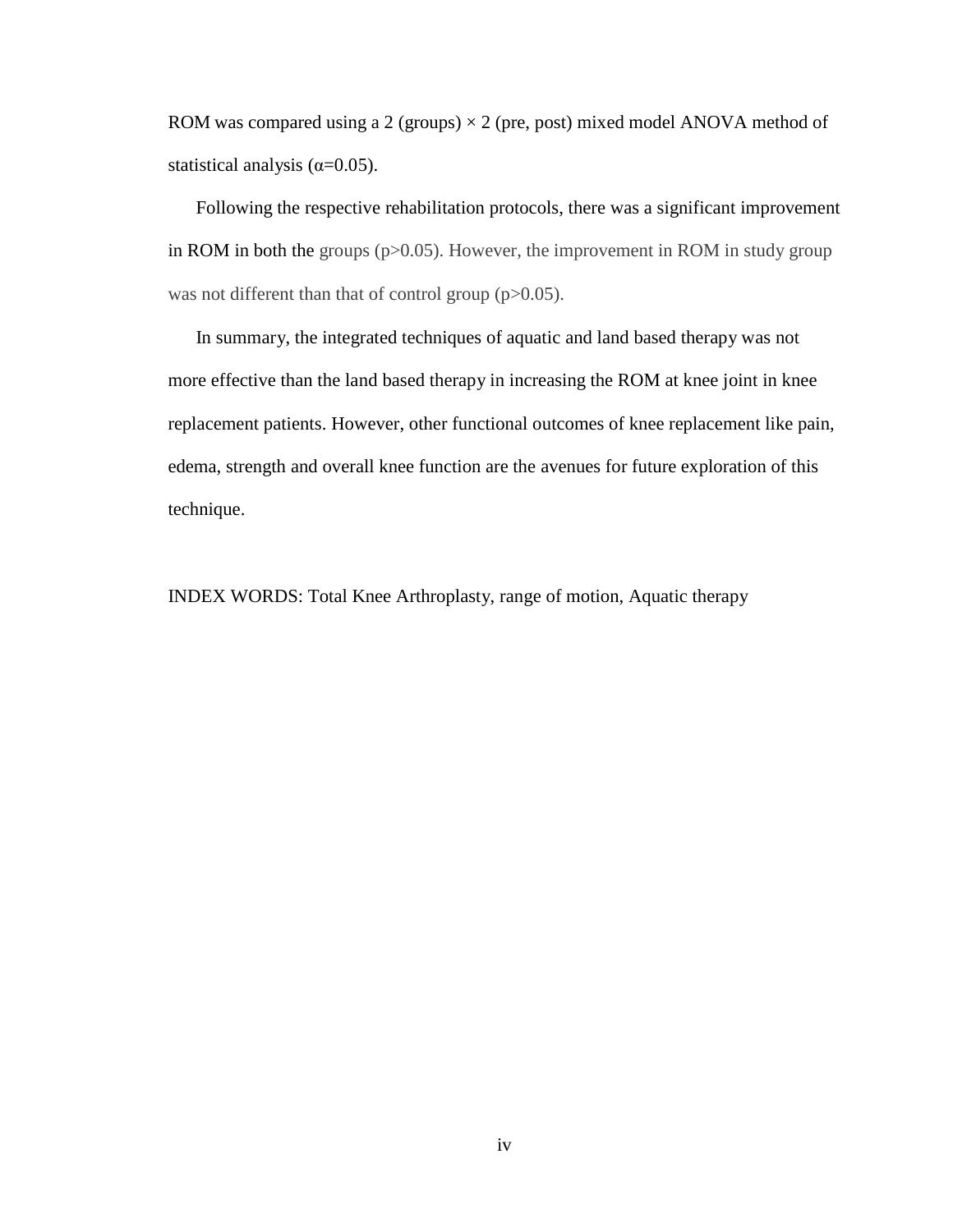#### ACKNOWLEDGMENTS

I would like to first and foremost give my gratitude to the Almighty Creator who has performed many mighty miracles on my behalf throughout not only the dissertation process, but throughout my entire life. Without Him none of this would have been possible. I would also like next to thank my parents and siblings who believed in me, supported me at every step of my life and continually gave me encouragement. I would next like to express my sincere appreciation to my advisor Dr. Jack Young for his guidance, encouragement, and especially patience with me throughout my academic endeavors. I would like to thank my committee members Dr. Mercer, Dr. Tandy and Dr. Bhatnagar for their advice and expertise throughout this project. I would also like to thank Dr. Jayasooria, Dr. Upinder Singh, Leanne Spark, Hartung Jugatx and Jessica Huss who helped me collecting my data for this study.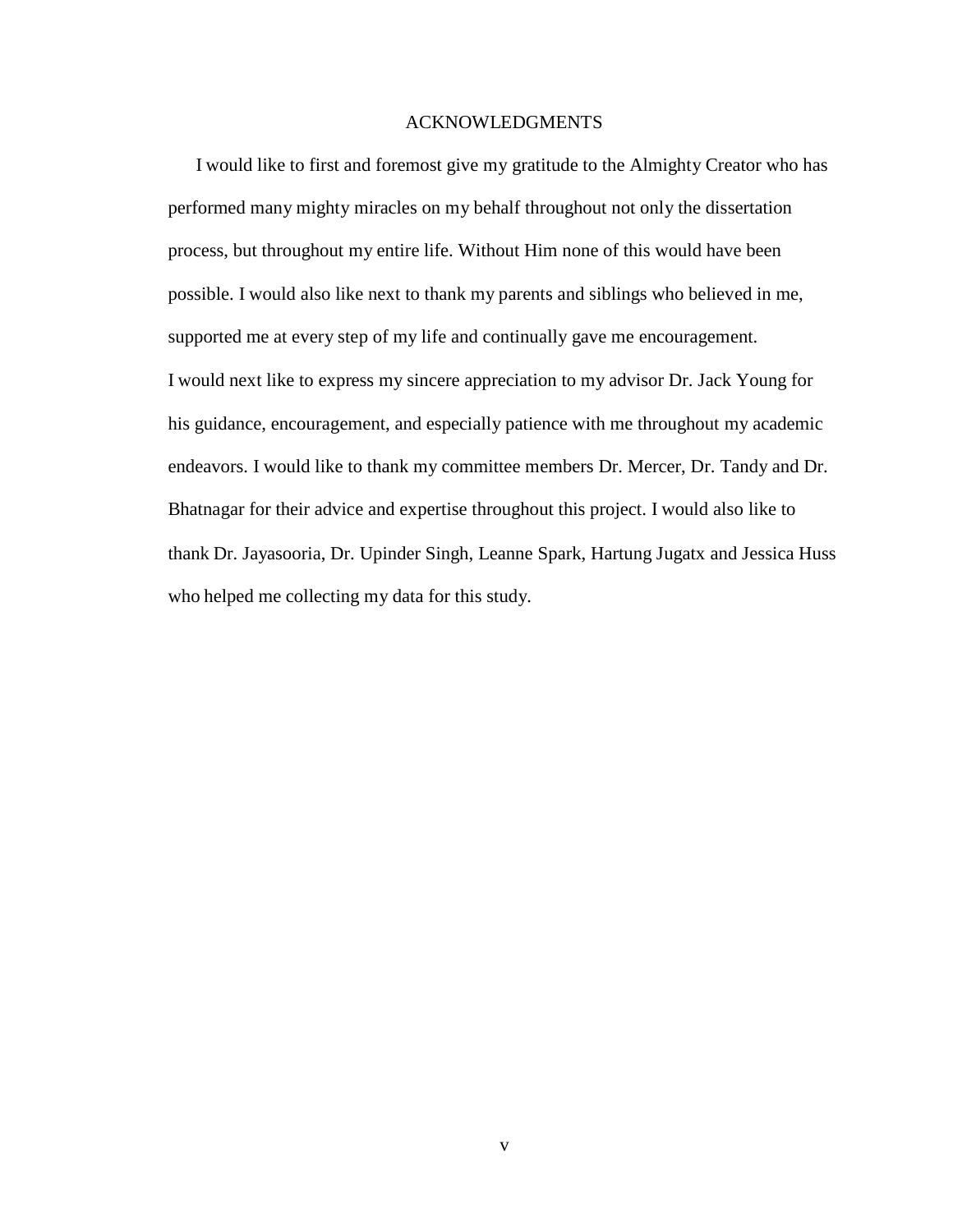## **TABLE OF CONTENTS**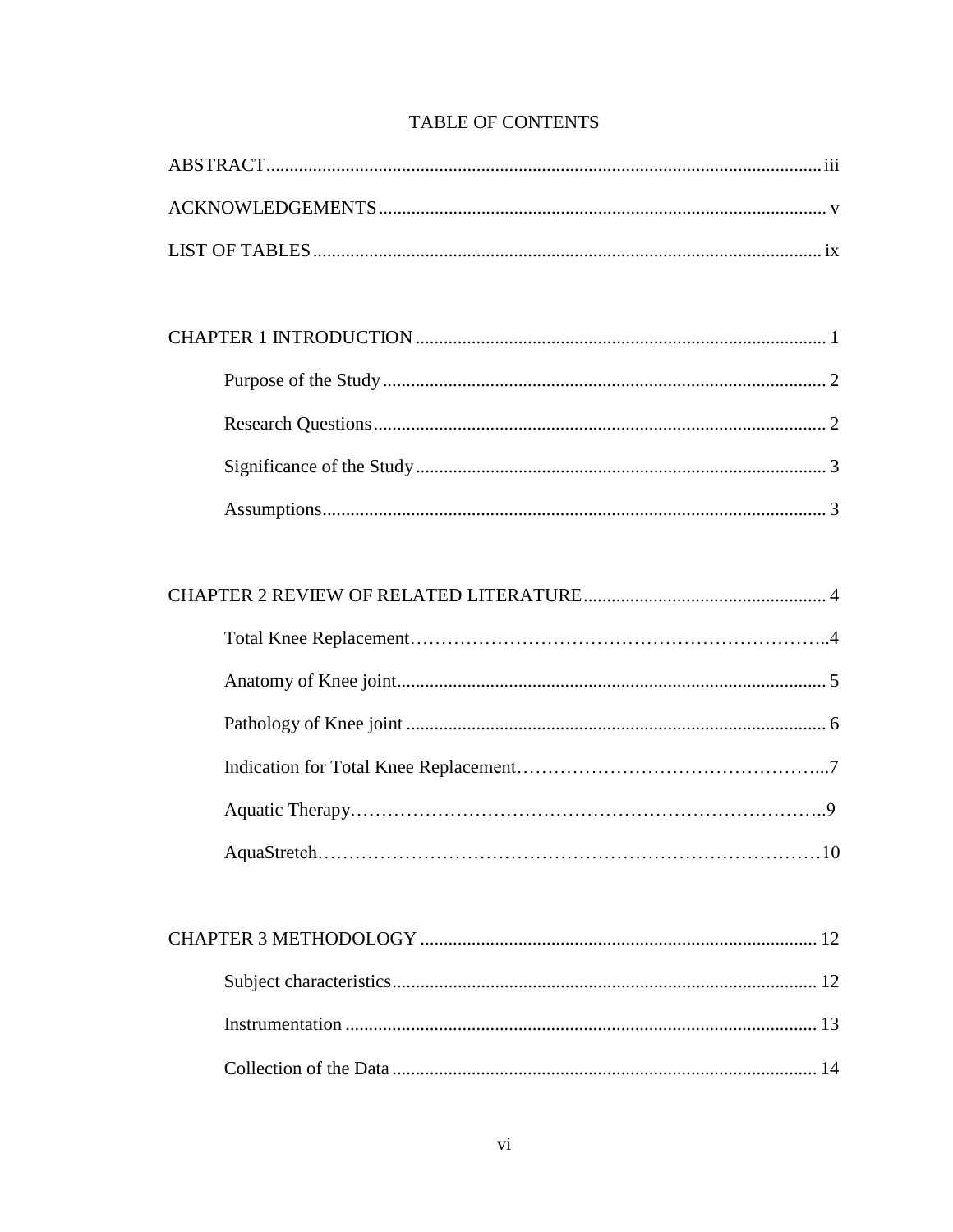| CHAPTER 5 SUMMARY, CONCLUSIONS, AND RECOMMENDATIONS  19 |
|---------------------------------------------------------|
|                                                         |
|                                                         |
|                                                         |
| <b>APPENDIX I</b>                                       |
| <b>APPENDIX II</b>                                      |
| <b>APPENDIX III</b>                                     |
| <b>APPENDIX IV</b>                                      |
| <b>APPENDIX V</b>                                       |
| <b>APPENDIX VI</b>                                      |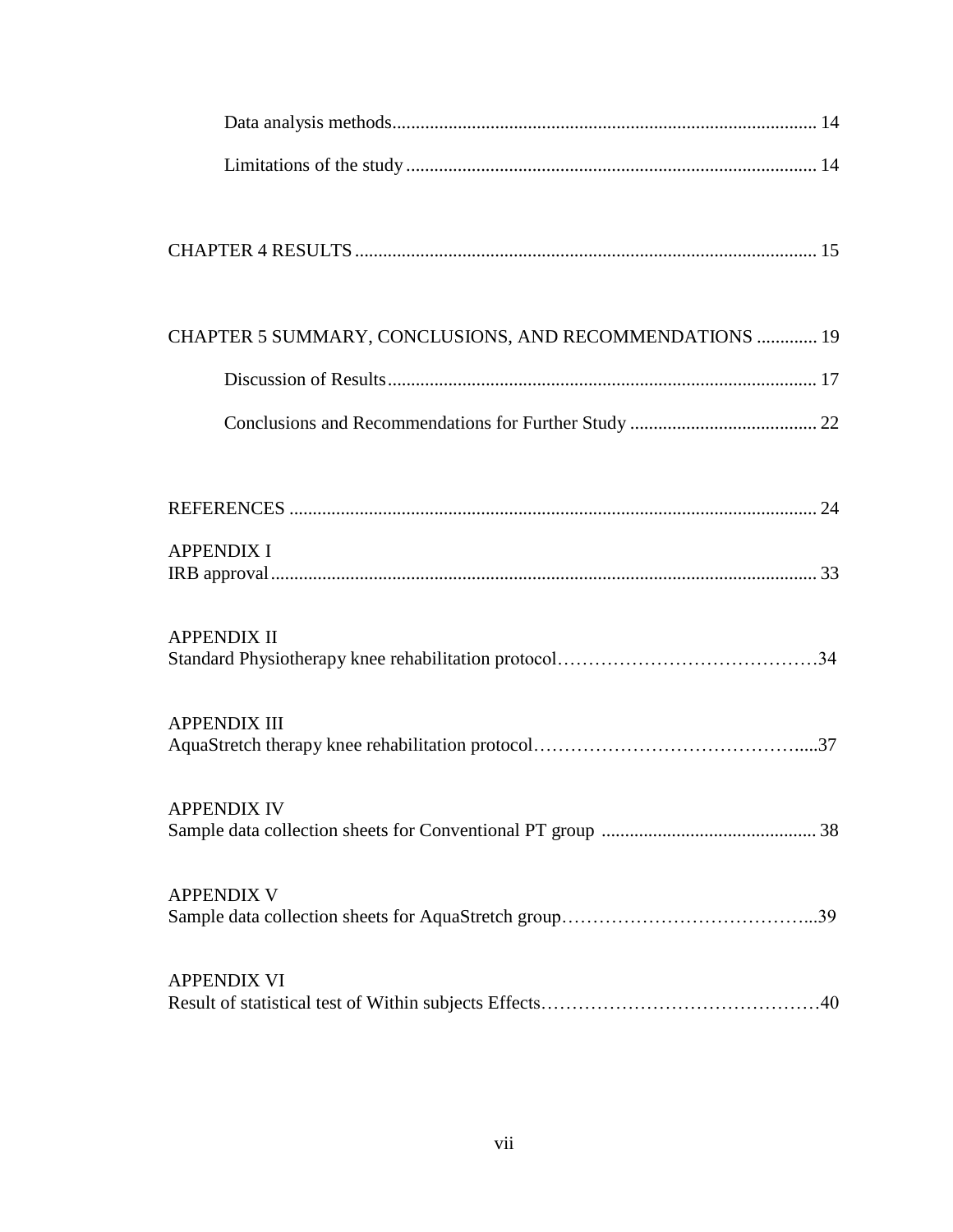| <b>APPENDIX VII</b>                                                                         |  |
|---------------------------------------------------------------------------------------------|--|
| <b>APPENDIX VIII</b>                                                                        |  |
| <b>APPENDIX IX</b>                                                                          |  |
| <b>APPENDIX X</b><br>Independent t-test for number of sessions of therapy for both groups44 |  |
|                                                                                             |  |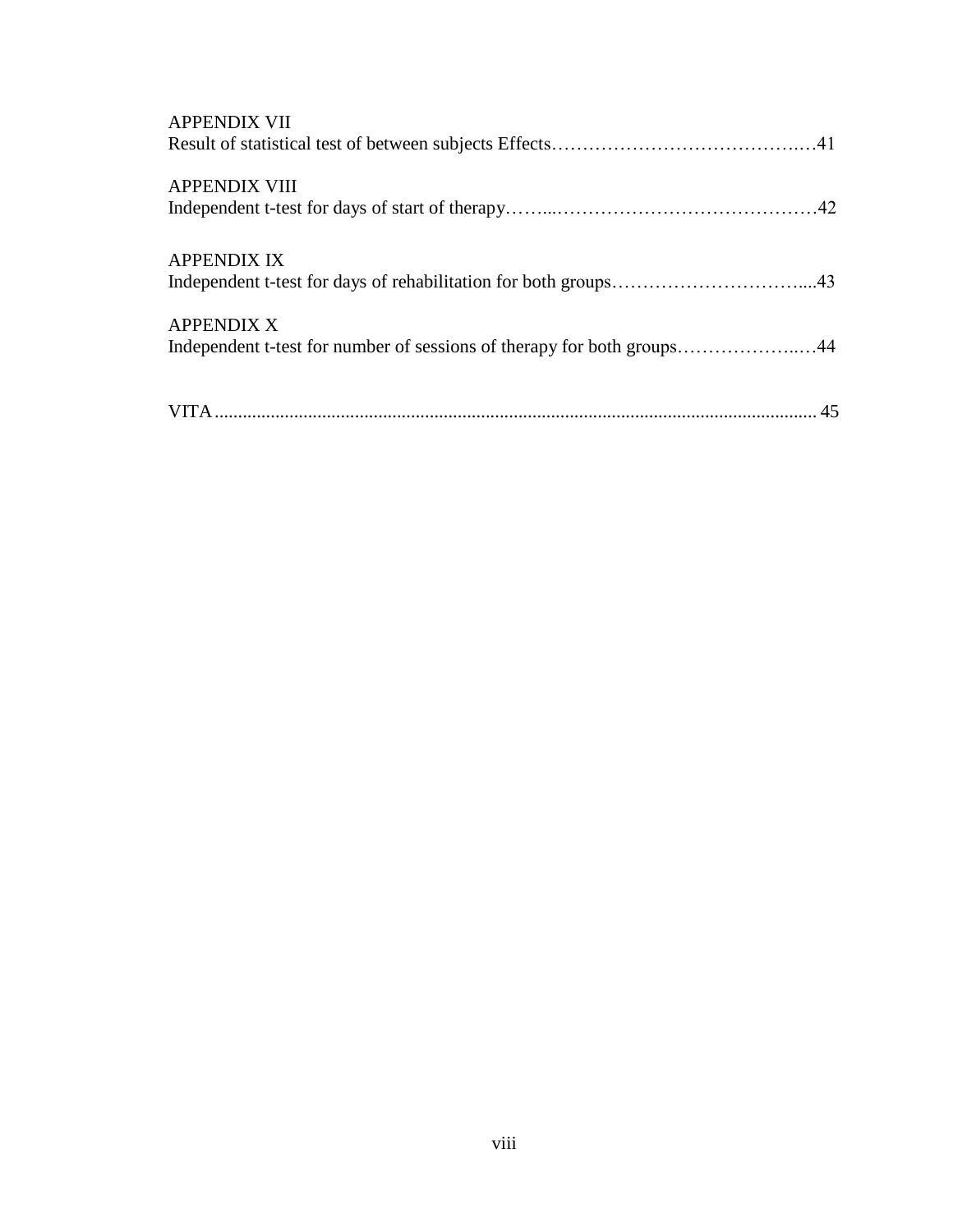## LIST OF TABLES & FIGURES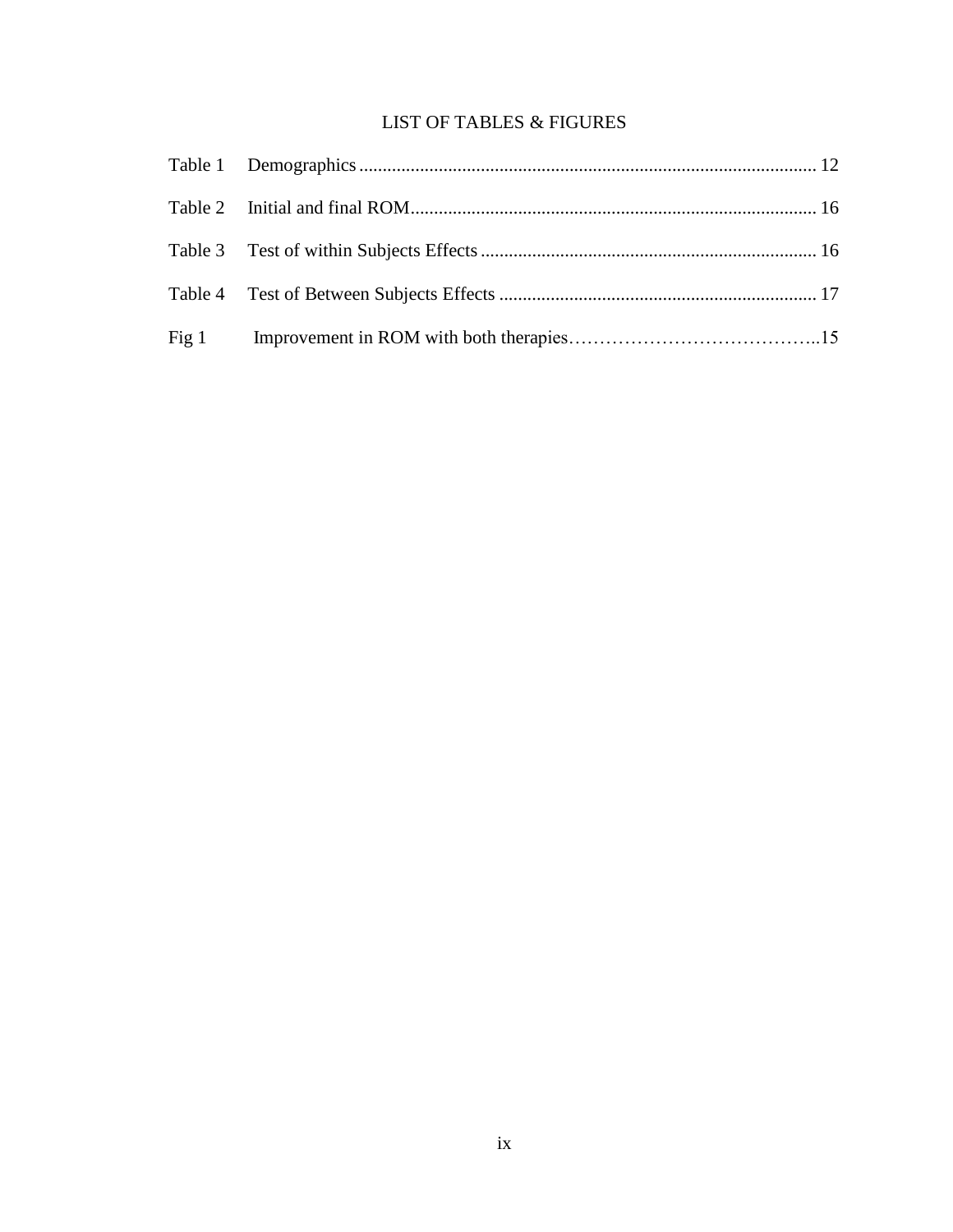#### CHAPTER 1

#### INTRODUCTION

#### Background

Total Knee Arthroplasty (TKA) is one of the most clinically successful and costeffective interventions in orthopedics.<sup>1-3</sup> A study presented at the 2006 Annual Meeting of American Academy of Orthopedic Surgeons projected a 673% increase to 34.8 million surgeries performed annually by the year 2030. TKA is very successful with relatively low risks, despite variations in patients' health status and type of prosthesis. Scientific and clinical evidence supports the success of TKA for the relief of knee pain and symptoms of osteoarthritis (OA), as well as a high rate of patient satisfaction.<sup>3</sup>

An early rehabilitation program which mainly comprised of physiotherapeutic modalities and techniques helps in restoration of function and range of motion (ROM). Modalities are applied to reduce pain and edema; therapeutic exercises are geared to enhance joint range of motion, muscle strength and endurance. Patient education and functional exercises including transfer and gait retraining helps promote physical function and quality of life.<sup>4-5</sup>One of the most important goals related to functional outcomes after the surgery is range of motion (ROM) at the joint.<sup>6-9</sup> Adequate knee function is necessary for proper gait ambulation and performance of activities of daily living.<sup>10-11</sup>

The physical properties of water may provide increased relaxation, ease of movement, resistance, and support with the added benefit of lower impact forces during therapeutic exercises.<sup>12-13</sup> Aquatic therapy has been recommended to those individuals suffering from pain, arthritis, orthopedic dysfunctions, fibromyalgia, or anything that makes land based exercise too strenuous.<sup>14-17</sup> Recent studies suggest that aquatic therapy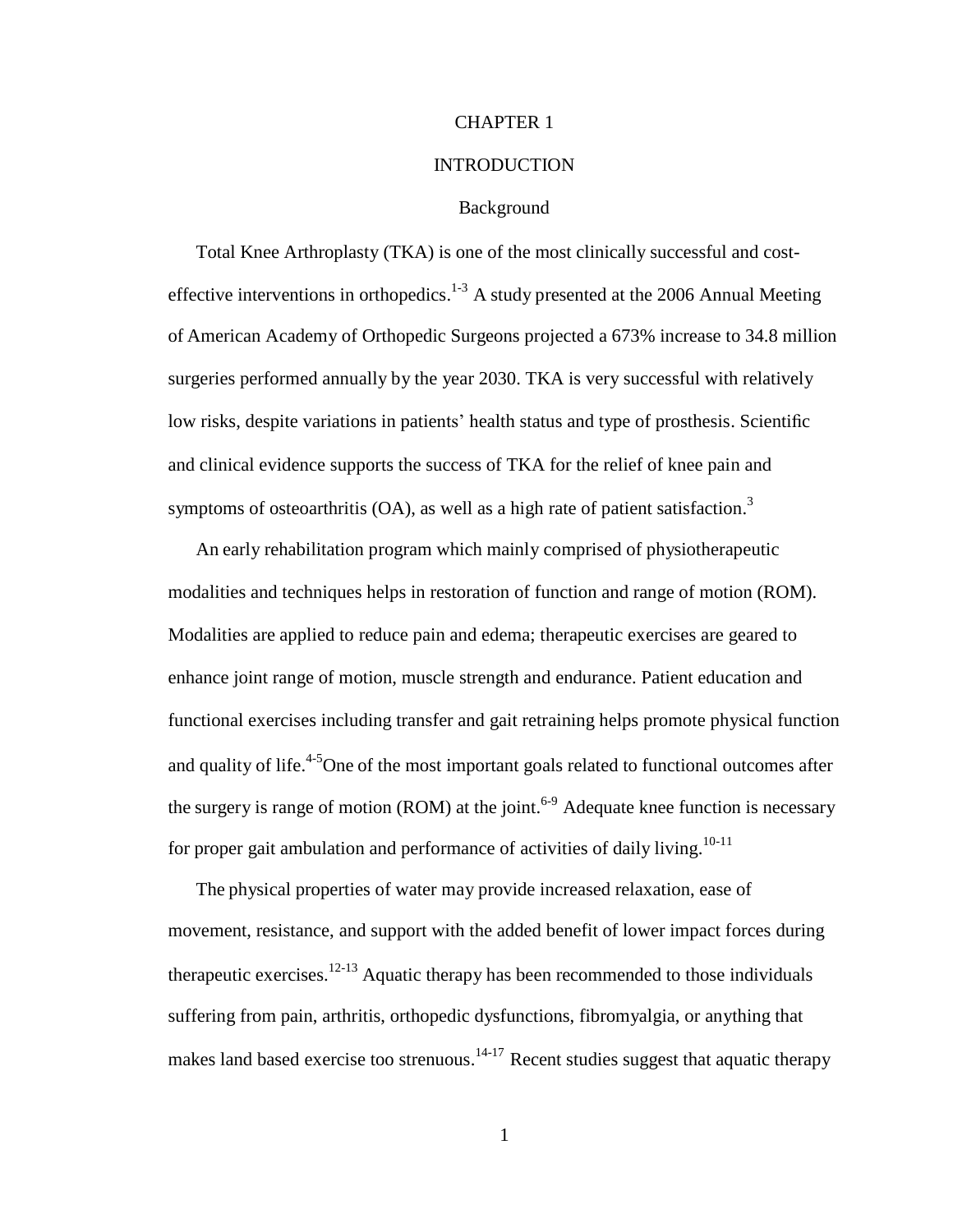does assist in improving range of motion, functional ability and decrease pain in patients with Osteoarthritis  $(OA)$ .<sup>12-17</sup> These studies were primarily case studies in nature or were not compared to another form of treatment. Also, there is currently not much literature available which looks into the combined benefits of the two integrated (aquatic and land) rehabilitation protocol as compared to the effectiveness of land based physical therapy.<sup>8</sup>

AquaStretch (AS), a relatively new form of aquatic therapy, claims to restore functional activity by clearing the surgical site of fascial adhesions limiting mobility. Thus, AquaStretch may provide an alternative treatment following a TKA since a newly constructed knee is free from any bony restriction and the reduced range is only because of soft tissue adhesions.

Therefore, the purpose of this study is to investigate the effectiveness of an integrated treatment approach (Aqua Stretch and conventional therapy) versus land therapy alone in improving range of motion after a TKA.

#### Purpose of the Study

The purpose of this study is to evaluate an integrated effect of conventional land based physiotherapy techniques and water based AquaStretch techniques on range of motion at knee joint in knee replacement patients as compared to conventional physiotherapy alone.

#### Research Questions

Research Hypothesis: There is significant improvement in range of motion at knee joint with AquaStretch exercises combined with conventional physiotherapy exercises as compared to conventional physiotherapy alone in knee replacement patients.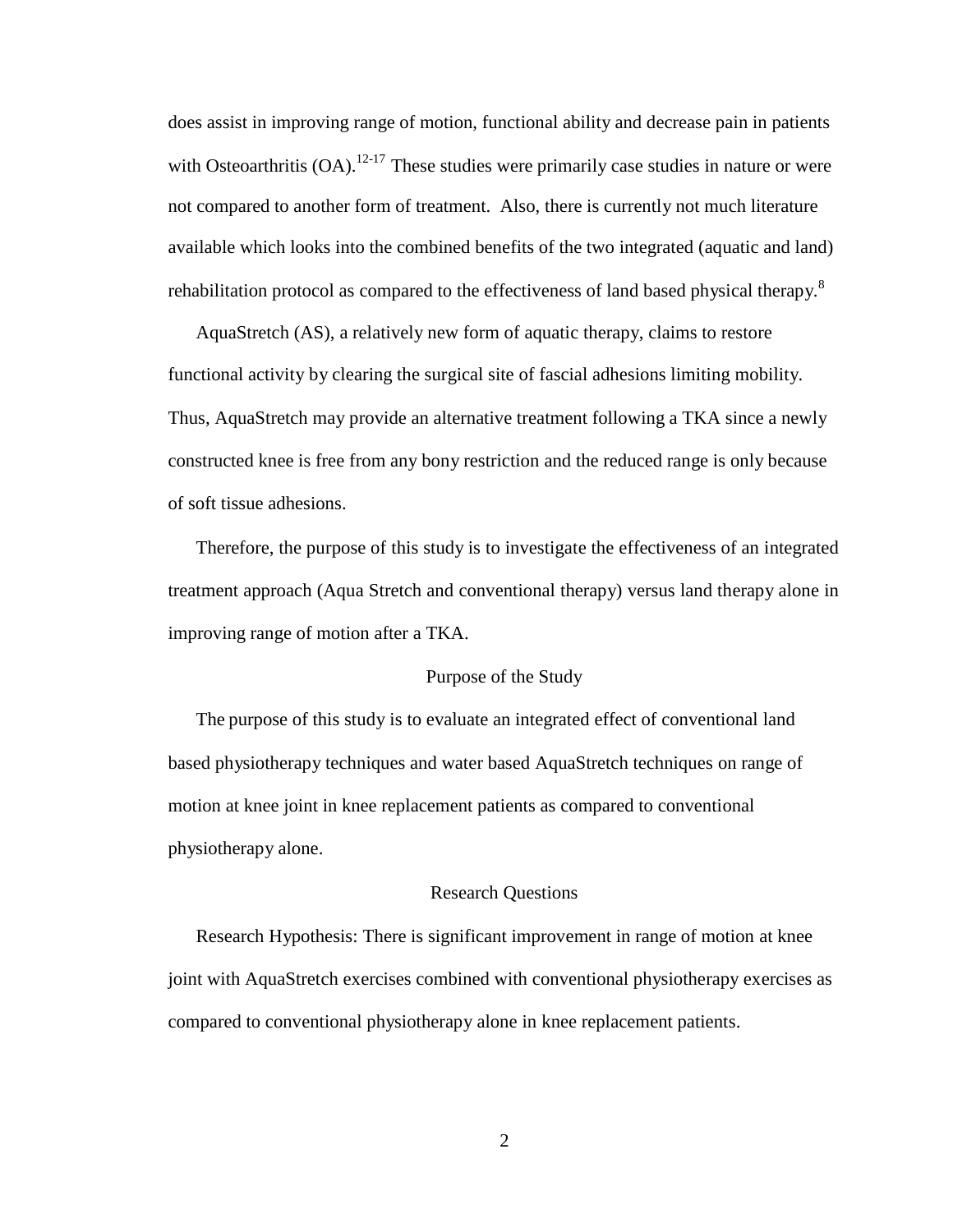Null Hypothesis: There is no significant improvement in range of motion at knee joint with AquaStretch exercises combined with conventional physiotherapy exercises as compared to conventional physiotherapy alone in knee replacement patients.

#### Significance of the Study

This study aims at evaluating the integrated effect of Aqua Stretch (an aquatic therapy) and land based therapy on range of motion at knee joint following TKA and thus enhancing the functional ability of the patient.

#### Assumptions

We assume that all the rehabilitation centers follow the same standard protocol for TKA rehabilitation. We assume that all the goniometric measurements are done using standard techniques of measurement as described by Norkin and White.<sup>56</sup>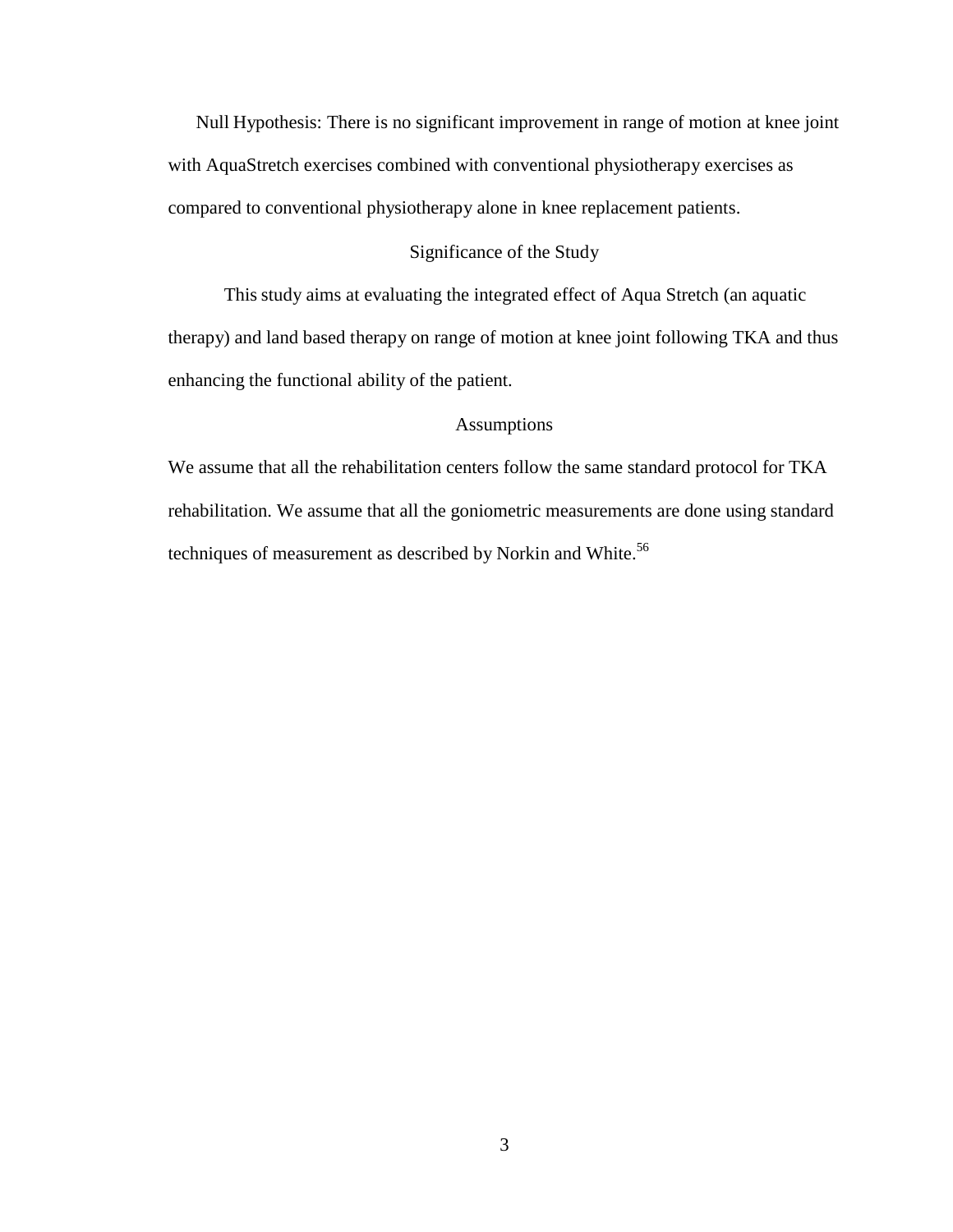#### CHAPTER 2

#### REVIEW OF RELATED LITERATURE

Arthroplasty is the "plastic" or surgical restoration of a joint. Hemiarthroplasty is the surgical resurfacing of one of the two articulating surfaces of a joint; total Arthroplasty is the replacement of both sides. Unicompartmental Arthroplasty refers to the reconstruction of either the medial or lateral compartment of the knee joint and may be limited to the resurfacing of one (Unicompartmental hemi-arthroplasty) or both (Unicompartmental total Arthroplasty) of the opposing surfaces. Its primary purposes are to relieve pain and restore joint stability and motion. The cumulative degree of improvement in these factors determines the ultimate success of the procedure.<sup>19</sup> The history of joint reconstruction goes back to 1827 when Barton reported an attempt to restore hip mobility by producing a surgical pseudo-arthrosis of the upper femur.<sup>20</sup> Since then many articles have reported the use of various animal, human, and synthetic membranes as joint resurfacing materials.<sup>21-23</sup>

There have been a lot of modifications done in the knee prosthesis' material and design because of technical and bio compatible issues.<sup>24</sup> The metallic joint resurfacing was established by Campbell and Boyd.<sup>18</sup> They reported the brief use of a curved metal plate to resurface the femoral side of the knee joint. More advance methods were developed in early 1950's, when natural knee contours were duplicated using a durable resurfacing material and preserving the stabilizing ligaments at the same time. Haboush gave the concept of cemented hip Arthroplasty by using acrylic resins as a cementing material and intensive research by Charnley made this procedure feasible.<sup>25-26</sup>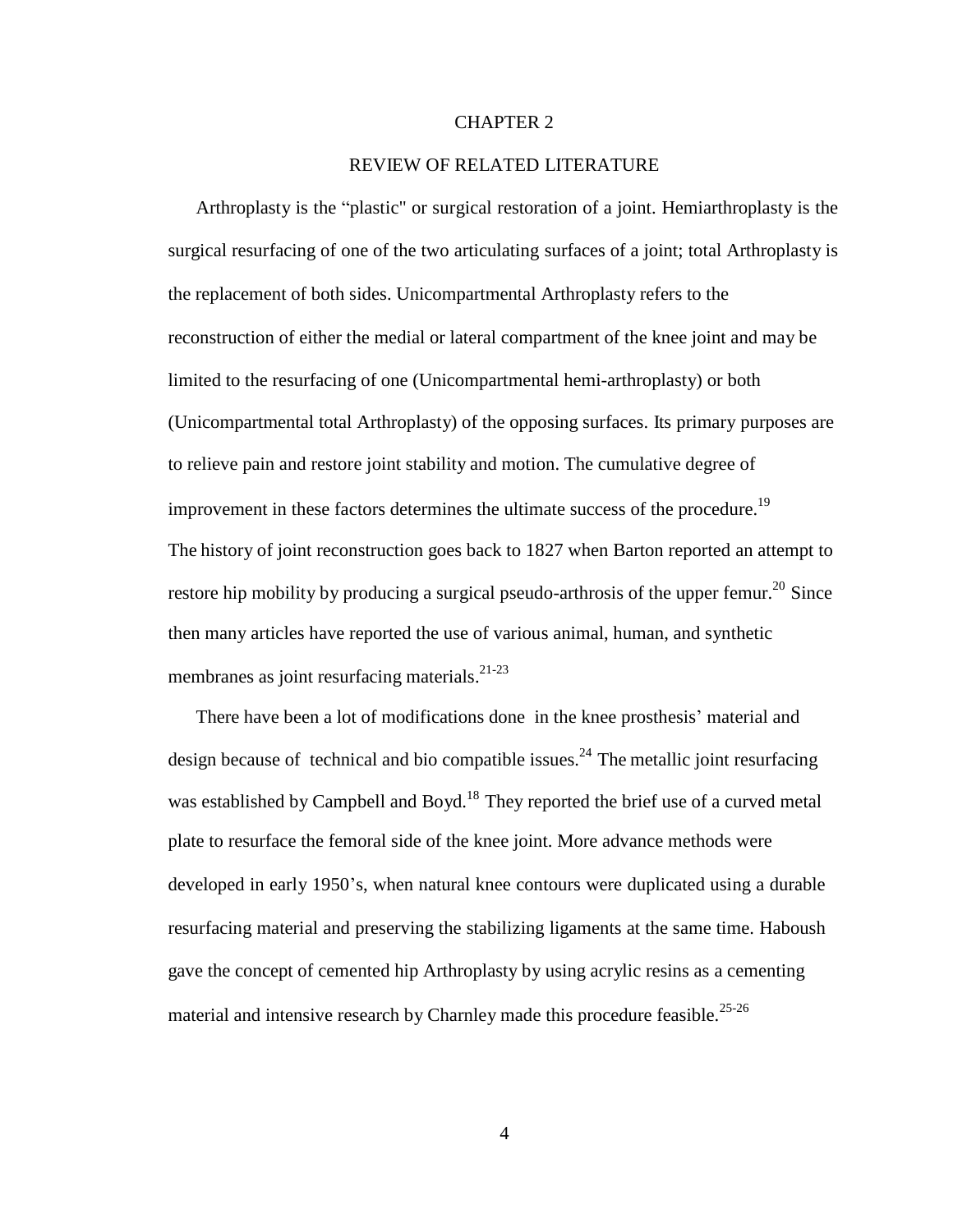The position of the tibial and femoral prosthesis is very important for the correct alignment of the joint. $27-28$  The mechanical axis of femur and tibia should be in proper alignment for the best results of the surgery. There has a tremendous development in the surgical procedure of replacement surgeries.<sup>29</sup> The development of computer assisted navigation system has replaced the manual method of locating the landmarks for insertion of prosthesis. This system assists the surgeon in making accurate bony cuts, align and orient the implants appropriately and also assess the soft tissue balancing.<sup>30</sup> The data pertaining to the knee anatomy send to the computer using an infrared intra-operative device during the surgery. The information about the bony alignment, position and contours of distal femur and proximal tibia is obtained and analyzed to calculate the mechanical axis of the lower extremity.<sup>31</sup> The surgeon cuts the bone according to information based on the mechanical axis. This technique allows adjustments to be made to approximate the best possible alignment of the prosthesis in relation to the mechanical axis of the limb. 32

#### Anatomy of the knee joint

The knee is basically a hinge-type joint formed by articulation of the concave, superior surface of the tibia articulates with the convex, inferior surfaces of the femoral condyles. The normal knee joint combines a full range of flexion and extension and a few degrees of laxity in rotation-with great strength and stability.<sup>76</sup> The placement and attachment of the ligaments (cruciate and collateral) maintains joint stability under varying conditions of functions of flexion, extension and rotation.<sup>77</sup> The articulating surfaces of the bones are covered with hyaline cartilage that reduces the friction between the 2 surfaces. These surfaces are constantly lubricated, nourished and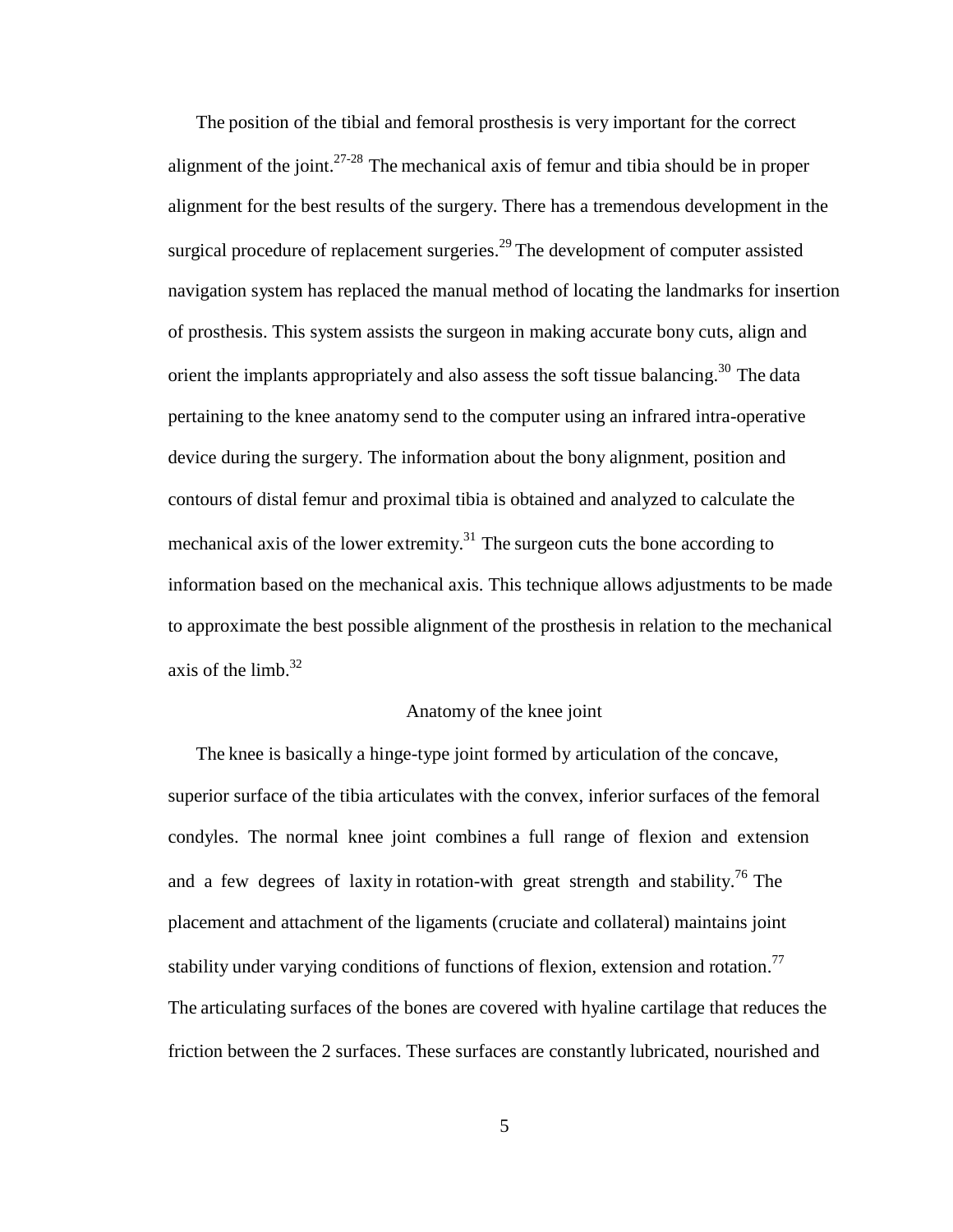self-repaired by the viscous synovial fluid. The articular cartilage of the femoral condyles extends anteriorly and superiorly to cover the anterior inter-condylar area thus creating a shallow concavity for articulation with the cartilage-surfaced patella.<sup>76</sup> There are two semi-lunar cartilages called menisci that act to absorb shock and also promote synovial fluid flow to the innermost joint surface.<sup>76</sup>

The two pairs of ligaments, the cruciate and collaterals are primarily responsible for the stability of the knee joint. Their functions are augmented from joint capsule and contracting muscles around the joint. The anterior and posterior cruciate ligaments are strong, short ligaments and cross one another antero-posteriorly to their respective attachment sites on inner surface of femur and tibia and hence preventing abnormal antero-posterior joint displacement.<sup>77</sup> The medial and lateral collateral ligaments are located outside the joint on each side and act as stress-resisting expansions of the joint capsule.<sup>77</sup> They provide side to side stability as their attachments run from femur above and to tibia and fibula below. These collateral ligaments are reinforced by joint capsule and the expansions of the muscular insertions. This provides additional static and dynamic support to the joint. The synovial membrane which lines the inner articulating surfaces provides a smooth, gliding, inner membrane. These structures are biomechanically arranged to provide functional stability in all planes of motion.<sup>76</sup>

#### Pathology of Knee joint

The knee is a weight bearing, highly mobile joint, that relies on the stability of the muscles, the supporting surrounding structures, low friction articular cartilage surfaces to function appropriately.<sup>33</sup> A defect in the articular cartilage reduces the efficiency of lubrication. Subsequent wear and tear begins which in turn leads to degradation of the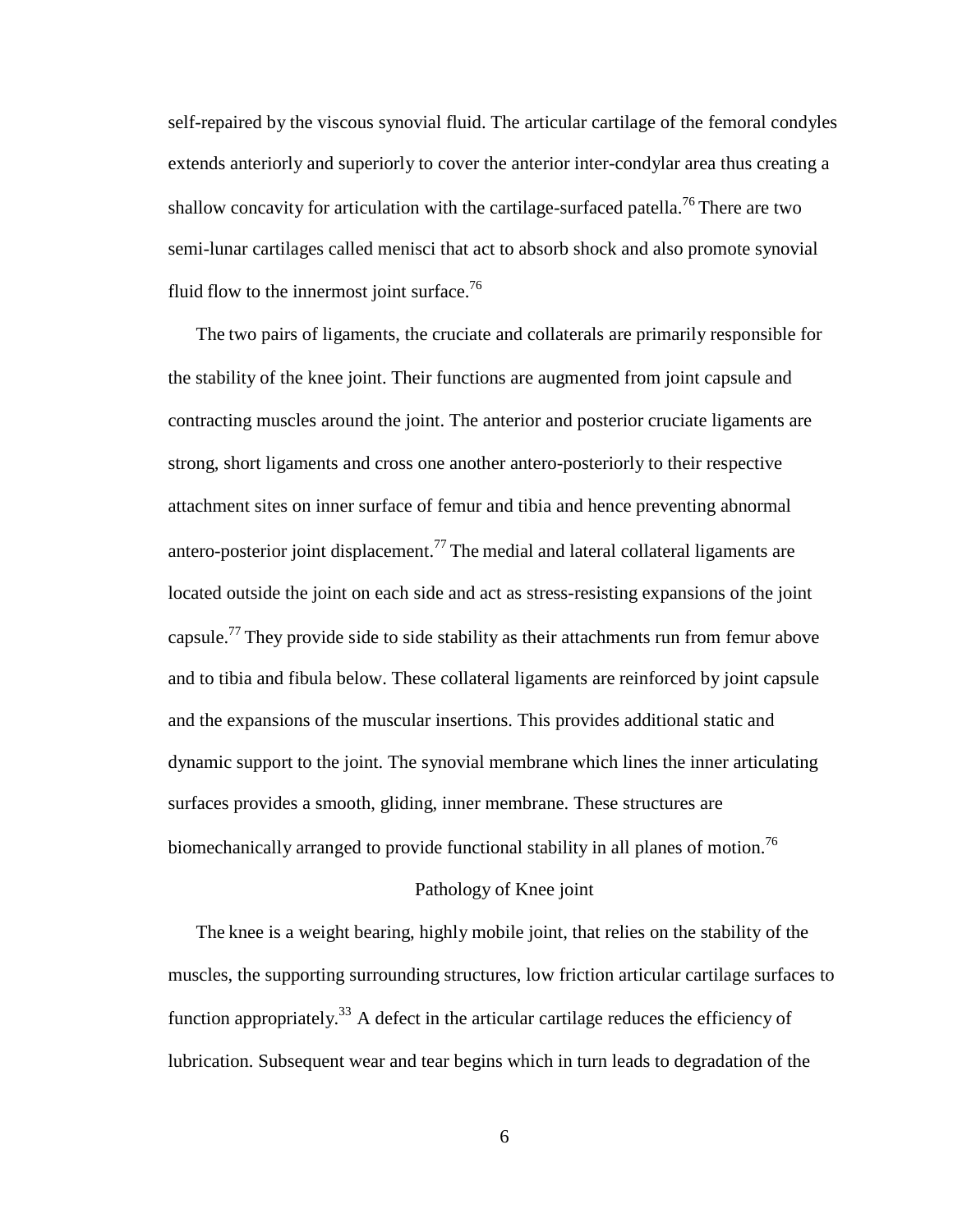joint through loss of synovial fluid. Continued loss of joint space leads to an unstable knee due to ligament laxity. This creates the ligaments to become relaxed leading to an unstable knee already undergoing an aggravating degenerative syndrome.<sup>34</sup>

This arthritic process of "wear and tear" with no incidence of inflammatory disease is known as degenerative arthritis. If it developed as a result of a known injury, such as a fracture around the joint, it is known as traumatic arthritis; in absence of an overt injury, it is called hypertrophic or osteoarthritis. 35 Inflammatory conditions like rheumatoid arthritis or infectious arthritis, the articular cartilage is softening with subsequent roughening and abrasion of the articular surfaces.<sup>36</sup> Rheumatoid arthritis has acute episodes of remission and relapses. 36

#### Indications for Total Knee Arthroplasty

Total knee Arthroplasty is indicated for severe cases of rheumatoid and degenerative arthritis and sometimes even in cases of severe joint distortion due to fracture. The decision for the surgery depends on balance of many factors including the patient's age, severity of pathology, general health and activity demands and occupational status etc.<sup>37</sup> A general assumption includes any patient without an infection but having severe pain and instability, regardless of the age. Contraindications are almost the same for all other orthopedic conditions including weak general health, presence of infection and weak cardio-respiratory etc.<sup>38</sup>

#### Postoperative Care

Physiotherapy plays a very important role in rehabilitation process.<sup>39</sup> Gentle, flexionextension, isometric exercises are started the day after surgery. The average length of inhospital stay after the TKA was 15 days in early  $1980s.^{40}$  However, with the advent of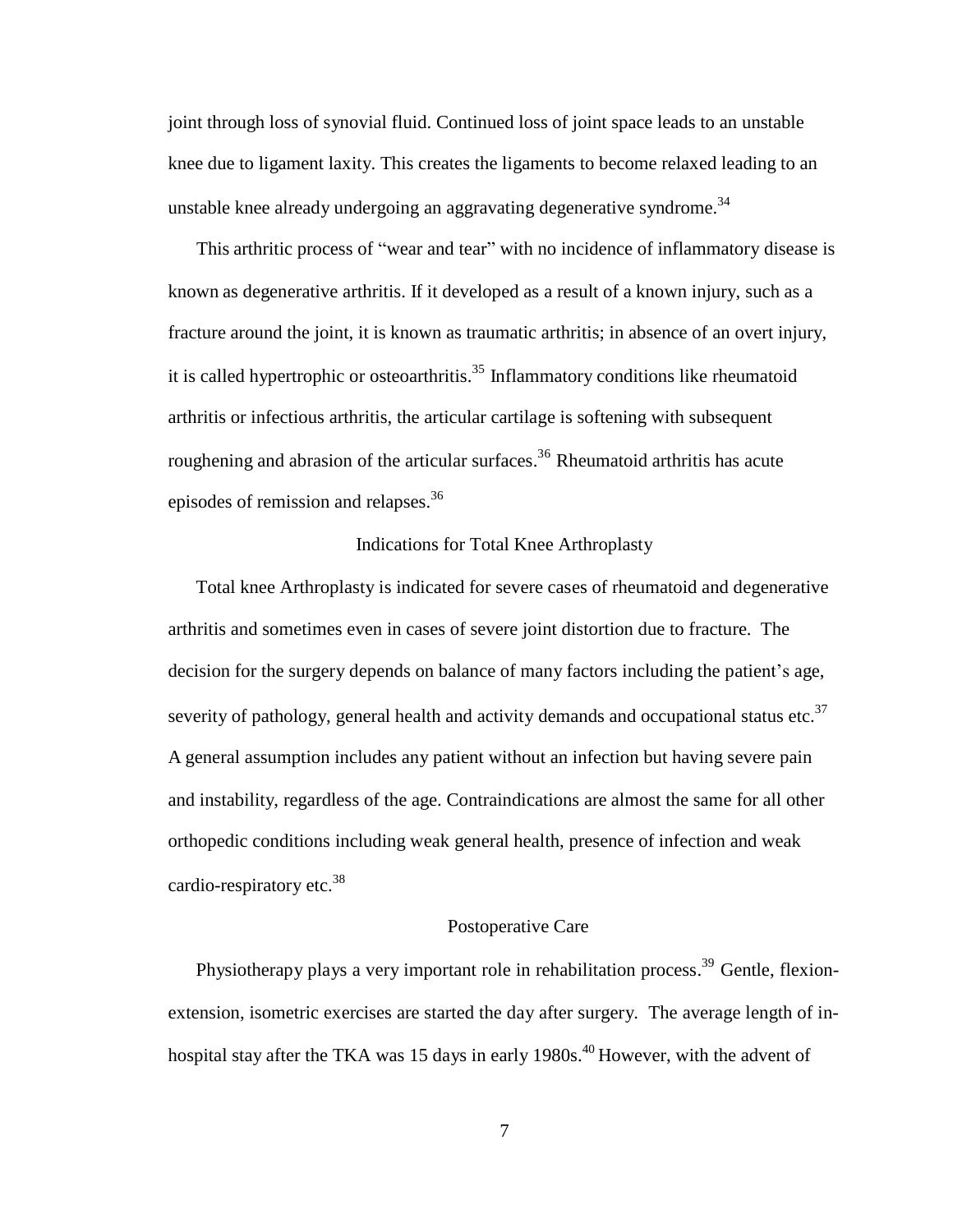new therapeutic techniques and modalities hospital stay in acute care has shortened to 3-4 days.<sup>40</sup>Chandler stressed on starting the rehab process immediately after the surgery at the patient's bedside rather than waiting for the patient to go to the rehabilitation room.<sup>41</sup> There is emphasis on active and active assisted exercises as well as passive exercises.

The short term goals of PT aim at improving range of motion (ROM), muscle strength and functions of daily living. In an ideal situation a range of motion of  $5^{\circ}$  -90° is achieved by 1 week postoperatively.<sup>42</sup> The standard TKA rehabilitation protocol comprised of various ROM and strengthening exercises followed over the total period of rehabilitation. ROM flexion exercises performed without a continuous passive machine (CPM) are done either supine, prone or seated on the edge of the bed or table. Heel slide exercises are done in bed slowly. The contra lateral leg can assist by providing the overpressure while exercising. Extension exercises are equally important. The patients are encouraged to actively extend their knees at the end of the CPM cycle. Patients may stop the CPM to focus on this particular exercise to promote full extension at the knee. Active and active-assisted exercises are also encouraged to achieve appropriate strength and ROM.

Strengthening exercises of quadriceps isometrics along with ankle pumps are started on postoperative day 1. Improving muscle strength is important for independent quadriceps isometric contraction , short arc quad extension, independent straight leg raise  $(SLR)$  and controlled active extension while walking.<sup>43</sup> SLR are initially started with knee splint and then with splint off. Short range quadriceps exercises are done while in bed or on sitting on a chair.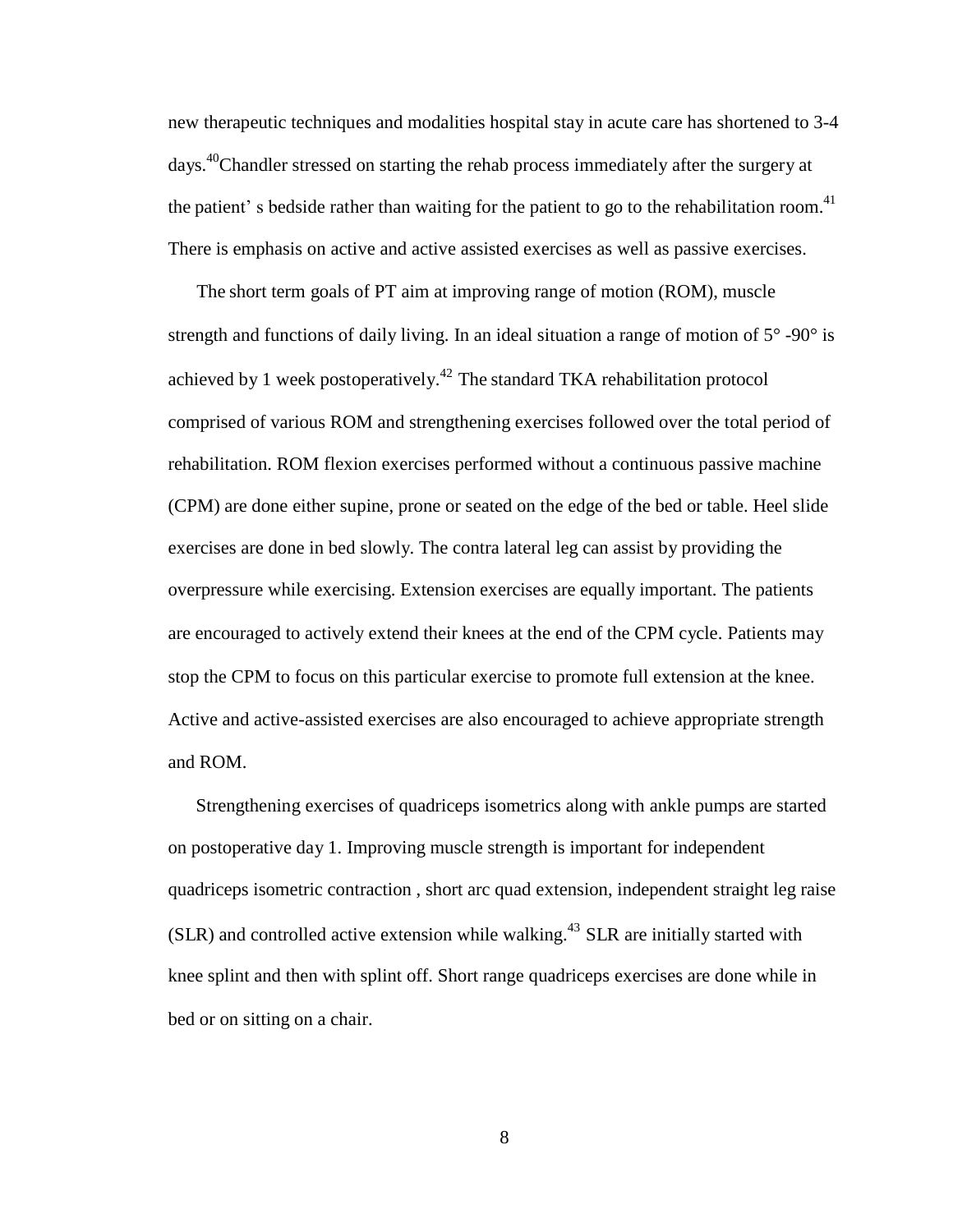#### Aquatic Therapy

The physical properties of water make it a unique rehabilitation tool. The force of buoyancy helps even excessively weekend individuals to overcome the resistance of weight bearing.<sup>44</sup> Water acts as an accommodating resistance and a patient can easily manipulate it. Strengthening Exercises performed in water are unrestricted in direction and limited only by the restriction of the joints being used.<sup>44-45</sup>

Hydrotherapy appears to provide short-term benefit for patients with knee or hip osteoarthritis.<sup>46-47</sup> This therapy is believed to be effective means of increasing joint flexibility and functional ability while reducing pain and difficulty with daily tasks.<sup>48</sup> Green et al found that there is little benefit in adding hydrotherapy to routine physiotherapy for osteoarthritis hip patients.<sup>50</sup> Wyatt et al found that there were no significant differences between the aquatic exercise group and the land-based exercise group pertaining to knee ROM, thigh girth, and time for a 1-mile walk.<sup>51</sup>

A randomized controlled trial by Fransen et al concluded that aquatic therapy can provide large and sustained improvements in physical function for many older, sedentary individuals with chronic hip or knee  $OA<sup>47</sup>$  Although associated with improvements in function, pain relief, and/or quality of life, hydrotherapy has not been shown to be cost effective if provided in house.<sup>51</sup> Hydrotherapy provides buoyancy can unload the operated knee and other painful joints and may allow patients to exercise more effectively with less pain and swelling. Therefore, the inherent buoyancy and increased hydrostatic pressure of water make it a potentially attractive treatment after TKR. It is a useful method to increase cardio respiratory fitness too.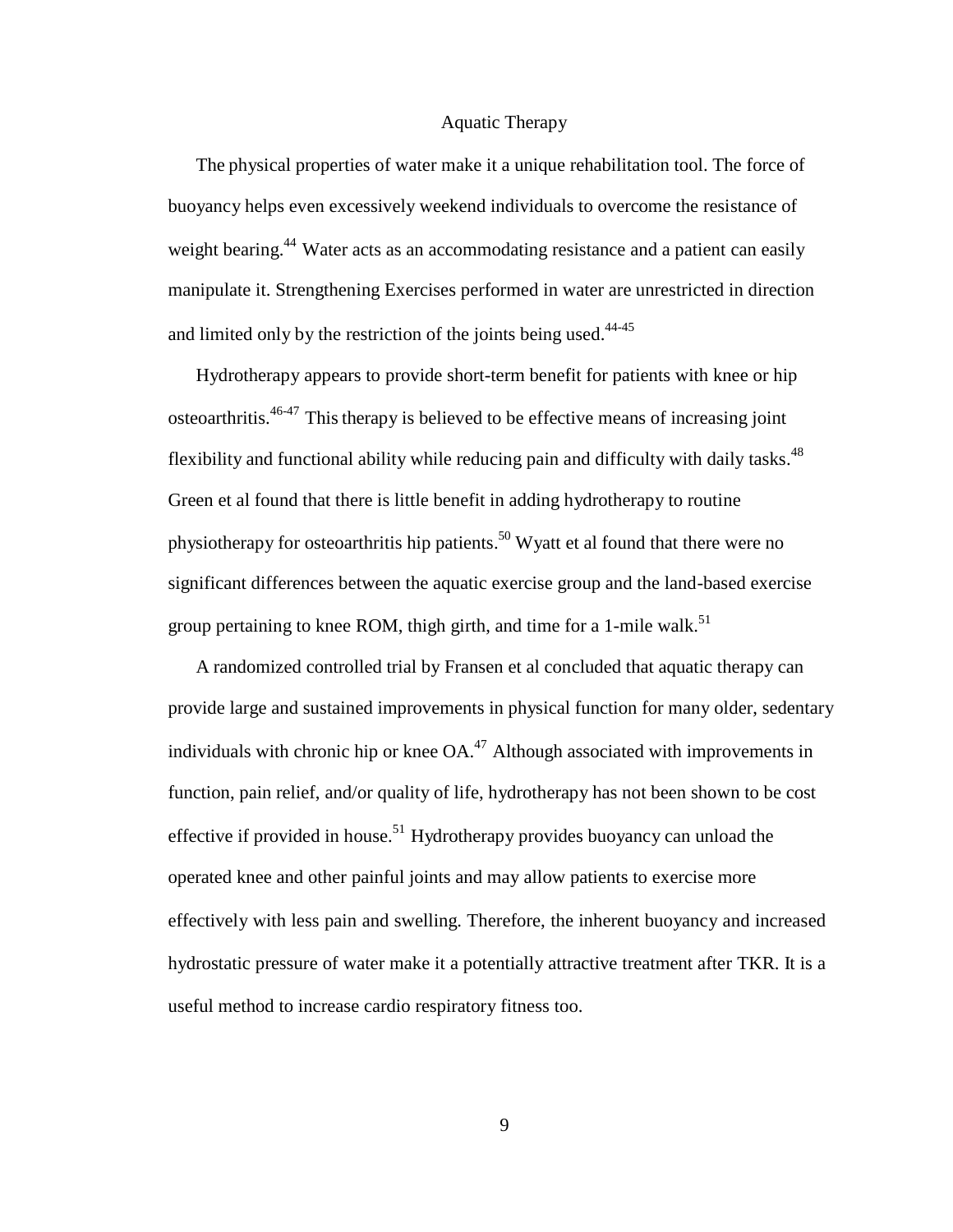#### Importance of ROM

Range of Motion (ROM) is a description of how much movement exists at a joint. A joint's ROM is usually measured by the number of degrees from the starting position of a segment to its position at the end of its full range of motion. As the motion at the joint is angular, the ROM is measured in units of degree. A double armed goniometer is a device which is used commonly to measure the ROM at a joint. The stationary arm of the goniometer is placed parallel with a stationery body segment and a movable arm moves along the moving segment of the joint.

Restoration of functional ROM is the one the main determinant of the success of an Arthroplasty procedure.<sup>52</sup> These are the necessary knee flexion degrees to complete some of the daily life activities: 83° to climb the stairs, 90° to go downstairs and at least 105° to get up easily from a chair,  $90^{\circ}$  to take a seat and  $106^{\circ}$  to lace the shoes.<sup>53-54</sup> Also, the combined flexion of hip and knee should be greater than 190 degree for a functional recovery.<sup>55</sup> Thus the flexion range of motion significantly influences the stair climbing and walking ability of the patients.<sup>56</sup> Increase in ROM also lowers the pain level in patients with flexion contracture.<sup>57</sup>

#### Aqua Stretch

Aqua Stretch is a new form of aquatic exercising, which is like being stretched by an athletic trainer, but inside the water with 5 to 15 lb weights attached to the body. This technique is invented by George Eversaul, who is working as an aquatic facilitator at UNLV Student Recreational and Wellness Center. This therapy claims to work on the principle of breaking down the micro adhesions formed as a result of inflammation. After the onset of any injury or surgical process, inflammation begins and formation of micro-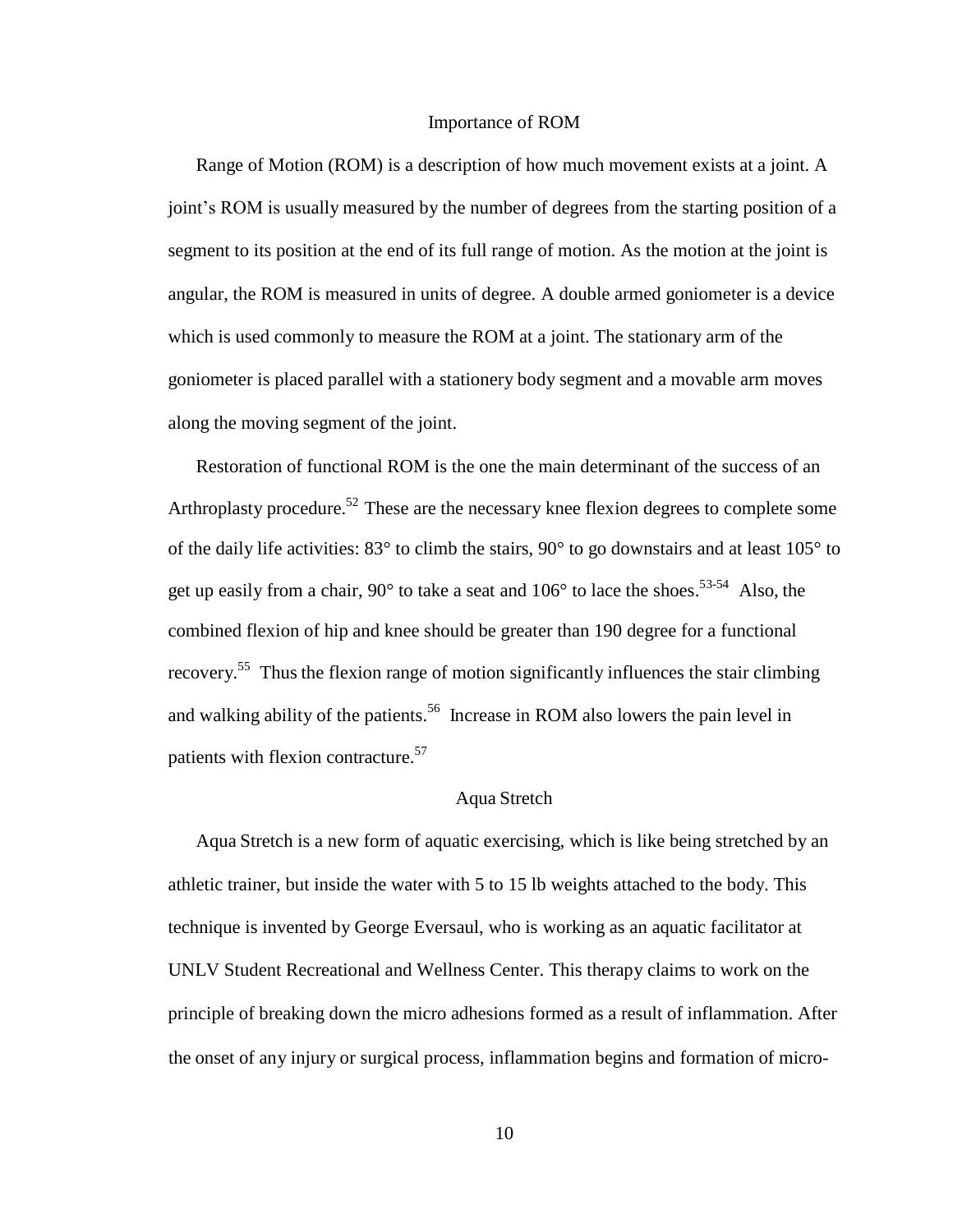calcifications can occur in the connective tissue.<sup>58</sup> This results in fascial adhesions at or around the associated joint. These adhesions may restrict joint movement creating and these joint movement restrictions in turn may lead to complications like pain, neurological dysfunctions and vascular insufficiencies. These fascial adhesions seem to be a normal part of healing process, and are usually naturally dissolved with normal exercise or movement. As the connective tissue around the joint tends to get hardened, it loses its flexibility.<sup>59</sup>

Fascial adhesions may form between bone & muscle, between two muscles, between skin and bone, i.e. surgical incision sites, and within fascial sheets.<sup>60</sup> They have been observed to develop in athletes and others involved in intensive physical conditioning or who suffered multiple injuries over years have also been observed to form fascial adhesions.<sup>61</sup> This happen as there is no sufficient time for healing when they are injured. This results in relatively permanent fascial adhesions that lead to relatively permanent fascial adhesions causing loss in flexibility with pain on movement.<sup>62</sup>

Aqua Stretch exercising claims to quickly dissolve fascial adhesions and realign the soft tissue dislocation. The fundamental principle underlying the treatment is to accentuate the body's natural intuitive movement that occurs when all the joints are subjected to stretch pressure. Under the influence of low gravity environment of water, the body may stretch in positions it cannot while under the influence of normal gravity and too for much longer periods of time. Another benefit of the technique is the stretching of connective tissue alone rather than the muscles.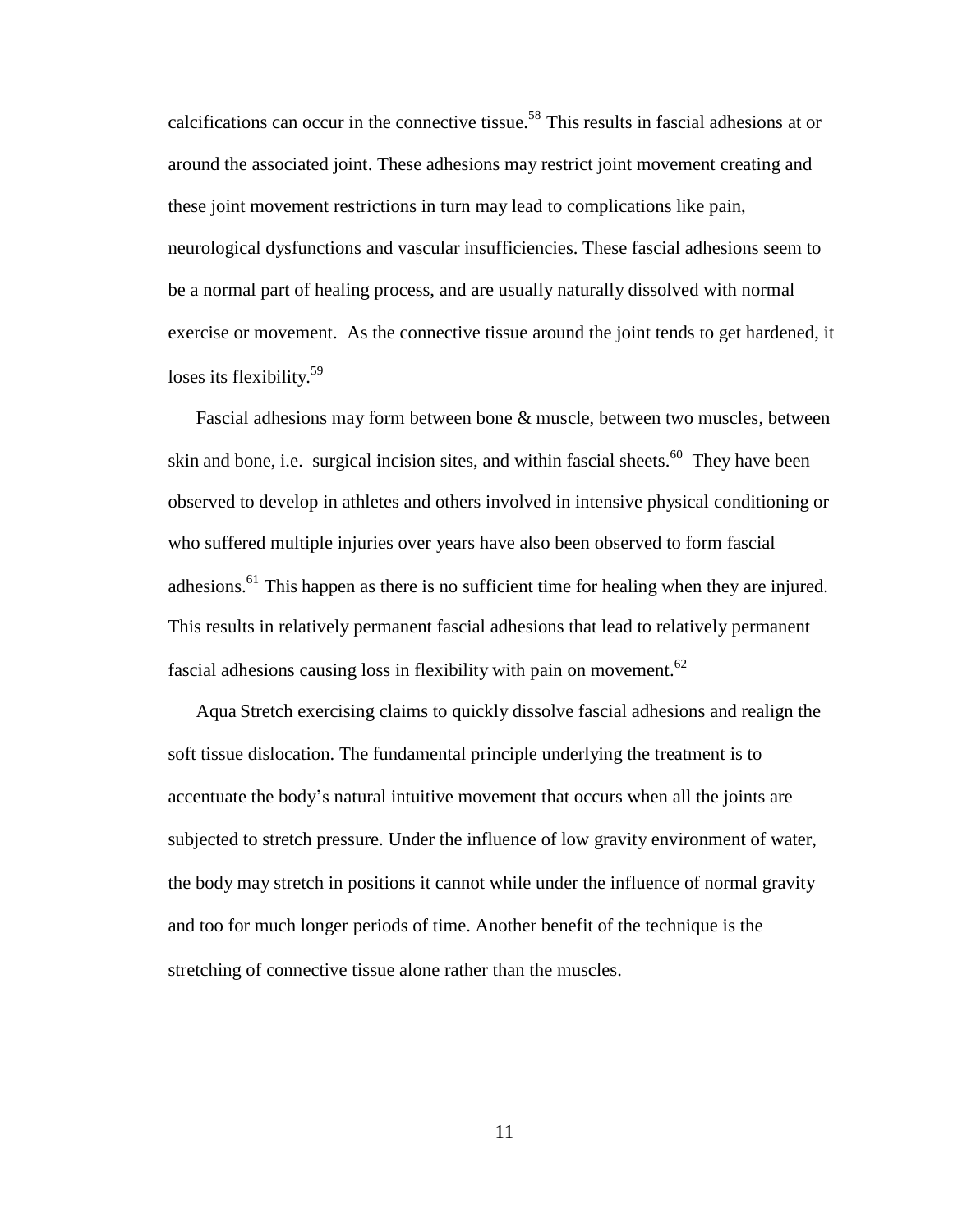#### CHAPTER 3

#### **METHODS**

Range of motion data of twenty-seven patients who underwent TKA and then subsequent physiotherapy during the period of 2009 to 2011were included in this study. Patient's relevant data were collected from Silver Ridge Healthcare Center (Las Vegas, Nevada), Parkway Rehabilitation (Las Vegas, Nevada) and Progress Rehabilitation Orthopedic, Inc. (Lake Havasu City, Arizona) and was studied retrospectively. The study was reviewed and approved by UNLV Institutional Review Board.

| Description    | Control<br>Group | <b>Study Group</b> |  |  |  |
|----------------|------------------|--------------------|--|--|--|
| No of Patients | 16               |                    |  |  |  |
| Women          |                  | 3                  |  |  |  |
| Men            |                  | 4                  |  |  |  |
| Age            | $68.9{\pm}5.8$   | $69.4 \pm 4.72$    |  |  |  |

Table 1: Demographics

The patient population was divided into 2 different groups. The control group consisted of 16 patients undergoing conventional physiotherapy. The study group comprised of 7 patients receiving Aqua Stretch techniques of mobilization along with conventional physiotherapy. Patients between the ages of 65-75 years were included in this study. These patients had a well healed scar with replacement surgery done within 3 months. Patients who had undergone bilateral TKA, any hip pathology, infection and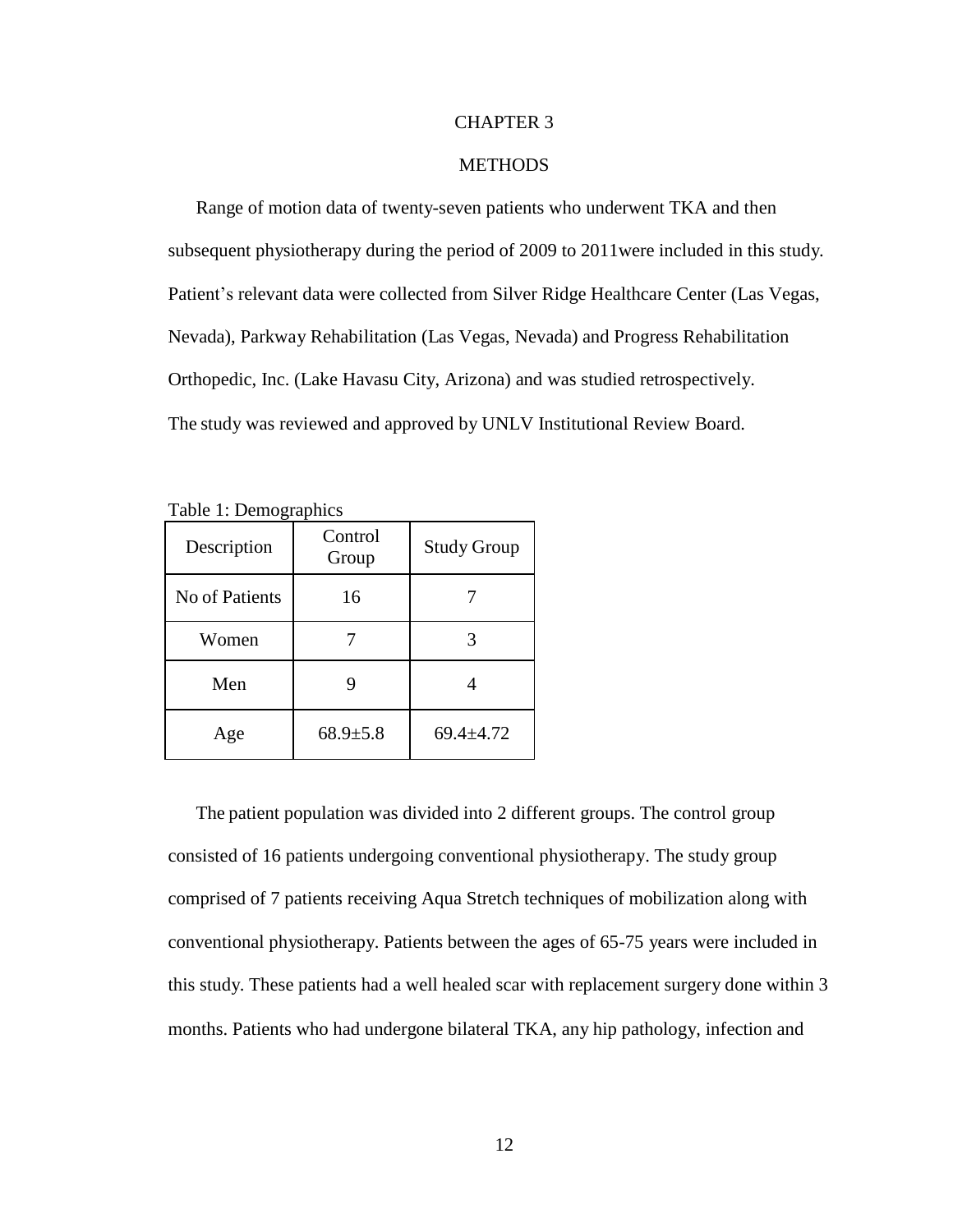revision Arthroplasty were excluded. Patients with any deformity and contracture were also excluded.

#### **Instrumentation**

Physiotherapy regime was same for both the groups, following US standard protocols for knee rehabilitation during the acute care period. Following discharge from acute health care, the patients were referred to rehabilitation facilities for outpatient physiotherapy.

Patients in both groups were undergoing conventional rehabilitation techniques of strengthening, stretching, gait training, and other functional rehabilitation techniques. The study group was exposed to mobilization techniques of Aqua Stretch along with routine physiotherapy regime (See Appendix II).

The active ROM was measured by physiotherapists using standard goniometry techniques.<sup>65</sup> The patient's position was in supine with hip and knee in neutral rotation. The trunk and pelvis was stabilized by the patient's body weight and position. The center of the fulcrum was placed on lateral condyle of the femur with the reference of greater trochanter. The proximal fixed arm was aligned with the long axis of the femur while the distal mobile was aligned with tibia pointing at lateral malleolus. The patient was asked to bend the knee as far as possible and the reading on the goniometer was noted.

Goniometric measurements were done on the subsequent day of treatment before starting the current session.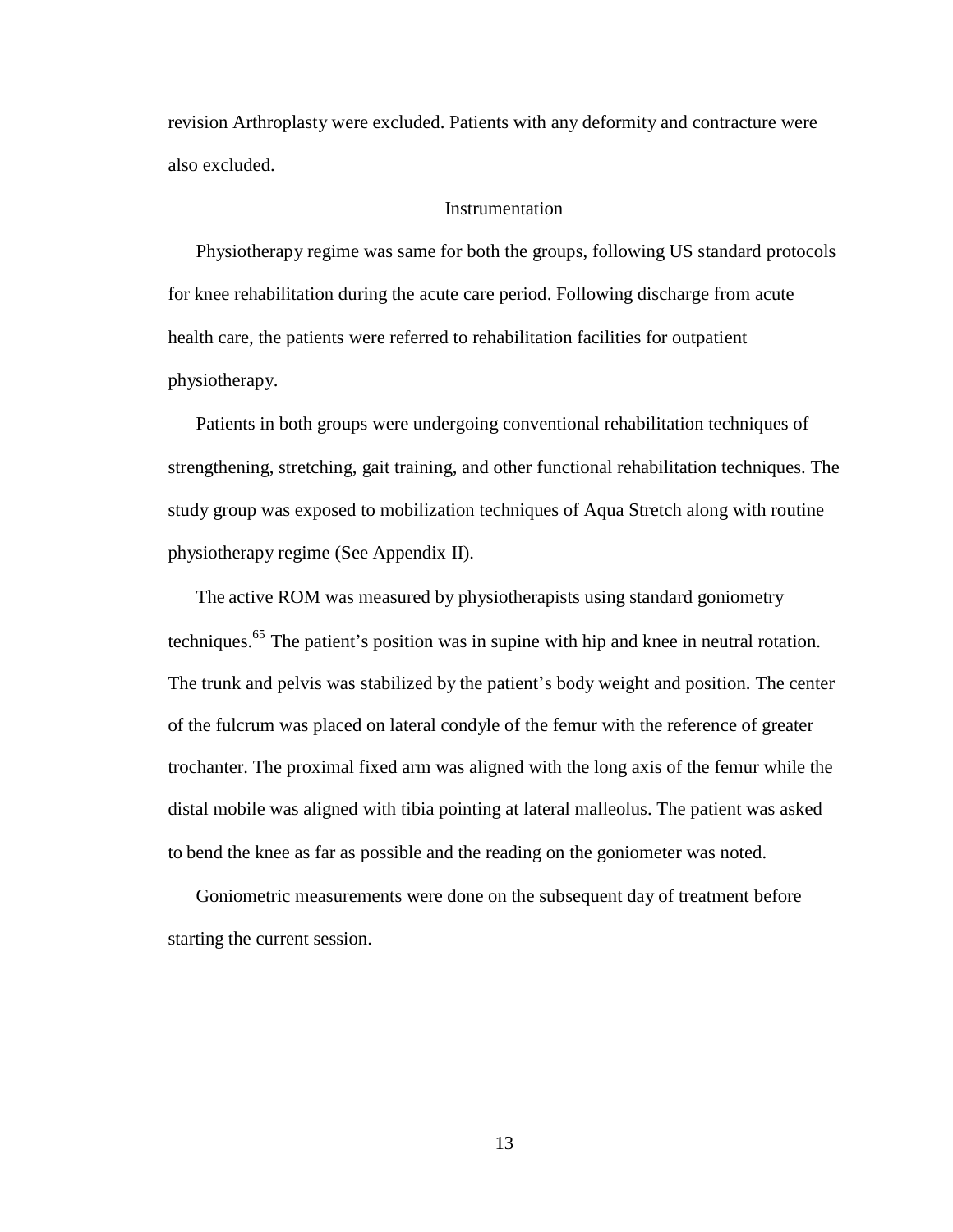#### Collection of the Data

The records of these patients were reviewed with careful attention paid to time frame between surgery date and start of physiotherapy, number of physiotherapy and Aqua Stretch sessions, as well as admission ROM and discharge ROM.

#### Data Analysis Methods

A mixed model ANOVA test was performed to analyze the data using SPSS 18 statistical analysis software. The initial ROM was compared to the final ROM for all the subjects using the within subjects model. The initial and final ROM was also measured for the subjects between the two different groups using the between group model.

#### Limitation of the study

The date of start of outpatient physiotherapy after surgery is highly variable and differs from patient to patient. Some patients start the therapy right after the acute care while some starts months after their discharge from the hospital. Also, the data available for aquatic group is very small in number. There are very few aquatic therapy centers and therapists who are currently practicing aquatic therapy and hence difficult to obtain a high number to compare with the conventional physiotherapy group.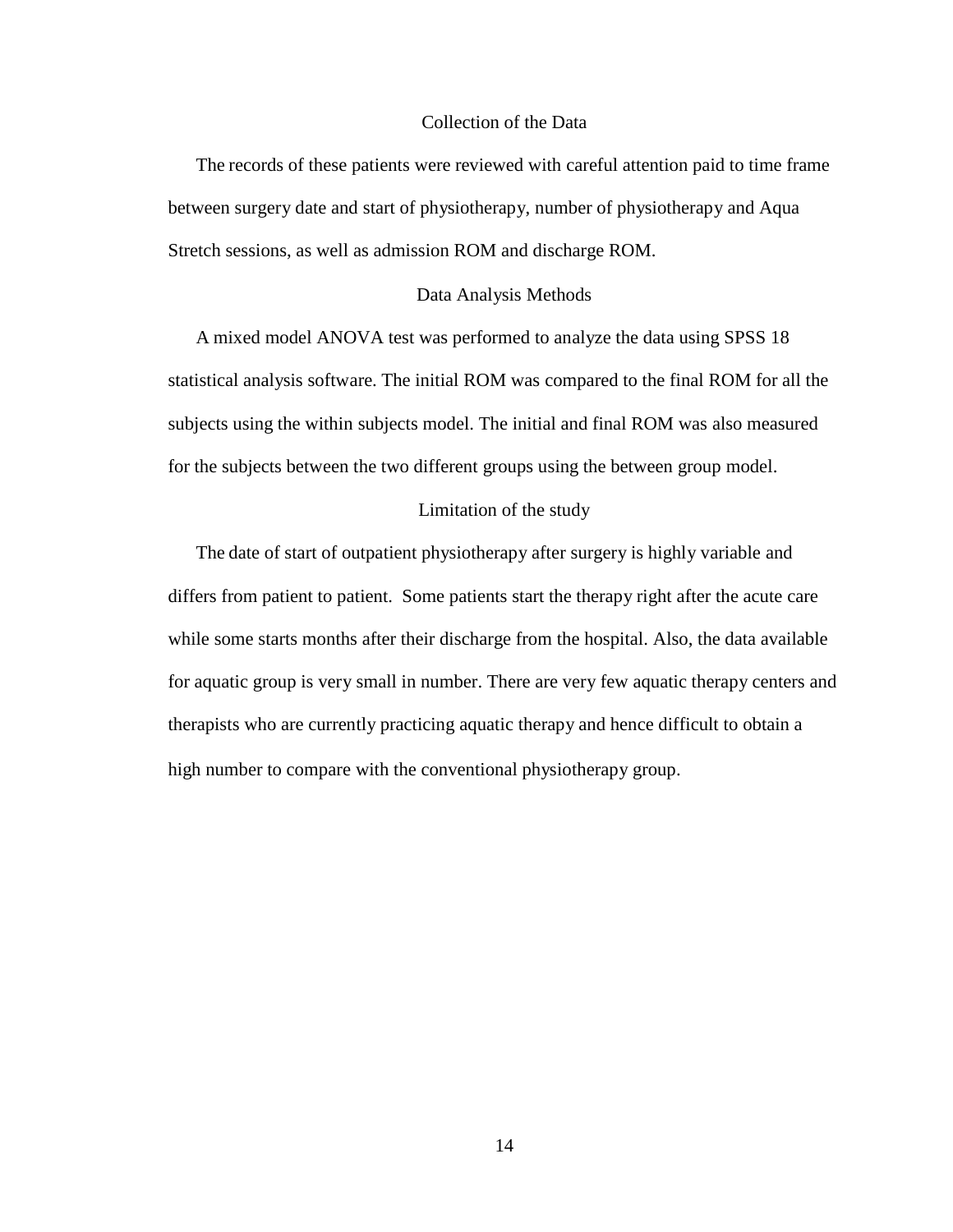#### CHAPTER 4

#### RESULTS

The final data were analyzed on 16 patients in the conventional therapy control group and 7 patients in the AquaStretch study group. The patients in the control group started the outpatient therapy within  $22.6 \pm 6.7$  days (Table 1) from the date of surgery and the average length of rehabilitation were  $57.8 \pm 10.27$  days (Table 1). The average no of sessions were 22.06±3.06 sessions for this group (Table 1).

| Case #         | Start of<br>therapy<br>(Days from<br>surgery) | Days of<br>Rehabilitation | No of<br>Sessions |
|----------------|-----------------------------------------------|---------------------------|-------------------|
| $\mathbf{1}$   | 23                                            | 67                        | 19                |
| $\overline{c}$ | 22                                            | 75                        | 18                |
| 3              | $25\,$                                        | 56                        | 19                |
| $\overline{4}$ | 24                                            | 43                        | 21                |
| 5              | 31                                            | 44                        | 22                |
| 6              | 30                                            | 55                        | 22                |
| 7              | 15                                            | 45                        | 21                |
| 8              | 25                                            | 50                        | 19                |
| 9              | 23                                            | 51                        | 26                |
| 10             | 11                                            | 66                        | 25                |
| 11             | 23                                            | 62                        | 24                |
| 12             | 26                                            | 67                        | $22\,$            |
| 13             | 24                                            | 74                        | 21                |
| 14             | 26                                            | 52                        | 30                |
| 15             | 14                                            | 64                        | 23                |
| 16             | 21                                            | 55                        | 21                |

Table 1: Therapy Dates and number of sessions for Control Group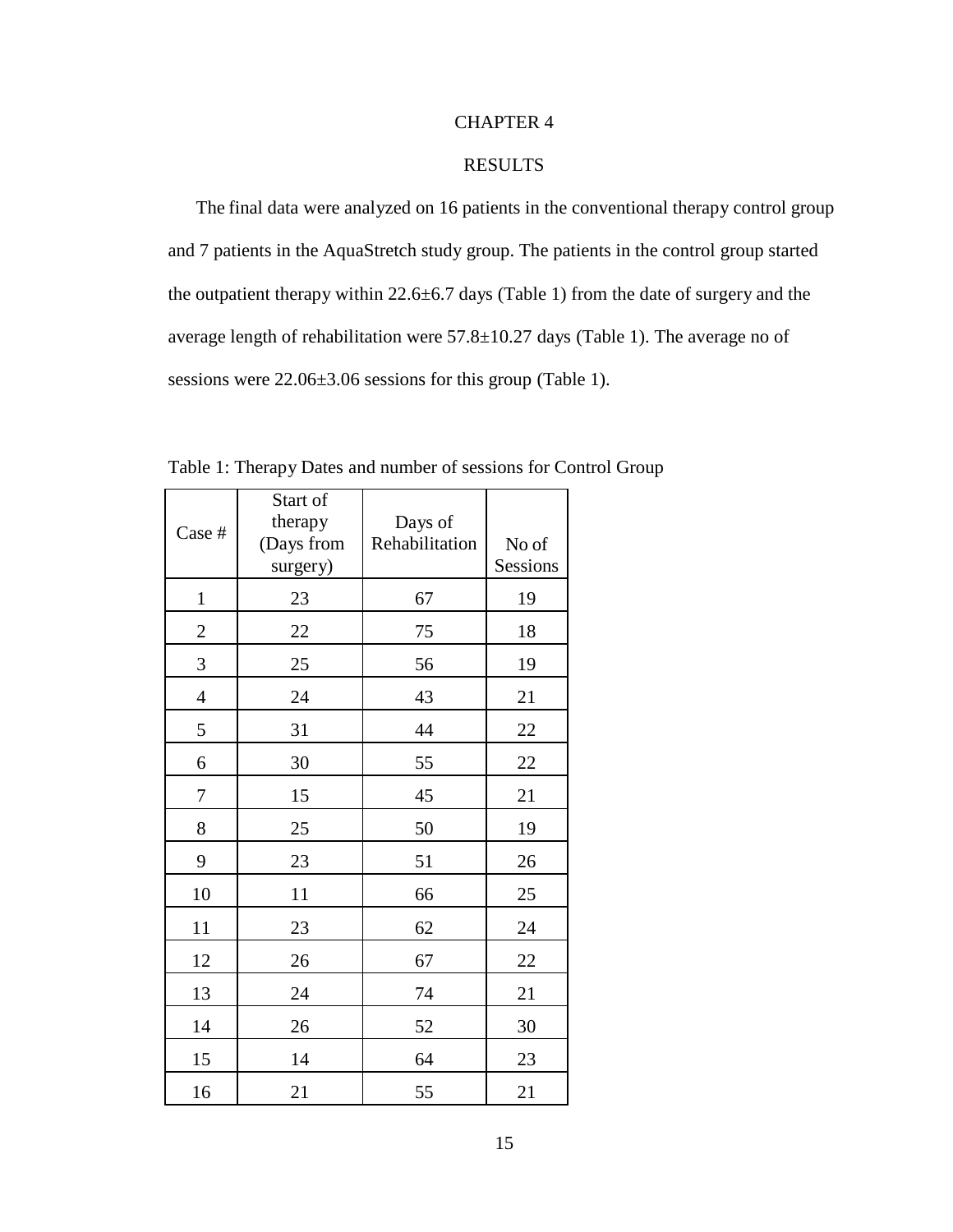The patients in the study group started their outpatient therapy within  $21.2\pm7.3$  days (Table 2) from the date of surgery. The average numbers of sessions were 23.8±3.18 sessions (Table 2) over the period of 52.5±8.24 days of rehabilitation (Table 2).

|                |                                         |                           |           | No of<br>Sessions |
|----------------|-----------------------------------------|---------------------------|-----------|-------------------|
| Case<br>#      | Start of therapy<br>(Days from surgery) | Days of<br>Rehabilitation | <b>PT</b> | AS                |
|                | 25                                      | 69                        | 22        | 5                 |
| $\overline{2}$ | 20                                      | 49                        | 25        | 5                 |
| 3              | 20                                      | 51                        | 24        |                   |
| 4              | 24                                      | 54                        | 20        |                   |
| 5              | 18                                      | 45                        | 24        | 12                |
| 6              | 18                                      | 55                        | 30        | 5                 |
| 7              | 24                                      | 45                        | 22        |                   |

Table 2: Therapy dates and number of sessions for study group.

An independent t-test of the days of start of surgery between two groups (Appendix VIII) showed no statistical significant difference  $(F=0.701, p>0.412)$ . Similar test for days of rehabilitation between the two groups (Appendix IX) also showed no difference in rehabilitation period between the groups  $(F=1.648, p=0.213)$ . Another t-test was done for number of sessions in the two groups (Appendix X) which showed that there was no statistical difference in number of sessions offered in either of the groups (F=0.003, p=0.960).

Analysis of the ROM data showed that the patients in control group were admitted with a mean ROM of  $101.25^{\circ} \pm 9.61^{\circ}$  were discharged with a ROM of  $116.75^{\circ} \pm 6.79^{\circ}$ , so with an increase of  $15.5^{\circ} \pm 3.7^{\circ}$  (Table 3).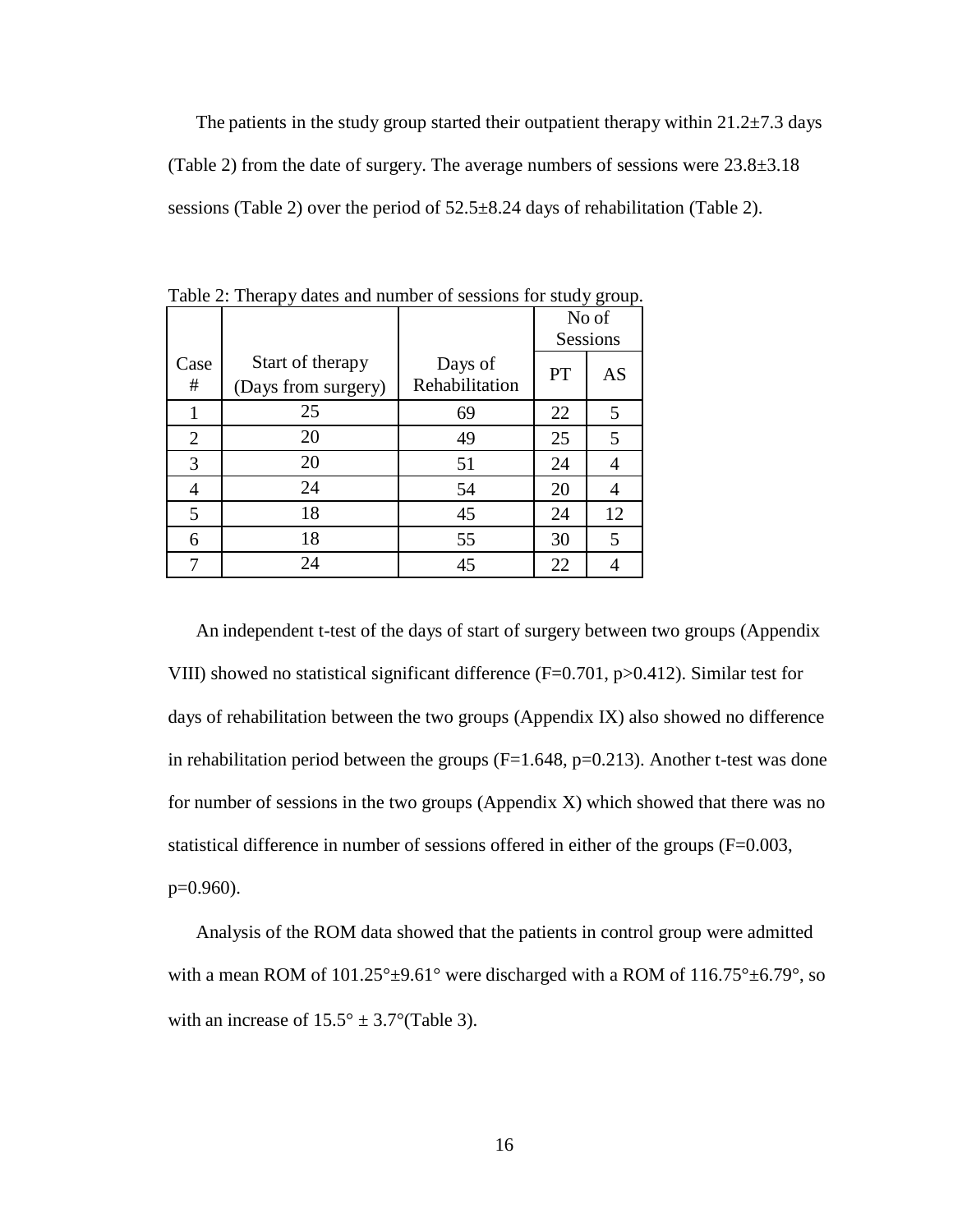| Case #         | No of<br>Sessions | <b>Initial ROM</b><br>(in degrees) | Final ROM<br>(in degrees) | Improvement in ROM<br>(in degrees) |
|----------------|-------------------|------------------------------------|---------------------------|------------------------------------|
|                | 17                | 115                                | 130                       | 15                                 |
| $\overline{2}$ | 18                | 90                                 | 105                       | 15                                 |
| 3              | 19                | 98                                 | 115                       | 17                                 |
| $\overline{4}$ | 17                | 85                                 | 115                       | 30                                 |
| 5              | 20                | 109                                | 116                       | 7                                  |
| 6              | 19                | 108                                | 117                       | 9                                  |
| 7              | 21                | 115                                | 127                       | 12                                 |
| 8              | 19                | 90                                 | 107                       | 17                                 |
| 9              | 26                | 98                                 | 118                       | 20                                 |
| 10             | 18                | 95                                 | 122                       | 27                                 |
| 11             | 20                | 108                                | 119                       | 11                                 |
| 12             | 19                | 99                                 | 118                       | 19                                 |
| 13             | 20                | 102                                | 117                       | 15                                 |
| 14             | 30                | 111                                | 122                       | 11                                 |
| 15             | 19                | 95                                 | 113                       | 18                                 |
| 16             | 21                | 92                                 | 107                       | 15                                 |

Table 3: ROM data for the control group

The patients in the study group were admitted with a mean ROM of 97.71±21.13°and were discharged with a mean of 118.49±18.45° with an average increase of 21.48°±1.55° (Table 4).

|                |                 | Lavie 4. Noive data for the study group |                    |                  |                              |
|----------------|-----------------|-----------------------------------------|--------------------|------------------|------------------------------|
|                | No of<br>PT     | No of<br>AS                             | <b>Initial ROM</b> | <b>Final ROM</b> | Improvement in<br><b>ROM</b> |
| Case #         | <b>Sessions</b> | Sessions                                | (in degree)        | (in degree)      | (in degree)                  |
|                | 22              | 5                                       | 107                | 125              | 18                           |
| $\overline{2}$ | 25              | 5                                       | 100                | 129              | 29                           |
| 3              | 24              |                                         | 102                | 129              | 27                           |
| 4              | 20              |                                         | 122                | 135              | 13                           |
| 5              | 24              | 12                                      | 65                 | 96               | 31                           |
| 6              | 30              |                                         | 115                | 137              | 22                           |
|                | 22              |                                         | 73                 | 88               | 15                           |

Table  $4: ROM$  data for the study group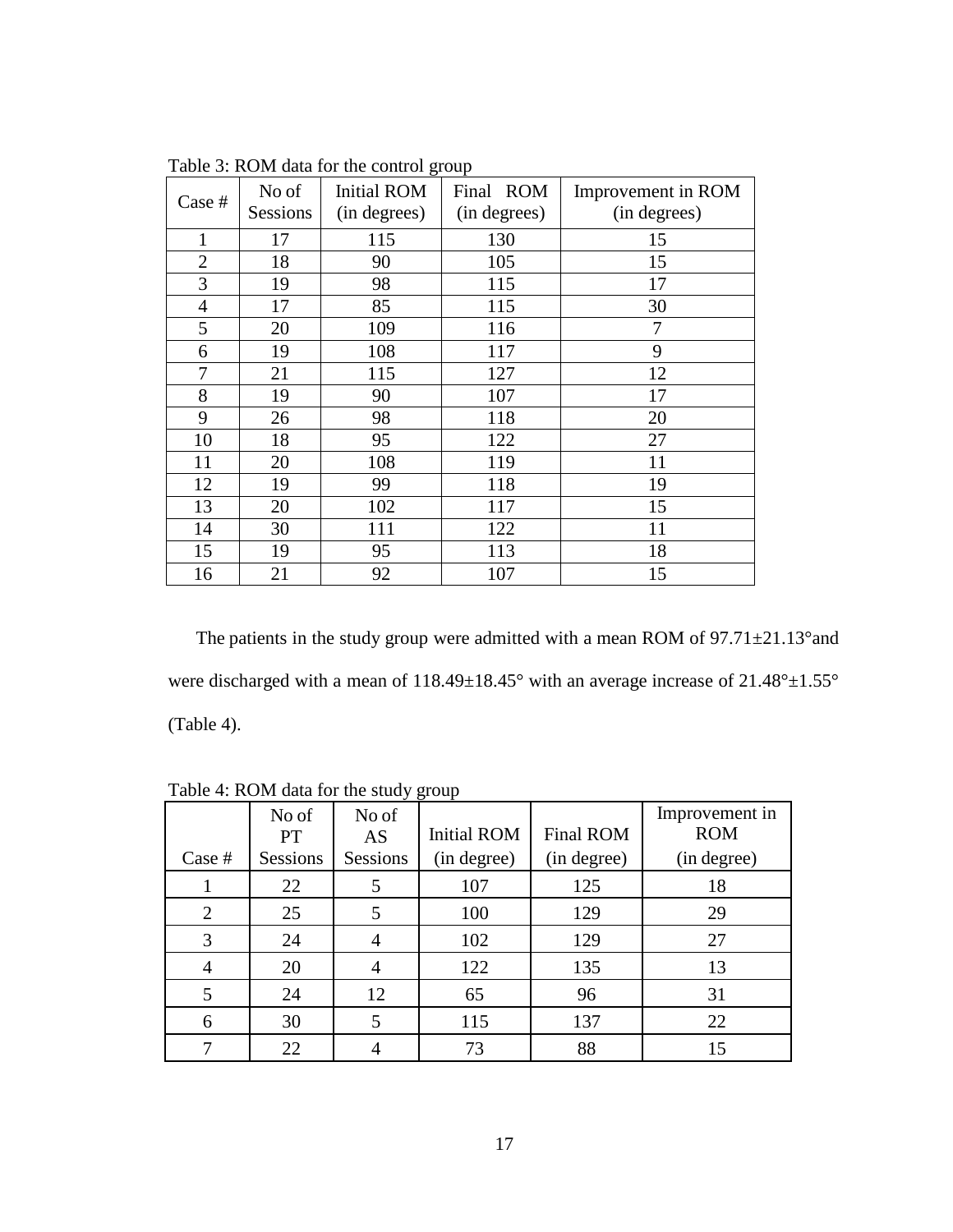| Therapy   | No of Subject | No of Sessions   | <b>Initial ROM</b><br>(in degree) | <b>Final ROM</b><br>(in degree) |
|-----------|---------------|------------------|-----------------------------------|---------------------------------|
| PT only   | 16            | $22.06 \pm 3.06$ | $101.25 \pm 9.61$                 | $116.75 \pm 6.7$                |
| PT and AS |               | $23.8 \pm 3.18$  | $97.71 \pm 21.13$                 | $118.49 \pm 18.45$              |

Table 5: Summary of ROM and number of sessions for both groups.

A mixed model ANOVA statistical test of within subjects (Appendix VI) showed that the interaction effect was not significant for both the groups (Appendix VI) with different type of therapies (F=2.856, p=0.106). There was an increase in range of motion over the period of time in both groups ( $F= 137.773$ , p<0.05).



Fig 1: Graph depicting ROM over the period of time with both therapies (with error bars with standard error)

However, the test of between groups (Appendix VII) showed that improvement in the ROM in both the groups was not statistically different, F=0.28, p=0.869.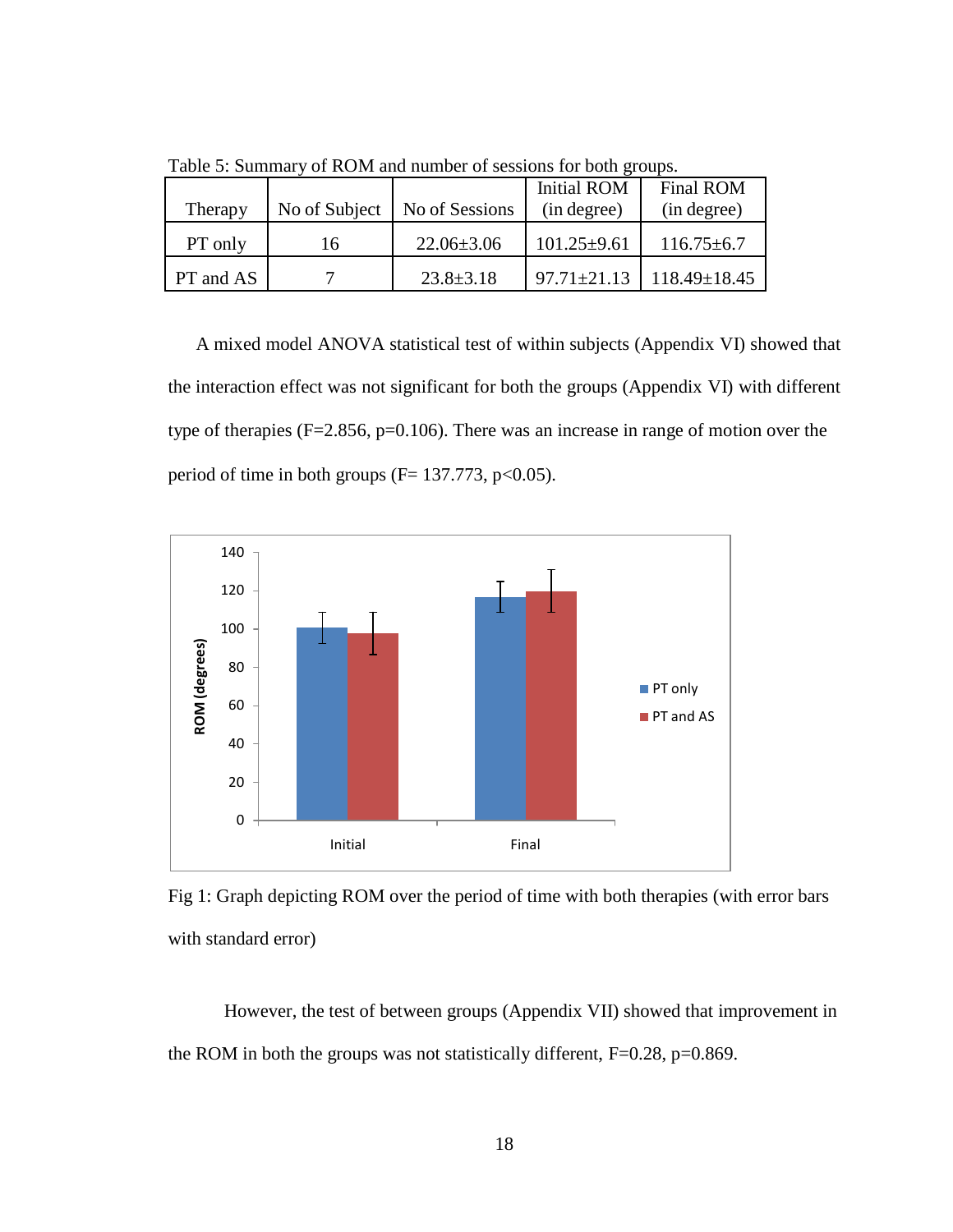#### CHAPTER 5

#### SUMMARY, CONCLUSIONS, AND RECOMMENDATIONS

The arthritic process of wear and tear of knee joint leads to degradation of joint fluid, ligament laxity, reduction of joint spaces, osteophytes formation and thus cause a painful aggravating degenerative syndrome. In cases of severe disability and failure of conservative treatment, knee replacement surgery is the treatment of choice. Total knee Arthroplasty is indicated for severe cases of rheumatoid and degenerative arthritis and sometimes even in cases of severe joint distortion due to fracture. The decision for the surgery depends on balance of many factors like patient's age, severity of pathology, general health activity demands and occupational status etc.<sup>38</sup>

There has been a tremendous increase in the number knee replacement surgeries and at the same time, the length of hospitalization has been reduced drastically.<sup>40</sup>A newly constructed knee joint is free from any bony restriction but is very stiff because of adhesions formed as a part of inflammatory processes in response to surgical intervention. Physiotherapy plays an important part in rehabilitation of the knee following the surgery. Restoration of functional range of motion at knee joint after knee replacement surgery is one of the measures of success of the surgery.<sup>8</sup>

AquaStretch, a newer form of aquatic therapy claims to work on the principle of breaking down the fascial adhesions and restore the lost flexibility and relief of associated dysfunctions. The fascial adhesions are formed as a result of injury to soft tissues or muscles, which lead to restriction movement at the involved joint and thus reduction in flexibility. The loss of flexibility is attributed to hardening of the connective tissue around the joint.<sup>61</sup> Conventional physiotherapy uses a purely land based techniques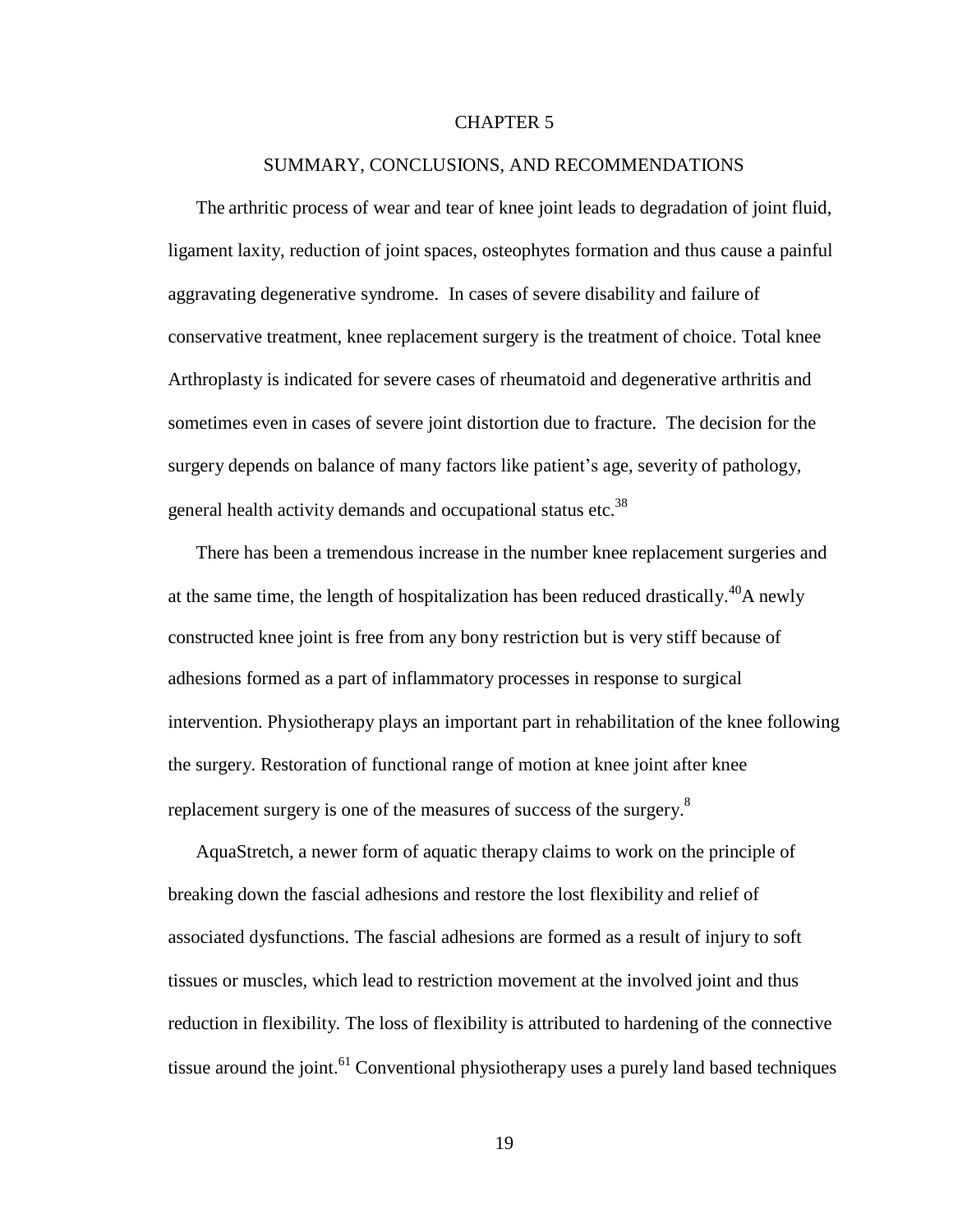of strengthening the knee musculature and restoration of flexibility at knee joint through various mobilization techniques. $40$  Aquatic therapy, on the other hand has complex thermal, mechanic, and inherent mechanical forces of buoyancy, pressure, cohesion, and viscosity that play a role in the effects produced on the body from water.<sup>13</sup> Studies have claimed the assistive, resistive and supportive qualities of the water which make it possible for patients to begin range of motion, strength, and endurance exercise.<sup>14</sup> Studies have shown increase in range of motion in cases of soft tissue injury and severe cases of muscle spasm in neurological disorders with hydrotherapy.<sup>46</sup>

This retrospective study investigated the effectiveness of combining an aquatic and land based program in comparison to land based therapy program alone for TKA rehabilitation. The therapeutic properties of water combined with conventional land techniques were supposed to have an additive effect on the rehabilitation process. The ROM at discharge from acute care was found to be around 95 degree which is in accordance to some studies done in the past.<sup>67-69</sup>

There was no difference in time frame between the date of surgery and start of outpatient therapy for both the groups  $(p<0.05)$ . The control group started their therapy within 22.6 $\pm$ 6.7 days and the study group within 21.2 $\pm$ 7.3 days from the date of surgery. The physiotherapy protocol was same for both the groups which were in accordance with US standard Knee replacement rehabilitation protocol.<sup>75</sup> The study group was exposed to AquaStretch sessions in addition to conventional physiotherapy by an experienced aqua therapist.

The average length of rehabilitation and number of sessions were also the same for both the groups ( $p<0.05$ ). The control group received 22.06 $\pm$ 3.06 sessions over a period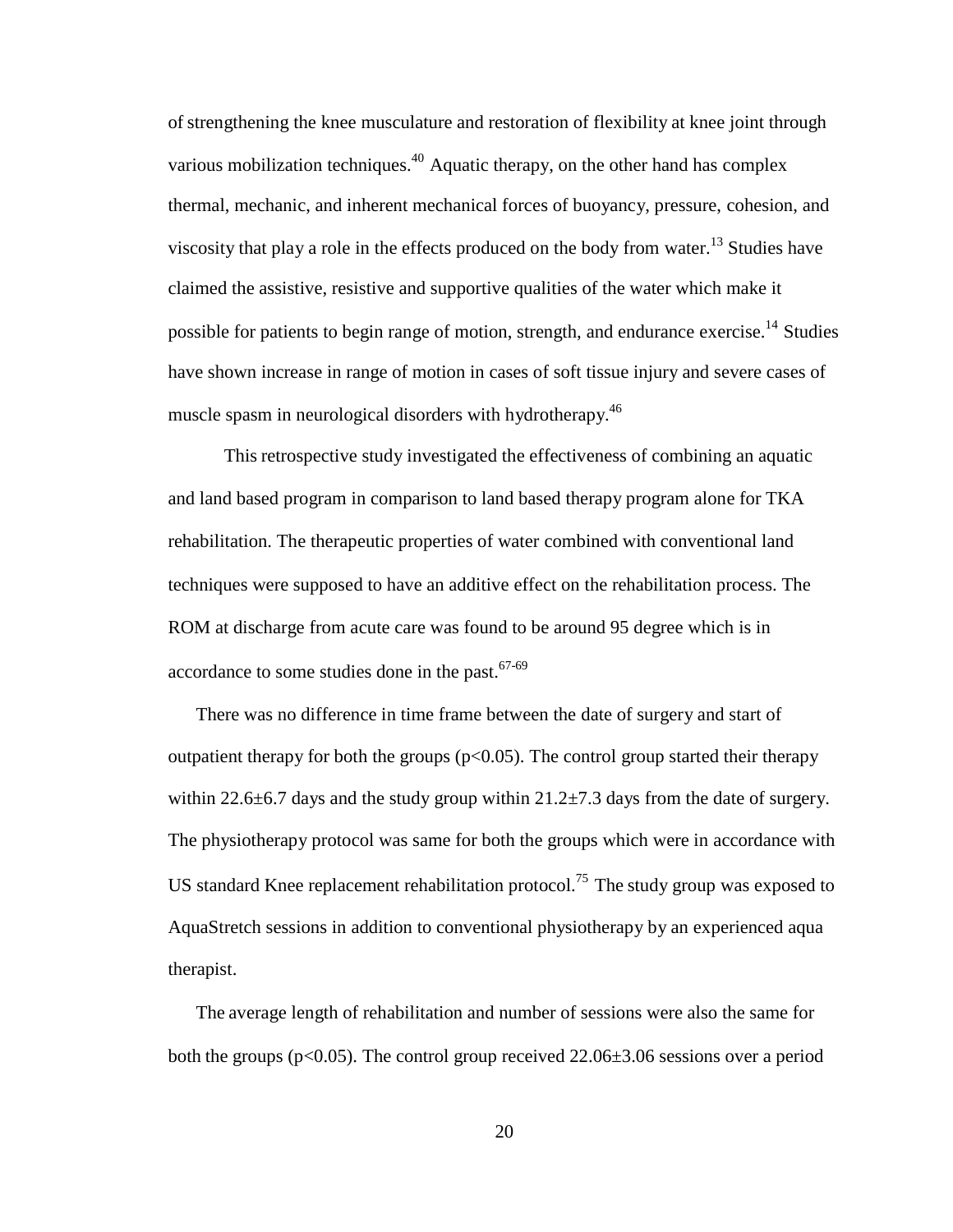of  $57.8 \pm 10.27$  days while the study group received  $23.18 \pm 3.18$  sessions over the  $52.5\pm8.24$  days of rehabilitation. This suggested that the two groups were quite uniform and were undergoing similar physiotherapeutic protocol with the study group receiving additional AquaStretch sessions.

Analysis of the final ROM data for both the groups showed that there was improvement in the ROM in both the groups over the period of the time  $(F=137.77,$ p<0.05). This suggested that both the therapeutic approaches were effective in improving ROM at knee. However, the increase in ROM in AquaStretch group was not statistically different from the conventional physiotherapy group  $(F=0.028, p=.869)$ . This suggested that the integrated approach has no additional benefits over the conventional treatment approach.

No researchers in the past have compared the effectiveness of an integrated treatment approach (water combined with land techniques) with those of land techniques only. There are few studies done on knee replacement rehabilitation which compares the functional outcomes of aquatic therapy techniques compared to land based therapy.<sup>18, 70-72</sup> Harmer et al found no significant difference in knee ROM, pain levels and knee edema in patients undergoing conventional physiotherapy compared with patients in aquatic therapy group<sup>8</sup>. A similar study by Licciardone et al on knee and hip replacement patients also concluded that both therapies were equally effective.<sup>69</sup> Another study done by Tovin et al compared the effectiveness of aquatic therapy on anterior cruciate ligament reconstruction with that of conventional physiotherapy regime.<sup>72</sup> They increase in ROM and relief of pain was not statistically different in both the groups.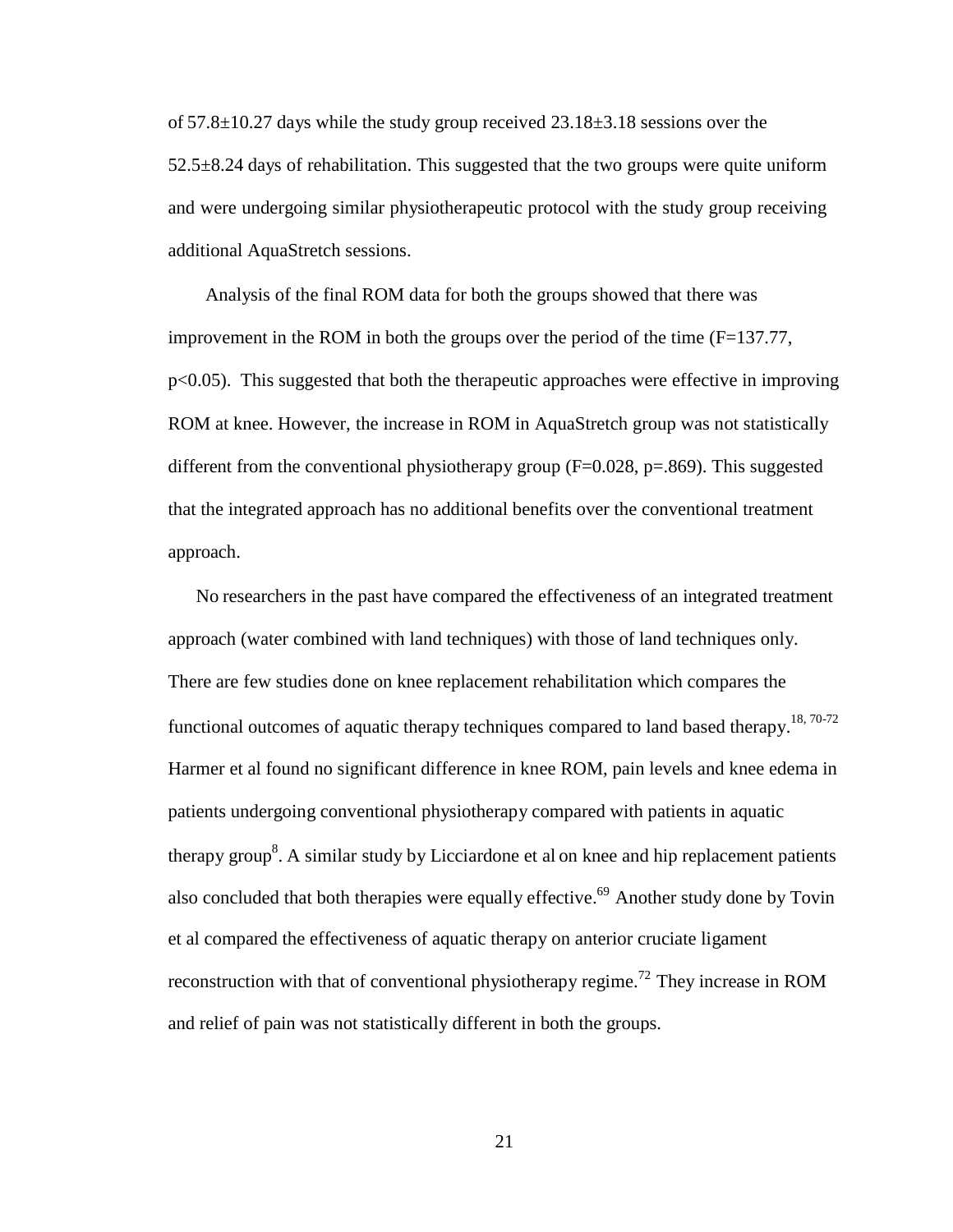There have been some studies done to evaluate the effectiveness of aquatic therapy on ROM in osteoarthritis patients. Wang et al found a 12 week aquatic therapy program to be as effective as land therapy for osteoarthritis patients.<sup>74</sup> They found that the aquatic exercises have improved the knee and hip flexibility, strength and aerobic fitness but the results were not statistically different from the other group except for flexibility.

It was believed that the beneficial effects of Aquatic therapy when combined with land therapy will have an additive effect on ROM in TKA patients as studies mentioned above have advocated the efficacy of aquatic therapy. To the best of my knowledge this is the first study to investigate an integrated treatment approach for TKA due to osteoarthritis. Although the results are not supporting the research hypothesis, however this study will encourage more therapists working in aquatic physical therapy to perform future research studies utilizing an integrated treatment protocol for various other diagnoses.

#### Conclusions and Recommendations for Further Study

The use of an integrated approach exhibited no additional benefits in increasing ROM in TKA patients as compared to conventional therapy alone. There was no statistical difference in improvement in range of motion between the treatment regimens. Thus, it is concluded that the AquaStretch combined with conventional physical therapy is not more effective in increasing ROM at Knee joint. However, other functional outcomes of knee replacement surgery such as pain levels during rehabilitation, muscle strength; knee edema and knee functions can be explored using this technique. The levels of pain can be looked for using some standardized tools like modified Oswestry scale to see the effects of the integrated therapy on pain levels as compared to the land therapy alone. The effects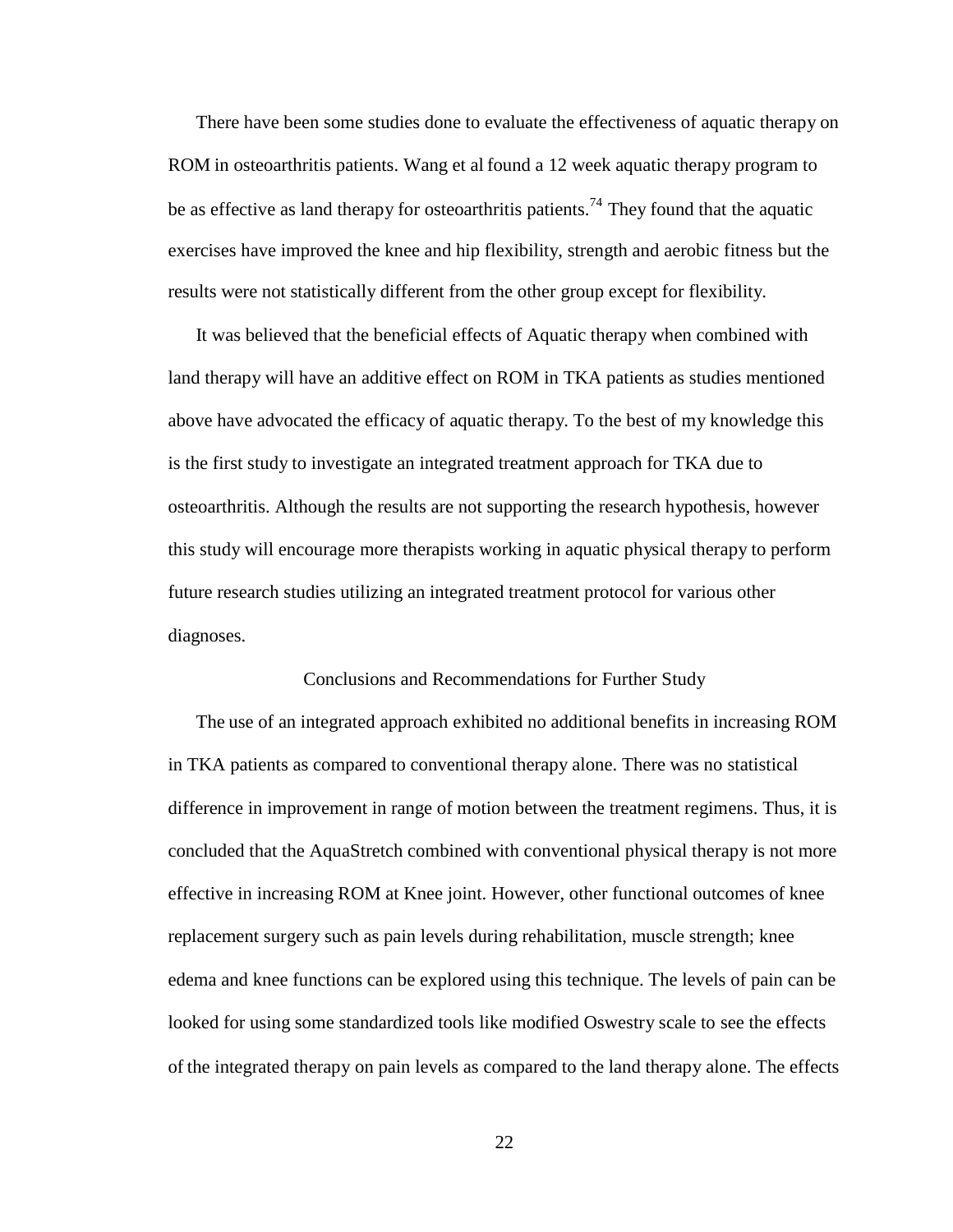on knee functions and related activities of daily living can be looked for by using the Western Ontario and McMaster Universities Arthritis Index (WOMAC) scale. This a scale used worldwide to assess the pain, joint stiffness, physical, social & emotional function of a person with osteoarthritis in determining the overall level of disability or functionality.

Also, it is very important to establish cost effectiveness of the hydrotherapy in comparison to the land therapy regimes. Hydrotherapy pool is an expensive set-up and it would be interesting to find out the cost effectiveness of the combined approach. The role of this combination therapy can also be tested for various other diagnoses like ligament reconstruction rehabilitation, cases of neural spasticity and chronic soft tissue injuries.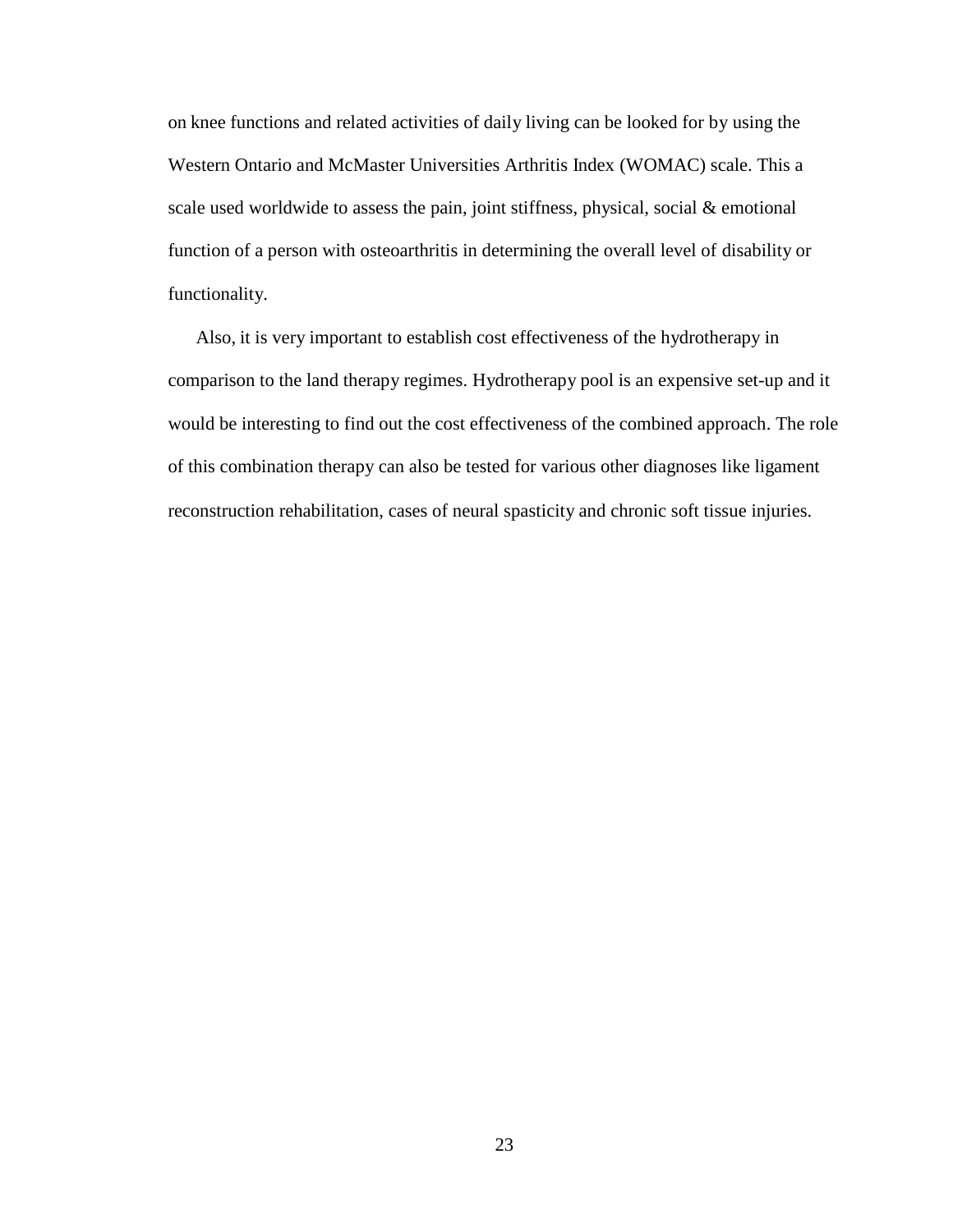#### REFERENCES

1. Laskin RS, Davis J. Total knee replacement using the Genesis II prosthesis: a 5-year follow up study of the first 100 consecutive cases. The Knee 2005;12:163-7.

2. Pavone V, Boettner F, Fickert S, Sculco TP. Total condylar knee arthroplasty: a long-term followup. Clinical orthopaedics and related research 2001:18-25.

3. Ethgen O, Bruyere O, Richy F, Dardennes C, Reginster J-Y. Health-related quality of life in total hip and total knee arthroplasty. A qualitative and systematic review of the literature. The Journal of bone and joint surgery American volume 2004;86-A:963-74.

4. Naylor J, Harmer A, Fransen M, Crosbie J, Innes L. Status of physiotherapy rehabilitation after total knee replacement in Australia. Physiotherapy research international : the journal for researchers and clinicians in physical therapy 2006;11:35- 47.

5. Brander VA, Hinderer SR, Alpiner N, Oh TH. Rehabilitation in joint and connective tissue diseases. 3. Limb disorders. Archives of physical medicine and rehabilitation 1995;76:S47-56.

6. Chiu KY, Ng TP, Tang WM, Yau WP. Review article: knee flexion after total knee arthroplasty. Journal of orthopaedic surgery (Hong Kong) 2002;10:194-202.

7. Harvey IA, Barry K, Kirby SP, Johnson R, Elloy MA. Factors affecting the range of movement of total knee arthroplasty. The Journal of bone and joint surgery British volume 1993;75:950-5.

8. Harmer AR, Naylor JM, Crosbie J, Russell T. Land-based versus water-based rehabilitation following total knee replacement: a randomized, single-blind trial. Arthritis Rheum 2009;61:184-91.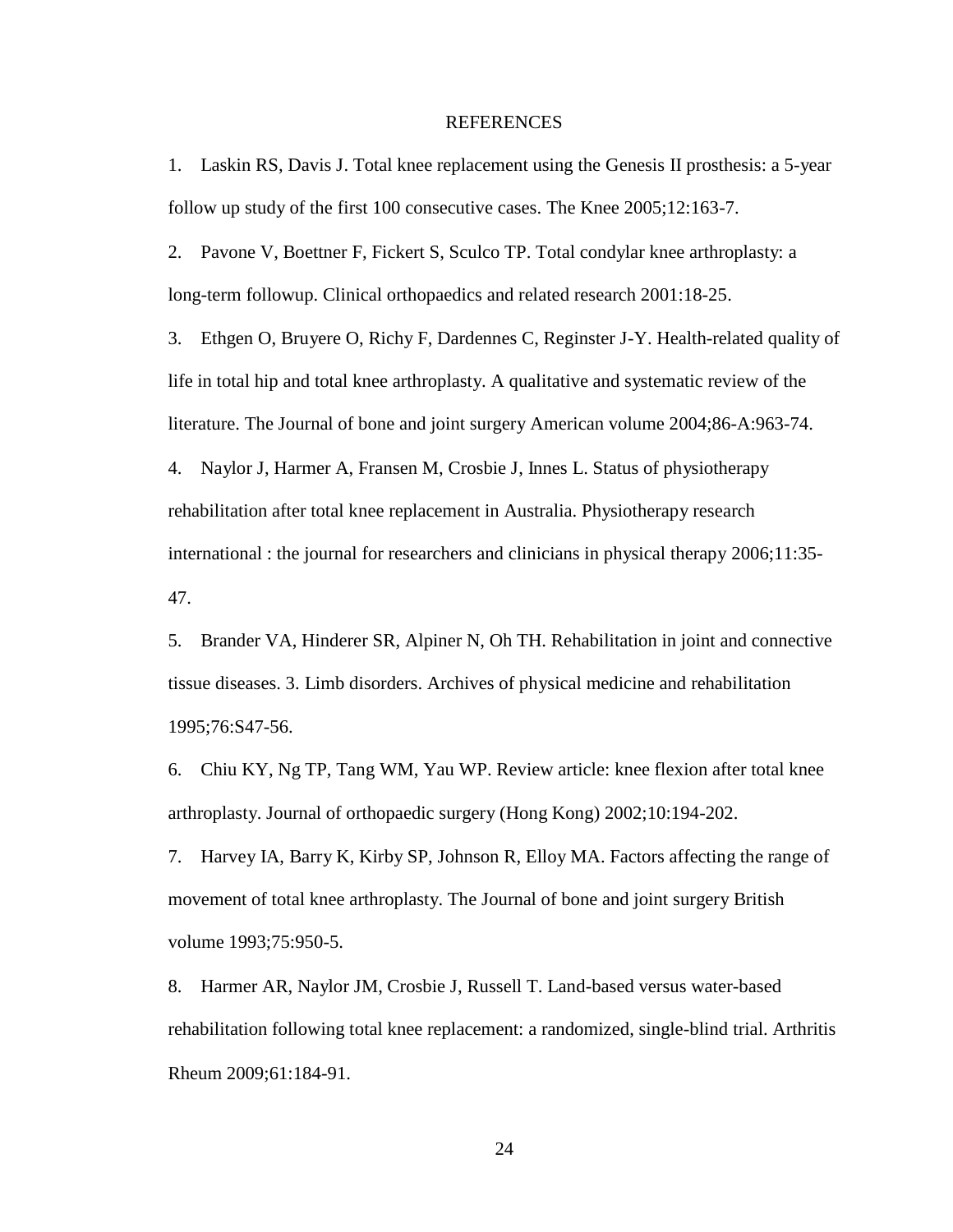9. Miner AL, Lingard EA, Wright EA, Sledge CB, Katz JN, Kinemax Outcomes G. Knee range of motion after total knee arthroplasty: how important is this as an outcome measure? The Journal of arthroplasty 2003;18:286-94.

10. Crosbie J, Naylor J, Harmer A, Russell T. Predictors of functional ambulation and patient perception following total knee replacement and short-term rehabilitation. Disability and rehabilitation 2010;32:1088-98.

11. Myles CM, Rowe PJ, Walker CRC, Nutton RW. Knee joint functional range of movement prior to and following total knee arthroplasty measured using flexible electrogoniometry. Gait & posture 2002;16:46-54.

12. McNeal RL. Aquatic therapy for patients with rheumatic disease. Rheum Dis Clin North Am 1990;16:915-29.

13. Barela AM, Stolf SF, Duarte M. Biomechanical characteristics of adults walking in shallow water and on land. J Electromyogr Kinesiol 2006;16:250-6.

14. Evcik D, Yigit I, Pusak H, Kavuncu V. Effectiveness of aquatic therapy in the treatment of fibromyalgia syndrome: a randomized controlled open study. Rheumatol Int 2008;28:885-90.

15. Assis MR, Silva LE, Alves AM, et al. A randomized controlled trial of deep water running: clinical effectiveness of aquatic exercise to treat fibromyalgia. Arthritis Rheum 2006;55:57-65.

16. Cassady SL, Nielsen DH. Cardiorespiratory responses of healthy subjects to calisthenics performed on land versus in water. Phys Ther 1992;72:532-8; discussion 9.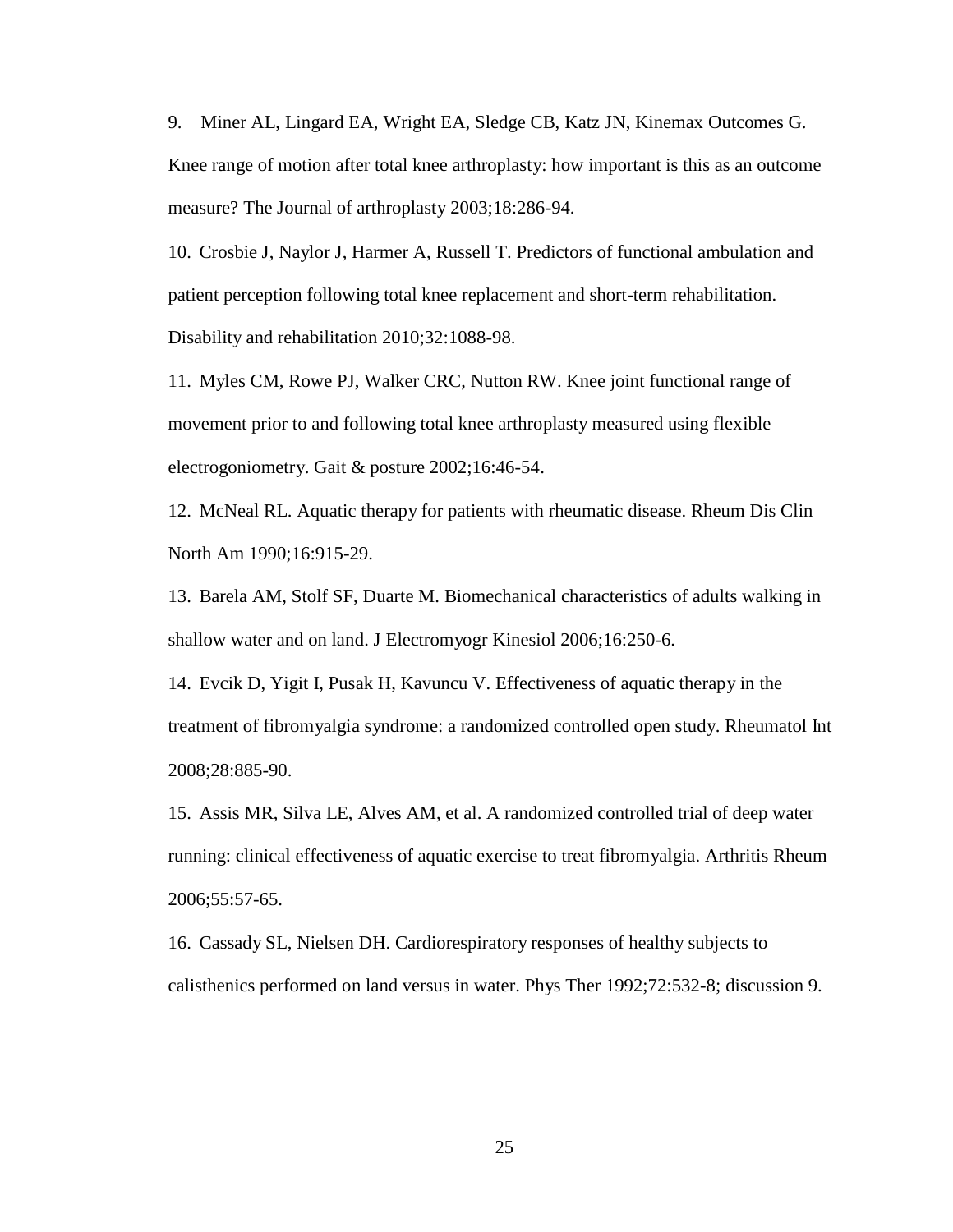17. Hinman RS, Heywood SE, Day AR. Aquatic physical therapy for hip and knee osteoarthritis: results of a single-blind randomized controlled trial. Phys Ther 2007;87:32-43.

18. Hinman RS, Heywood SE, Day AR. Aquatic physical therapy for hip and knee osteoarthritis: results of a single-blind randomized controlled trial. Physical therapy 2007;87:32-43.

19. Townley C, Hill L. Total knee replacement. Am J Nurs 1974;74:1612-7.

20. Barton JR. The classic. On the treatment of anchylosis, by the formation of artificial joints. By J. Rhea Barton. 1827. Clinical orthopaedics and related research 1984:4-13.

21. Kuhns JG, Potter TA. Nylon arthroplasty of the knee joint in chronic arthritis. Surg Gynecol Obstet 1950;91:351-62.

22. MacAusland WR. The classic: Total replacement of the knee joint by a prosthesis.

1957. Clinical orthopaedics and related research 2011;469:5-9.

23. Murphy JB. I. Arthroplasty. Ann Surg 1913;57:593-647.

24. Campbell WC. Interposition of Vitallium plates in arthroplasties of the knee: Preliminary report. Clinical orthopaedics and related research 1976:4-6.

25. Haboush EJ. A new operation for arthroplasty of the hip based on biomechanics, photoelasticity, fast-setting dental acrylic, and other considerations. Bull Hosp Joint Dis 1953;14:242-77.

26. Charnley J. Total hip replacement by low-friction arthroplasty. Clinical orthopaedics and related research 1970;72:7-21.

27. Lotke PA, Ecker ML. Influence of positioning of prosthesis in total knee replacement. The Journal of bone and joint surgery American volume 1977;59:77-9.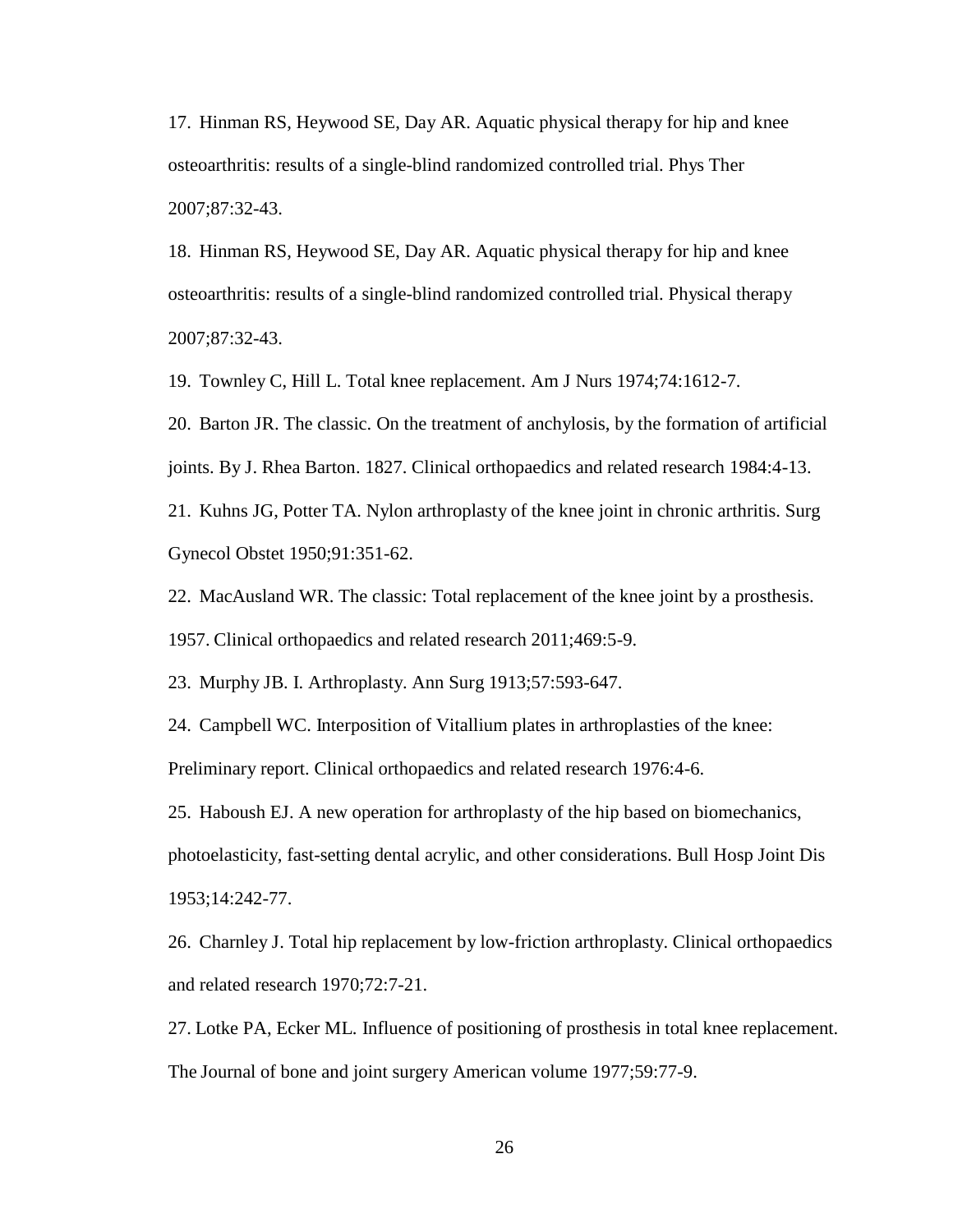28. Schurman DJ, Parker JN, Ornstein D. Total condylar knee replacement. A study of factors influencing range of motion as late as two years after arthroplasty. The Journal of bone and joint surgery American volume 1985;67:1006-14.

29. Laskin RS. Minimally invasive total knee replacement using a mini-mid vastus

incision technique and results. Surgical technology international 2004;13:231-8.

30. Stulberg SD, Loan P, Sarin V. Computer-assisted navigation in total knee replacement: results of an initial experience in thirty-five patients. The Journal of bone and joint surgery American volume 2002;84-A Suppl 2:90-8.

31. Haaker RG, Stockheim M, Kamp M, Proff G, Breitenfelder J, Ottersbach A. Computer-assisted navigation increases precision of component placement in total knee arthroplasty. Clin Orthop Relat Res 2005:152-9.

32. Pandher DS, Oh KJ, Boaparai RS, Josan GS. Computer-assisted navigation increases precision of component placement in total knee arthroplasty. Clin Orthop Relat Res 2007;454:281-2.

33. Goodfellow J, Hungerford DS, Woods C. Patello-femoral joint mechanics and pathology. 2. Chondromalacia patellae. J Bone Joint Surg Br 1976;58:291-9. 34. Goodfellow J, Hungerford DS, Zindel M. Patello-femoral joint mechanics and pathology. 1. Functional anatomy of the patello-femoral joint. J Bone Joint Surg Br 1976;58:287-90.

35. Baliunas AJ, Hurwitz DE, Ryals AB, et al. Increased knee joint loads during walking are present in subjects with knee osteoarthritis. Osteoarthritis Cartilage 2002;10:573-9. 36. Altman R, Asch E, Bloch D, et al. Development of criteria for the classification and reporting of osteoarthritis. Classification of osteoarthritis of the knee. Diagnostic and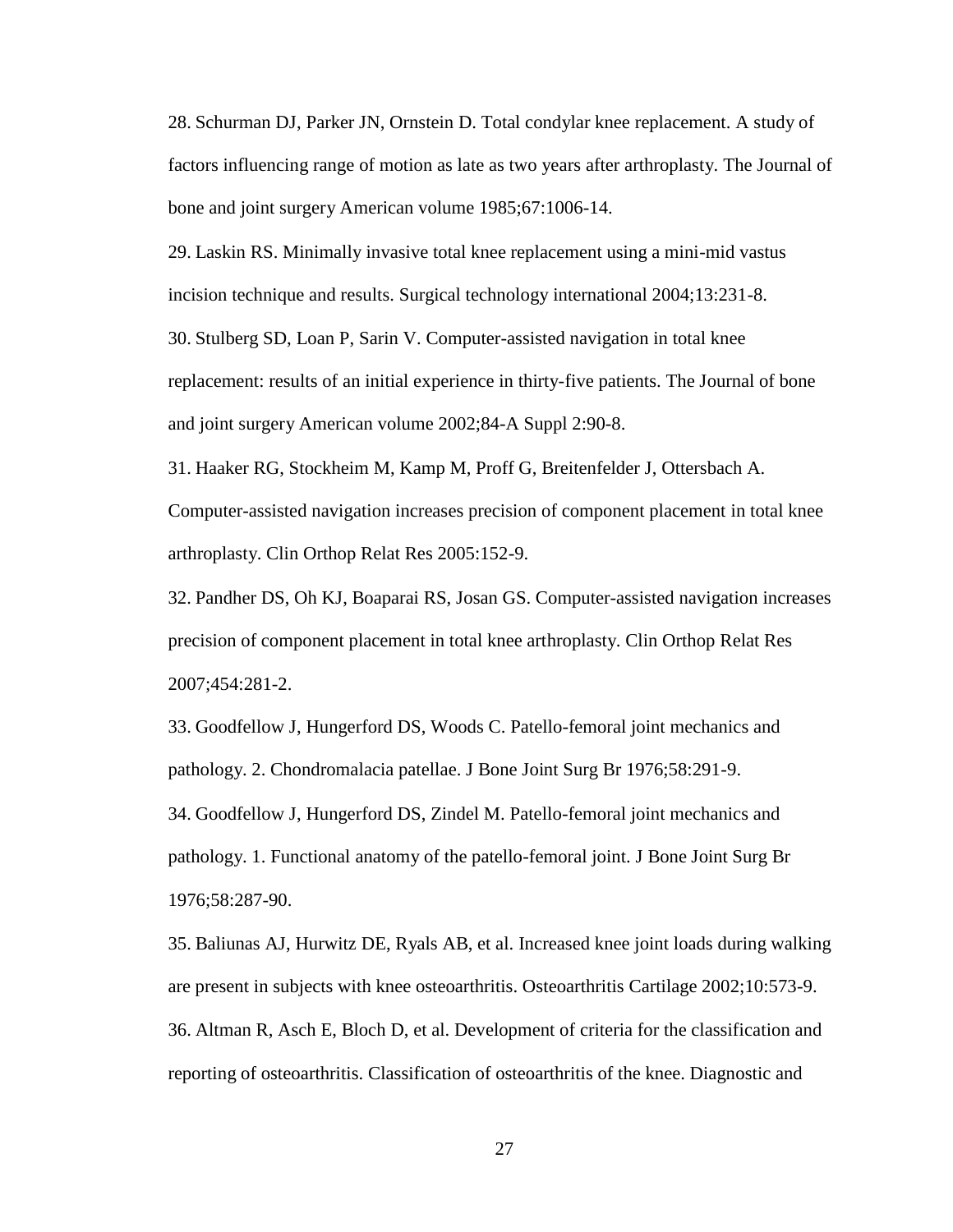Therapeutic Criteria Committee of the American Rheumatism Association. Arthritis Rheum 1986;29:1039-49.

37. Arnett FC, Edworthy SM, Bloch DA, et al. The American Rheumatism Association 1987 revised criteria for the classification of rheumatoid arthritis. Arthritis Rheum 1988;31:315-24.

38. Harris WH, Sledge CB. Total hip and total knee replacement (2). N Engl J Med 1990;323:801-7.

39. Dieppe P, Basler HD, Chard J, et al. Knee replacement surgery for osteoarthritis: effectiveness, practice variations, indications and possible determinants of utilization. Rheumatology (Oxford) 1999;38:73-83.

40. Moffet H, Collet JP, Shapiro SH, Paradis G, Marquis F, Roy L. Effectiveness of intensive rehabilitation on functional ability and quality of life after first total knee arthroplasty: A single-blind randomized controlled trial. Arch Phys Med Rehabil 2004;85:546-56.

41. Munin MC, Rudy TE, Glynn NW, Crossett LS, Rubash HE. Early inpatient rehabilitation after elective hip and knee arthroplasty. JAMA 1998;279:847-52.

42. Chandler HP. Revision total knee arthroplasty-structural bone grafting: when and how. Orthopedics 1996;19:797-9.

43. Shoji H, Solomonow M, Yoshino S, D'Ambrosia R, Dabezies E. Factors affecting postoperative flexion in total knee arthroplasty. Orthopedics 1990;13:643-9.

44. Mizner RL, Petterson SC, Snyder-Mackler L. Quadriceps strength and the time course of functional recovery after total knee arthroplasty. J Orthop Sports Phys Ther 2005;35:424-36.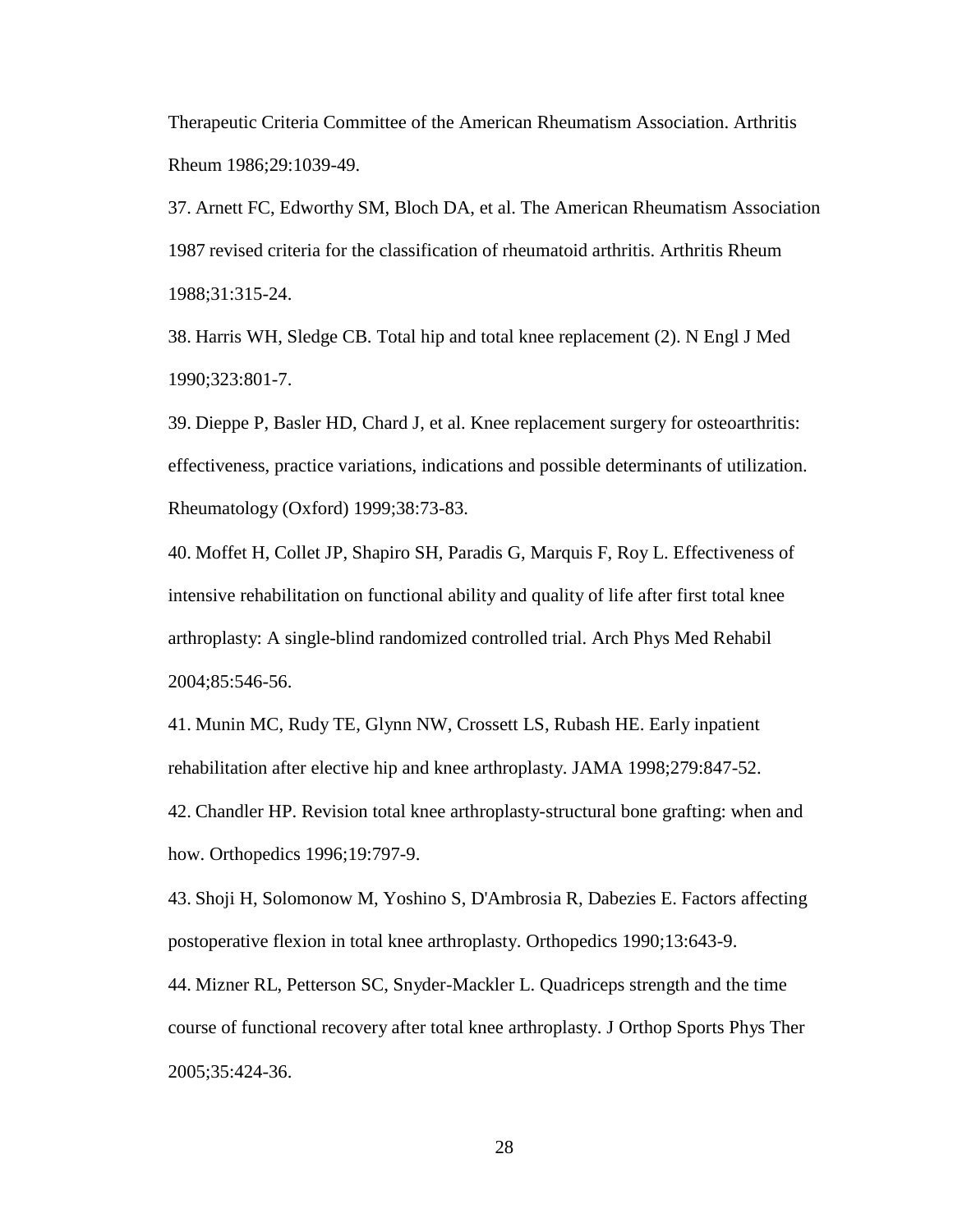45. Becker BE. Home exercises and out-patient hydrotherapy. Br J Rheumatol 1995;34:991-2.

46. Kesiktas N, Paker N, Erdogan N, Gulsen G, Bicki D, Yilmaz H. The use of hydrotherapy for the management of spasticity. Neurorehabil Neural Repair 2004;18:268- 73.

47. Fransen M, Nairn L, Winstanley J, Lam P, Edmonds J. Physical activity for osteoarthritis management: a randomized controlled clinical trial evaluating hydrotherapy or Tai Chi classes. Arthritis Rheum 2007;57:407-14.

48. Cochrane T, Davey RC, Matthes Edwards SM. Randomised controlled trial of the cost-effectiveness of water-based therapy for lower limb osteoarthritis. Health Technol Assess 2005;9:iii-iv, ix-xi, 1-114.

49. Templeton MS, Booth DL, O'Kelly WD. Effects of aquatic therapy on joint flexibility and functional ability in subjects with rheumatic disease. J Orthop Sports Phys Ther 1996;23:376-81.

50. Green J, McKenna F, Redfern EJ, Chamberlain MA. Home exercises are as effective as outpatient hydrotherapy for osteoarthritis of the hip. Br J Rheumatol 1993;32:812-5. 51. Wyatt FB, Milam S, Manske RC, Deere R. The effects of aquatic and traditional exercise programs on persons with knee osteoarthritis. J Strength Cond Res 2001;15:337- 40.

52. Epps H, Ginnelly L, Utley M, et al. Is hydrotherapy cost-effective? A randomised controlled trial of combined hydrotherapy programmes compared with physiotherapy land techniques in children with juvenile idiopathic arthritis. Health Technol Assess 2005;9:iii-iv, ix-x, 1-59.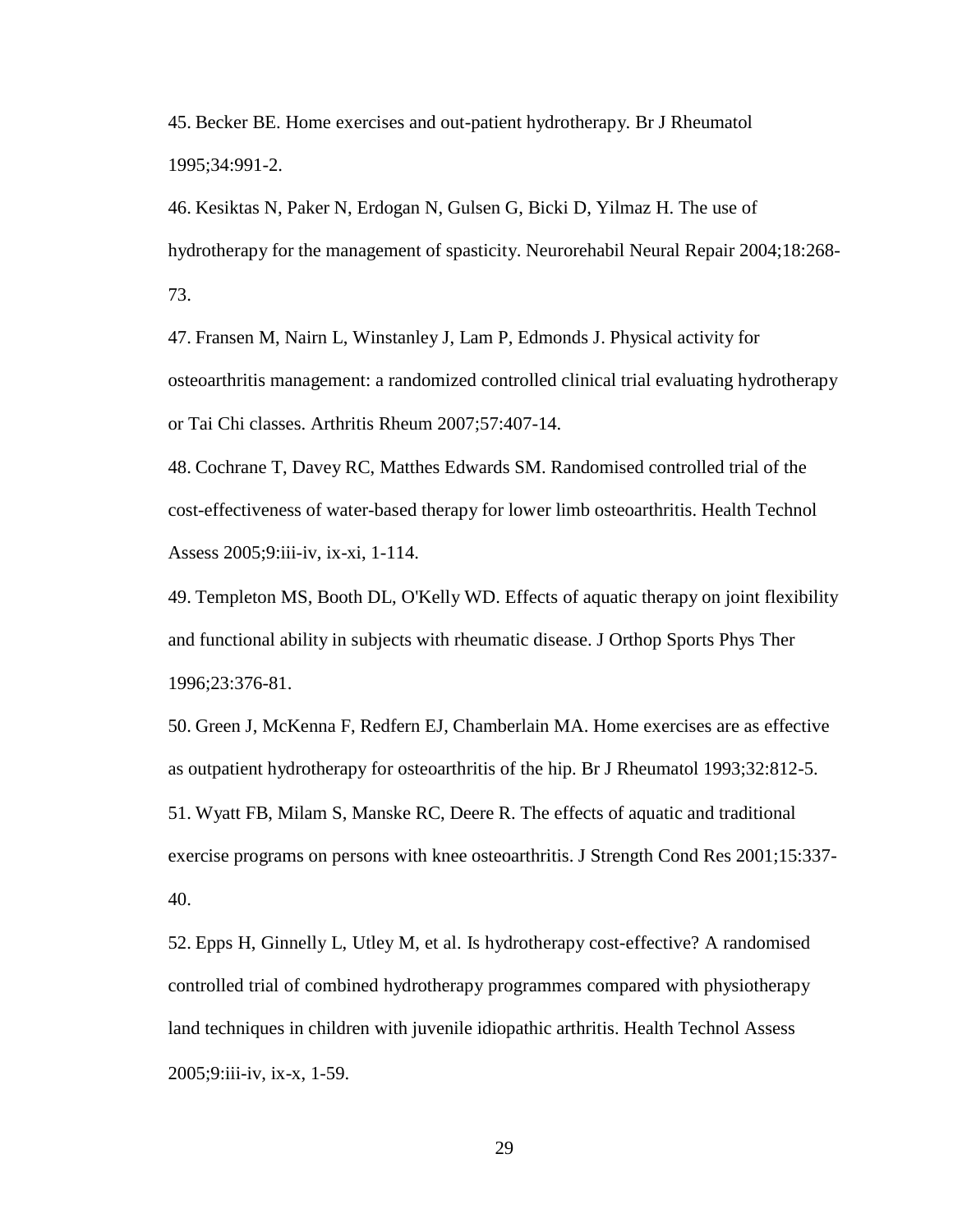53. Chiu KY, Ng TP, Tang WM, Yau WP. Review article: knee flexion after total knee arthroplasty. J Orthop Surg (Hong Kong) 2002;10:194-202.

54. Laubenthal KN, Smidt GL, Kettelkamp DB. A quantitative analysis of knee motion during activities of daily living. Phys Ther 1972;52:34-43.

55. Fox JL, Poss R. The role of manipulation following total knee replacement. J Bone Joint Surg Am 1981;63:357-62.

56. Jergesen HE, Poss R, Sledge CB. Bilateral total hip and knee replacement in adults with rheumatoid arthritis: an evaluation of function. Clin Orthop Relat Res 1978:120-8. 57. Ritter MA, Stringer EA. Predictive range of motion after total knee replacement. Clin

Orthop Relat Res 1979:115-9.

58. Crosbie J, Naylor J, Harmer A, Russell T. Predictors of functional ambulation and patient perception following total knee replacement and short-term rehabilitation. Disabil Rehabil 2010;32:1088-98.

59. Kellett J. Acute soft tissue injuries--a review of the literature. Med Sci Sports Exerc 1986;18:489-500.

60. Frank C, Woo SL, Amiel D, Harwood F, Gomez M, Akeson W. Medial collateral ligament healing. A multidisciplinary assessment in rabbits. Am J Sports Med 1983;11:379-89.

61. Frank C, Amiel D, Akeson WH. Healing of the medial collateral ligament of the knee. A morphological and biochemical assessment in rabbits. Acta Orthop Scand 1983;54:917-23.

62. Maquirriain J. Endoscopic release of Achilles peritenon. Arthroscopy 1998;14:182-5.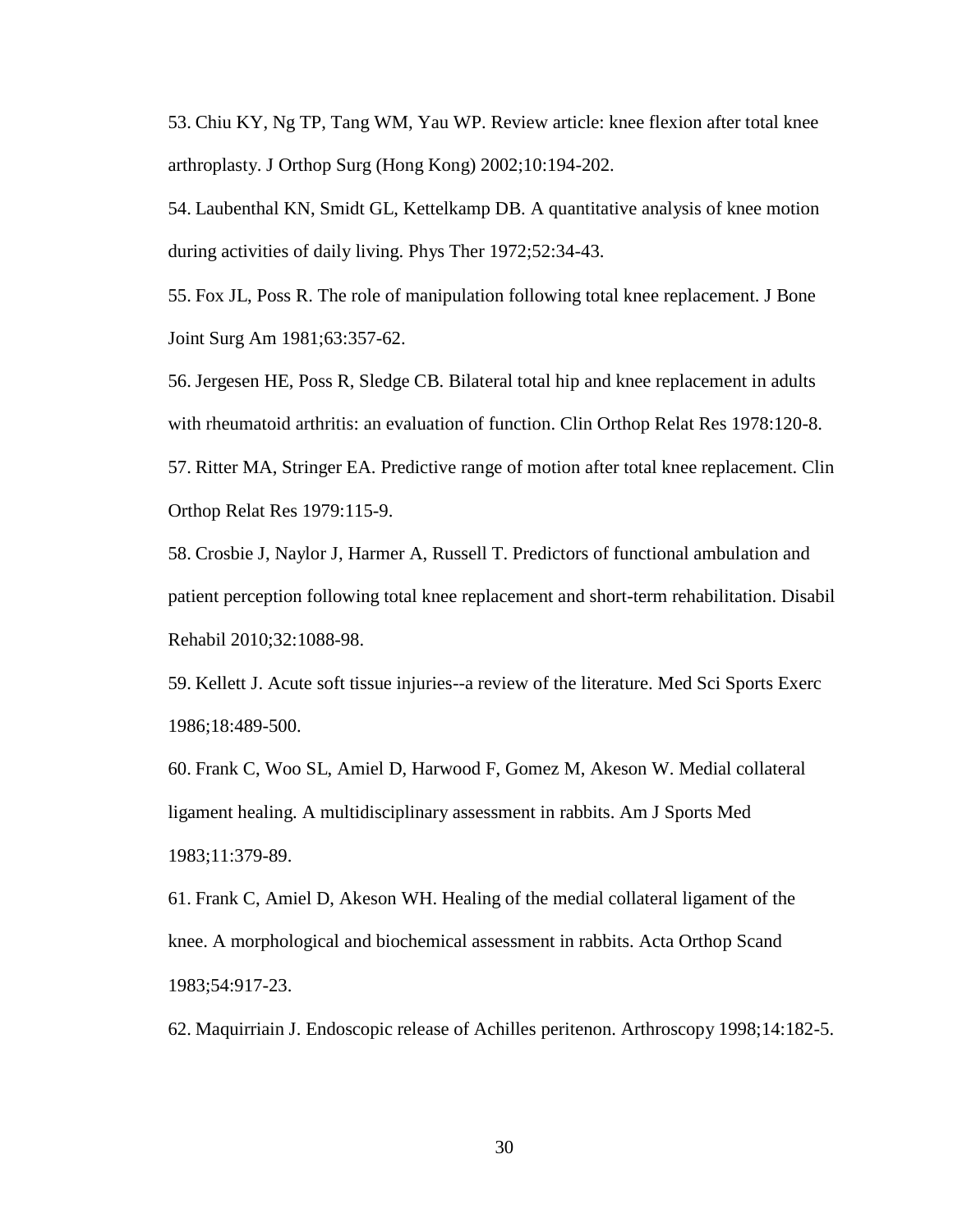63. Martens M, Libbrecht P, Burssens A. Surgical treatment of the iliotibial band friction syndrome. Am J Sports Med 1989;17:651-4.

64. Gratz CM. The Use of Fascia in Reconstructive Surgery: With Special Reference to Operative Technic. Ann Surg 1934;99:241-5.

65. Jakobsen TL, Christensen M, Christensen SS, Olsen M, Bandholm T. Reliability of knee joint range of motion and circumference measurements after total knee arthroplasty: does tester experience matter? Physiother Res Int 2010;15:126-34.

66. Lenssen AF, de Bie RA. Role of physiotherapy in peri-operative management in total knee and hip surgery. Injury 2006;37 Suppl 5:S41-3.

67. Sokka T, Kautiainen H, Hannonen P. Stable occurrence of knee and hip total joint replacement in Central Finland between 1986 and 2003: an indication of improved longterm outcomes of rheumatoid arthritis. Ann Rheum Dis 2007;66:341-4.

68. Katz BP, Freund DA, Heck DA, et al. Demographic variation in the rate of knee replacement: a multi-year analysis. Health Serv Res 1996;31:125-40.

69. Licciardone JC, Stoll ST, Cardarelli KM, Gamber RG, Swift JN, Winn WB. A randomized controlled trial of osteopathic manipulative treatment following knee or hip arthroplasty. J Am Osteopath Assoc 2004;104:193-202.

70. Templeton MS, Booth DL, O'Kelly WD. Effects of aquatic therapy on joint flexibility and functional ability in subjects with rheumatic disease. J Orthop Sports Phys Ther 1996;23:376-81.

71. Wyatt FB, Milam S, Manske RC, Deere R. The effects of aquatic and traditional exercise programs on persons with knee osteoarthritis. J Strength Cond Res 2001;15:337- 40.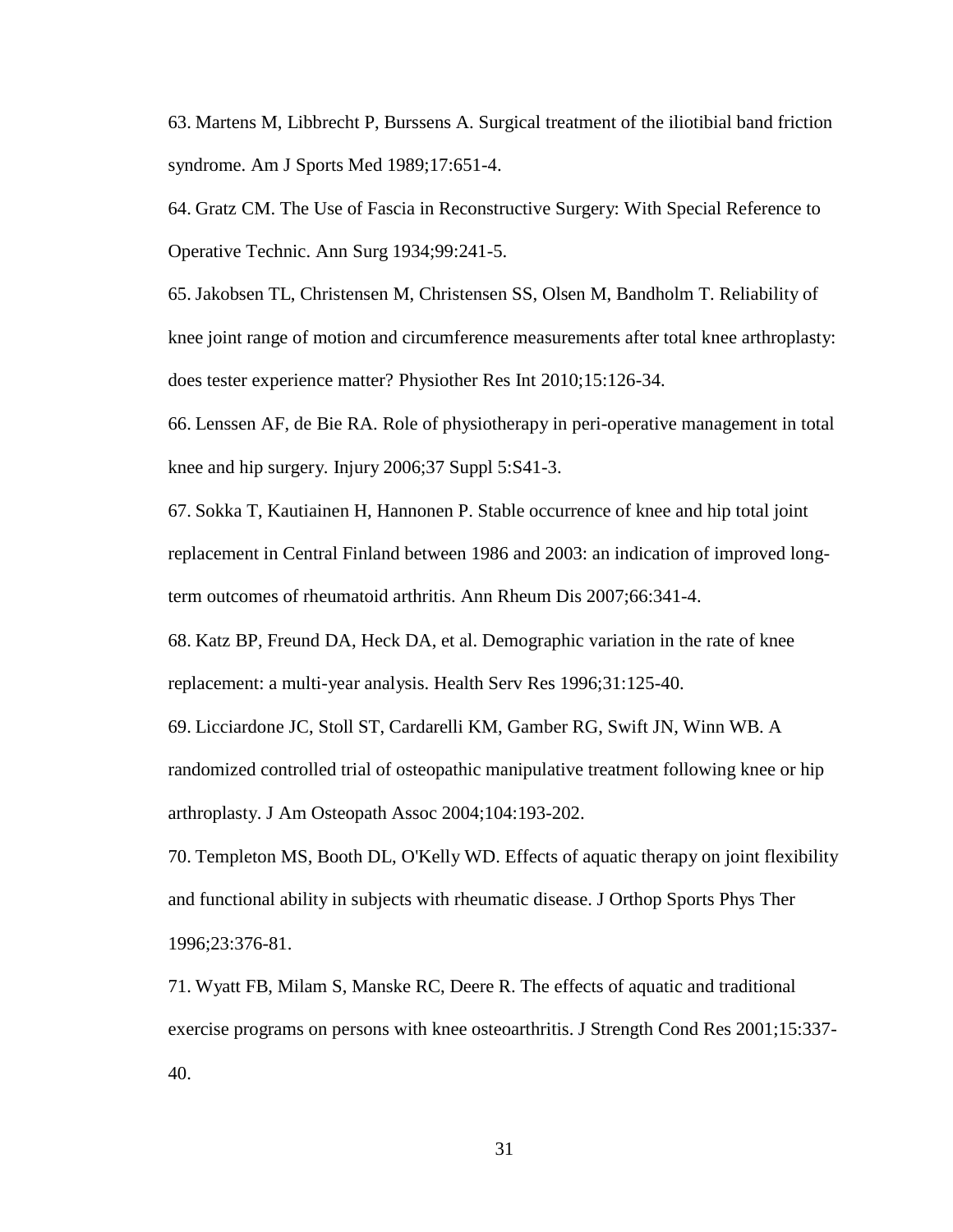72. Tovin BJ, Wolf SL, Greenfield BH, Crouse J, Woodfin BA. Comparison of the effects of exercise in water and on land on the rehabilitation of patients with intraarticular anterior cruciate ligament reconstructions. Phys Ther 1994;74:710-9.

73. Gyurcsik NC, Estabrooks PA, Frahm-Templar MJ. Exercise-related goals and selfefficacy as correlates of aquatic exercise in individuals with arthritis. Arthritis Rheum 2003;49:306-13.

74. Wang T-J, Belza B, Elaine Thompson F, Whitney JD, Bennett K. Effects of aquatic exercise on flexibility, strength and aerobic fitness in adults with osteoarthritis of the hip or knee. J Adv Nurs 2007;57:141-52.

75. Kennedy DM, Stratford PW, Riddle DL, Hanna SE, Gollish JD. Assessing recovery and establishing prognosis following total knee arthroplasty. Phys Ther 2008;88:22-32. 76. Gray H (1901). Gray's Anatomy The Classic Collector's Edition. New York. Bounty books. 274-287.

77. Andrew J, Gerald J (1939). Anatomy and Physiology for Manual Therapies. New Jersey. John Wiley & Sons.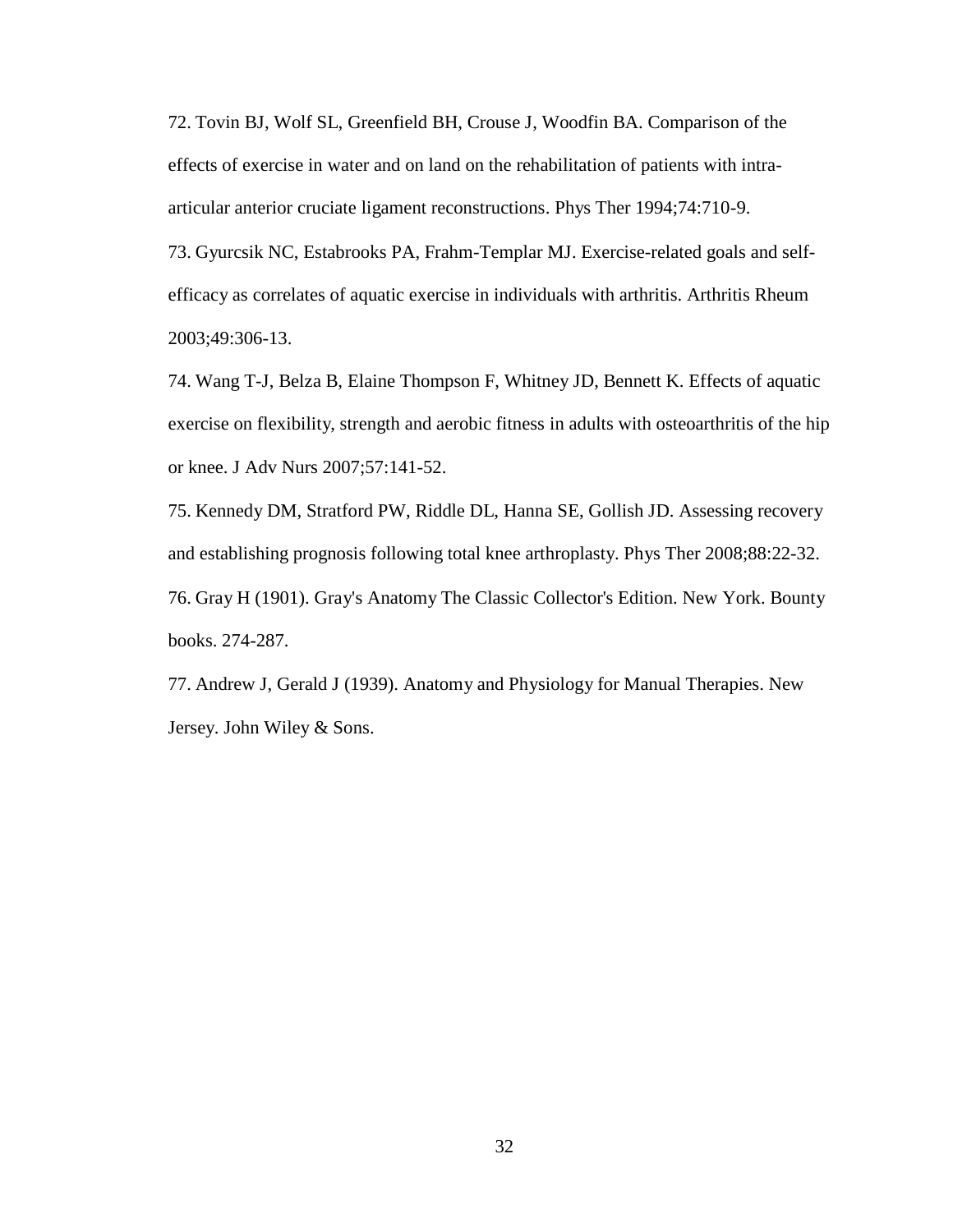Appendix Ι

IRB Approval



# **Biomedical IRB – Exempt Review Deemed Exempt**

| DATE:        | <b>May 24, 2011</b>                                                                                                                                                                                  |
|--------------|------------------------------------------------------------------------------------------------------------------------------------------------------------------------------------------------------|
| TO:          | Dr. John Young, Kinesiology                                                                                                                                                                          |
| <b>FROM:</b> | Office of Research Integrity – Human Subjects                                                                                                                                                        |
| RE:          | Notification of review by /John Mercer/Dr. John Mercer, Chair<br>Protocol Title: Aqua-stretch and Knee Joint Range of Motion in Knee<br><b>Joint Replacement Patients</b><br>Protocol $# 1104-3797M$ |

This memorandum is notification that the project referenced above has been reviewed as indicated in Federal regulatory statutes 45CFR46 and deemed exempt under 45 CFR 46.101(b)4.

*Any* changes to the application may cause this project to require a different level of IRB review. Should any changes need to be made, please submit a **Modification Form**. When the above-referenced project has been completed, please submit a **Continuing Review/Progress Completion report** to notify ORI – HS of its closure.

If you have questions or require any assistance, please contact the Office of Research Integrity - Human Subjects at [IRB@unlv.edu](mailto:IRB@unlv.edu) or call 895-2794.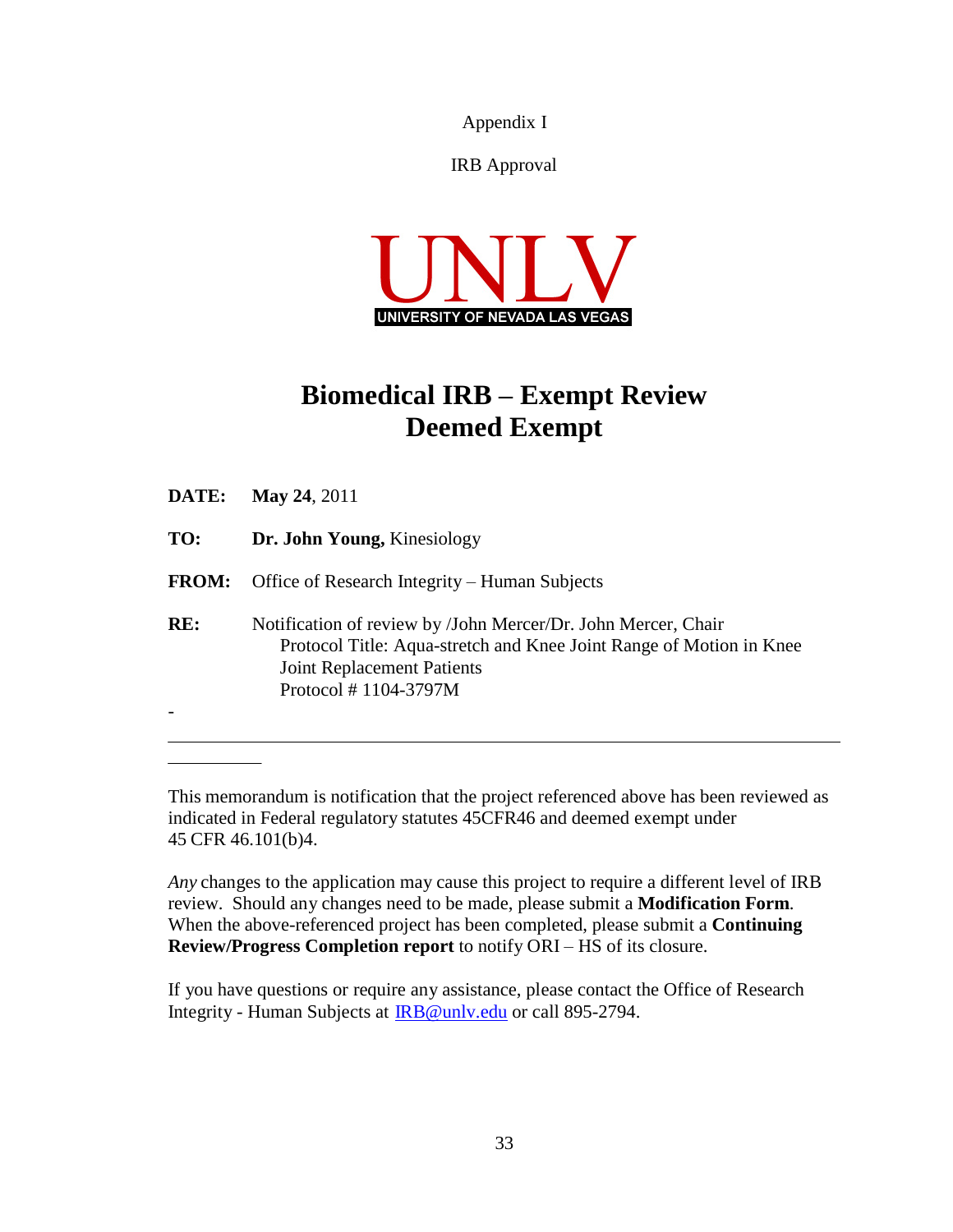#### APPENDIX II Conventional

#### Physiotherapy Regime APPENDIX

#### П

#### PHASE I: EARLY FUNCTION (WEEK 1)

Goals:

1. Demonstrate safe and independent transfers from bed and various surfaces.

2. Demonstrate safe and independent ambulation with appropriate assistant device.

- 3. Negotiate steps safely with wide based quad cane (WBQC) or crutches.
- 4. Demonstrate fair to good static and dynamic balance with appropriate assistant device.
- 5. Attain full extension  $(0^{\circ})$  and  $100^{\circ}$  flexion of the involved knee.
- 6. Demonstrate home exercise program (HEP) accurately.

Day of Surgery

• CPM 0-100° started in Recovery Room for minimum of 4 hours.

- Ice for 20 minutes every 1-2 hours.
- A towel roll should be placed under the ankle when the CPM is not in use.

POD #1

• Increase CPM approximately 10° (more if tolerated). Continue daily until patient achieves 100° of active knee flexion.

- Ice involved knee for 15 minutes for minimum of 3 times per day (more if necessary).
- Review and perform all bedside exercises which include ankle pumps, quadriceps sets, gluteal sets, and heel slides.
- Sit at the edge of bed with necessary assistance.
- Ambulate with standard walker 15' with moderate assistance.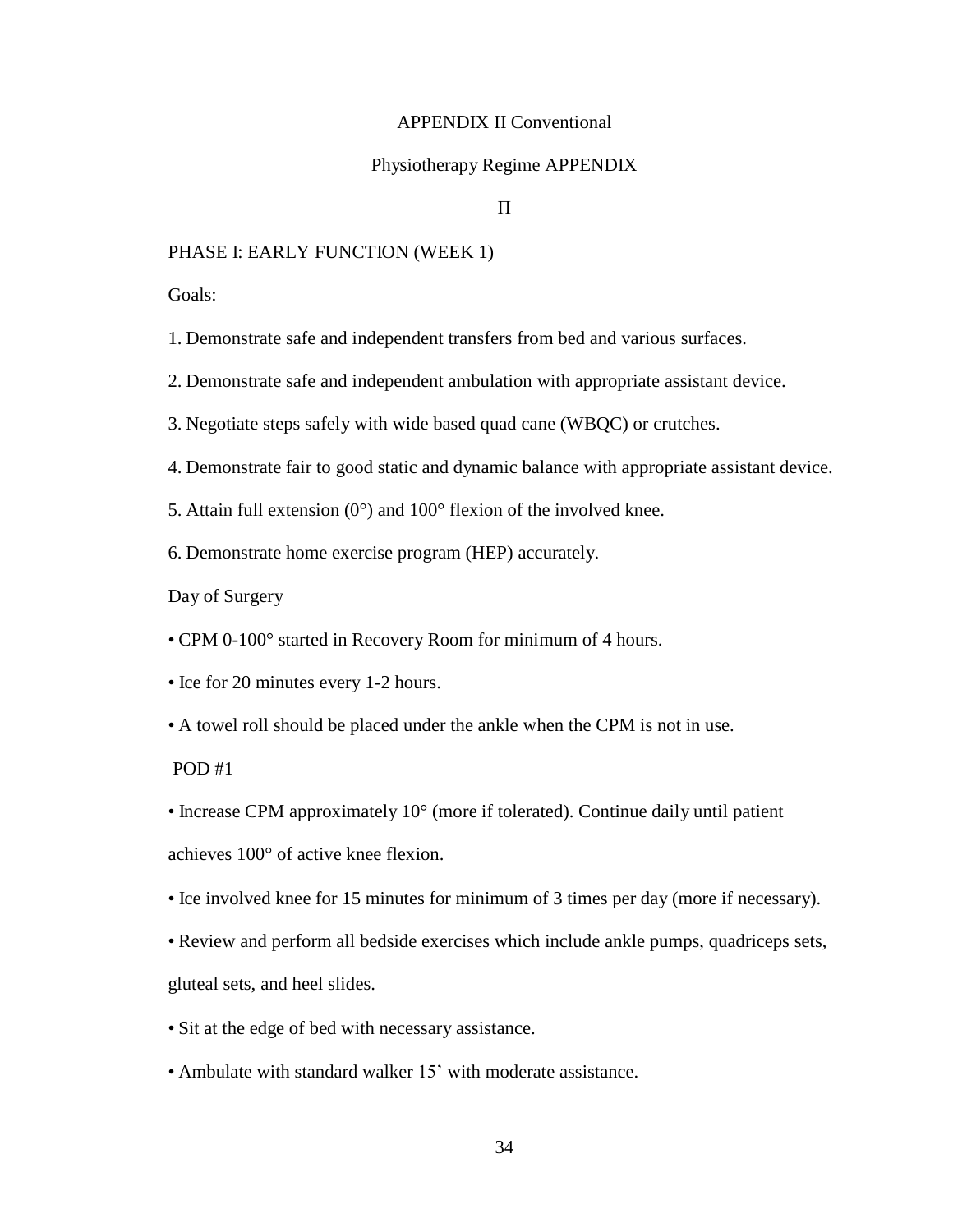- Sit in a chair for 15 minutes.
- Actively move knee 0-70°.

#### **POD #2**

• Continue as above with emphasis on improving ROM, performing proper gait pattern with assistant device, decreasing pain and swelling, and promoting independence with functional activities.

- Perform bed exercises independently 5 times per day.
- Perform bed mobility and transfers with minimum assistance.
- Ambulate with standard walker 75-100° with contact guarding.
- Ambulate to the bathroom and review toilet transfers.
- Sit in a chair for 30 minutes twice per day, in addition to all meals.
- Actively move knee 0-80°.

#### **POD #3**

- Continue as above.
- Perform bed mobility and transfers with contact guarding.
- Ambulate with standard walker  $150^{\circ}$  with supervision.
- Ambulate with WBQC  $150^\circ$  with contact guarding.
- Negotiate 4 steps with necessary assistance.
- Begin standing hip flexion and knee flexion exercises.
- Sit in a chair for most of the day, including all meals. Limit sitting to 45 minutes in a single session.
- Use bathroom with assistance for all toileting needs.
- Actively move knee 0-90°.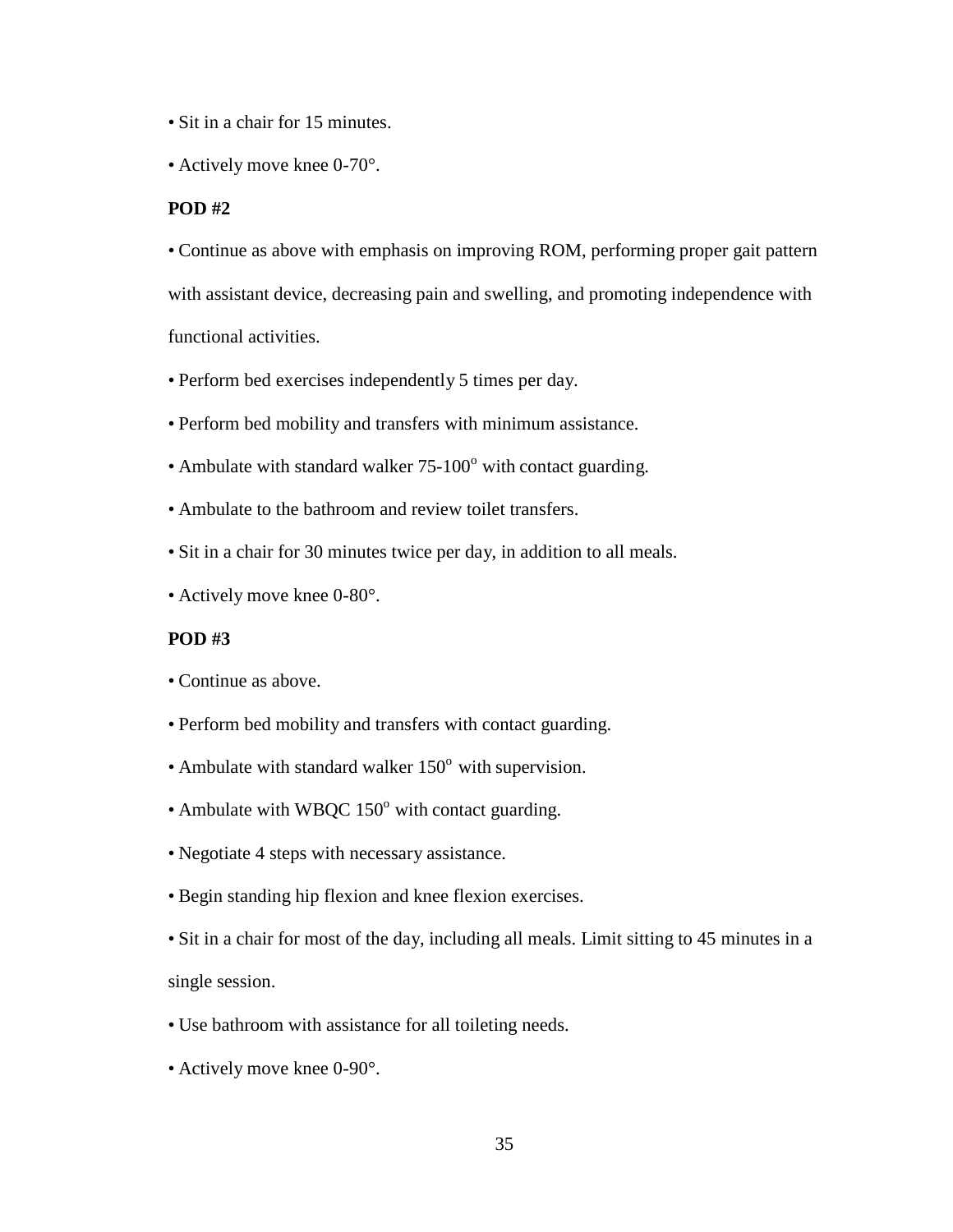#### **POD #4**

- Continue as above.
- Perform bed mobility and transfers independently.
- Ambulate with WBQC 300' with distant supervision.
- Negotiate 4-8 steps with necessary assistance.
- Perform HEP with assistance. Continue to sit in chair for all meals and most of the day.

Be sure to stand and stretch your operated leg every 45 minutes.

- Actively move knee 0-95°.
- Discharge from the hospital to home if ambulating and negotiating stairs independently.

#### **POD #5**

- Continue as above.
- Perform bed mobility and transfers independently.
- Ambulate with WBQC 400' independently.
- Negotiate 4-8 steps with WBQC safely.
- Perform HEP independently.
- Actively move knee 0-100°.
- Discharge from the hospital to home.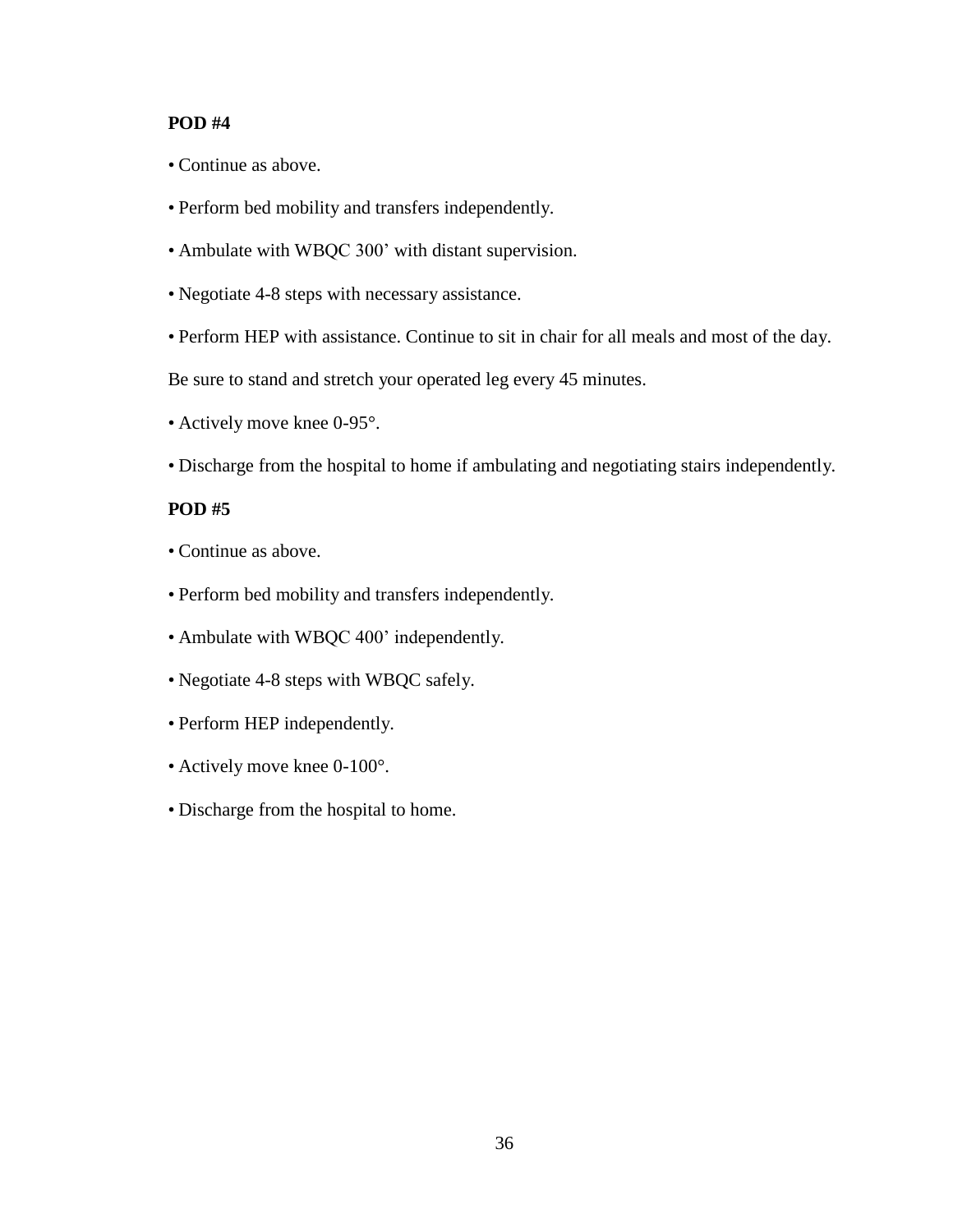# Appendix III

# Sample AquaStretch Therapy Regime

| Name:                                  |       |  | Dx: | <b>Knee</b> | <b>Precautions</b> |  |  |
|----------------------------------------|-------|--|-----|-------------|--------------------|--|--|
|                                        |       |  |     |             |                    |  |  |
| <b>Exercise</b>                        | Date: |  |     |             |                    |  |  |
| <b>ROM/SPL Before Treatment</b>        |       |  |     |             |                    |  |  |
|                                        |       |  |     |             |                    |  |  |
| Footwork: Foot, Ankle, Toe, Grip       |       |  |     |             |                    |  |  |
| Lower Leg (Gastroc/Soleus              |       |  |     |             |                    |  |  |
| Achilles, Peroneals)                   |       |  |     |             |                    |  |  |
| IT Pump/Palpation                      |       |  |     |             |                    |  |  |
| Leg Over Shoulder (Wall hang;          |       |  |     |             |                    |  |  |
| Patella, incision)                     |       |  |     |             |                    |  |  |
|                                        |       |  |     |             |                    |  |  |
| Leg Riding/Knee flexion                |       |  |     |             |                    |  |  |
| Thigh Riding/Quad Release              |       |  |     |             |                    |  |  |
|                                        |       |  |     |             |                    |  |  |
| <b>Standing Knee Flexion</b>           |       |  |     |             |                    |  |  |
| One Leg Standing                       |       |  |     |             |                    |  |  |
|                                        |       |  |     |             |                    |  |  |
|                                        |       |  |     |             |                    |  |  |
|                                        |       |  |     |             |                    |  |  |
|                                        |       |  |     |             |                    |  |  |
|                                        |       |  |     |             |                    |  |  |
| <b>ROM/SPL After Treatment</b>         |       |  |     |             |                    |  |  |
| <b>Total AquaStretch Time/Initials</b> |       |  |     |             |                    |  |  |

## AquaStretch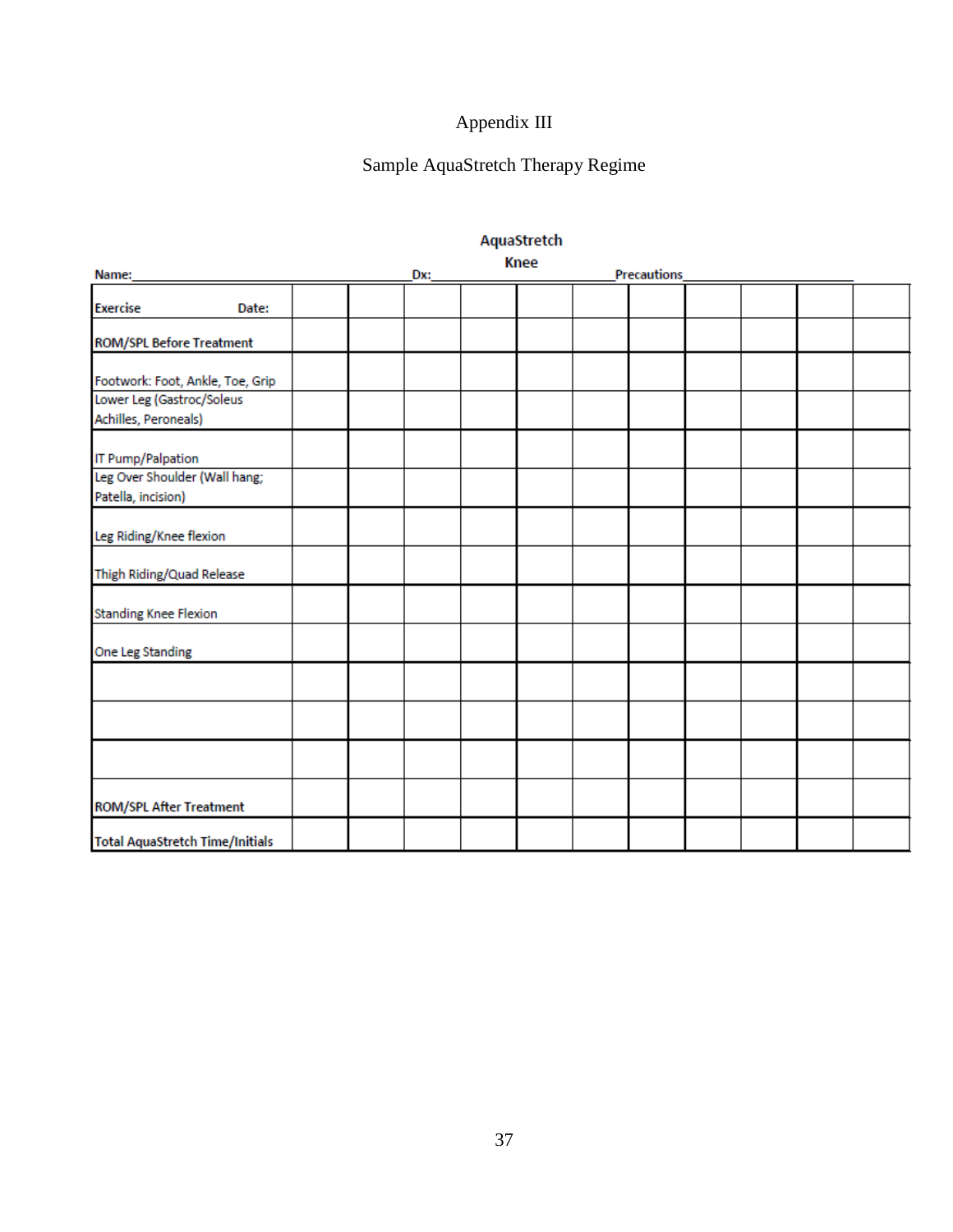## Appendix IV

| Case # | AGE | <b>SEX</b> | <b>DOS</b> | PT dates | No of<br>Sessions | Initial<br>Extension | Initial<br>Flexion | Final<br>Extension | Final<br>Flexion |
|--------|-----|------------|------------|----------|-------------------|----------------------|--------------------|--------------------|------------------|
|        |     |            |            |          |                   |                      |                    |                    |                  |
|        |     |            |            |          |                   |                      |                    |                    |                  |
|        |     |            |            |          |                   |                      |                    |                    |                  |
|        |     |            |            |          |                   |                      |                    |                    |                  |
|        |     |            |            |          |                   |                      |                    |                    |                  |
|        |     |            |            |          |                   |                      |                    |                    |                  |
|        |     |            |            |          |                   |                      |                    |                    |                  |
|        |     |            |            |          |                   |                      |                    |                    |                  |
|        |     |            |            |          |                   |                      |                    |                    |                  |
|        |     |            |            |          |                   |                      |                    |                    |                  |
|        |     |            |            |          |                   |                      |                    |                    |                  |
|        |     |            |            |          |                   |                      |                    |                    |                  |
|        |     |            |            |          |                   |                      |                    |                    |                  |
|        |     |            |            |          |                   |                      |                    |                    |                  |
|        |     |            |            |          |                   |                      |                    |                    |                  |
|        |     |            |            |          |                   |                      |                    |                    |                  |

## Sample Data Collection sheet for Conventional Physiotherapy patients

Date of Surgery

DOS<br>PT<br>dates Physiotherapy dates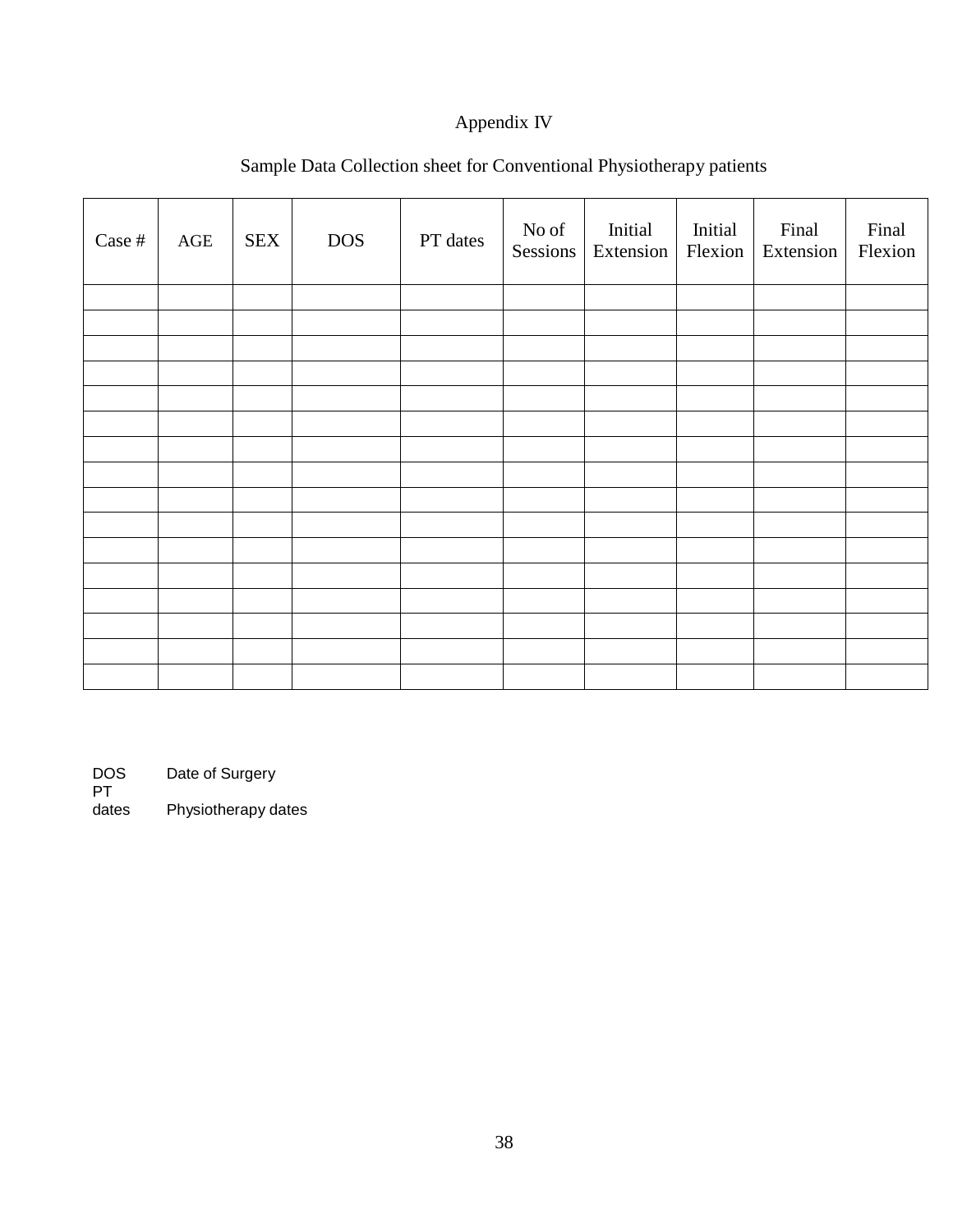# Appendix V

# Sample Data Collection sheet for AquaStretch and Physiotherapy patients

| Case #         | Age | <b>DOS</b> | PT Dates | <b>Total PT</b><br><b>Visits</b> | Total<br>A/S<br>Visits* | $A/S$ (in degrees) | <b>ROM Start of</b> | ROM End of<br>$A/S$ $(D/C)*$ |  |
|----------------|-----|------------|----------|----------------------------------|-------------------------|--------------------|---------------------|------------------------------|--|
|                |     |            |          |                                  |                         |                    |                     |                              |  |
| 2              |     |            |          |                                  |                         |                    |                     |                              |  |
| 3              |     |            |          |                                  |                         |                    |                     |                              |  |
| $\overline{4}$ |     |            |          |                                  |                         |                    |                     |                              |  |
| 5              |     |            |          |                                  |                         |                    |                     |                              |  |
| 6              |     |            |          |                                  |                         |                    |                     |                              |  |
| 7              |     |            |          |                                  |                         |                    |                     |                              |  |

| <b>DOS</b> | Date of Surgery     |
|------------|---------------------|
| PT dates   | Physiotherapy dates |
| A/S        | AquaStretch         |
| <b>ROM</b> | Range of Motion     |
| D/C        | Discharge           |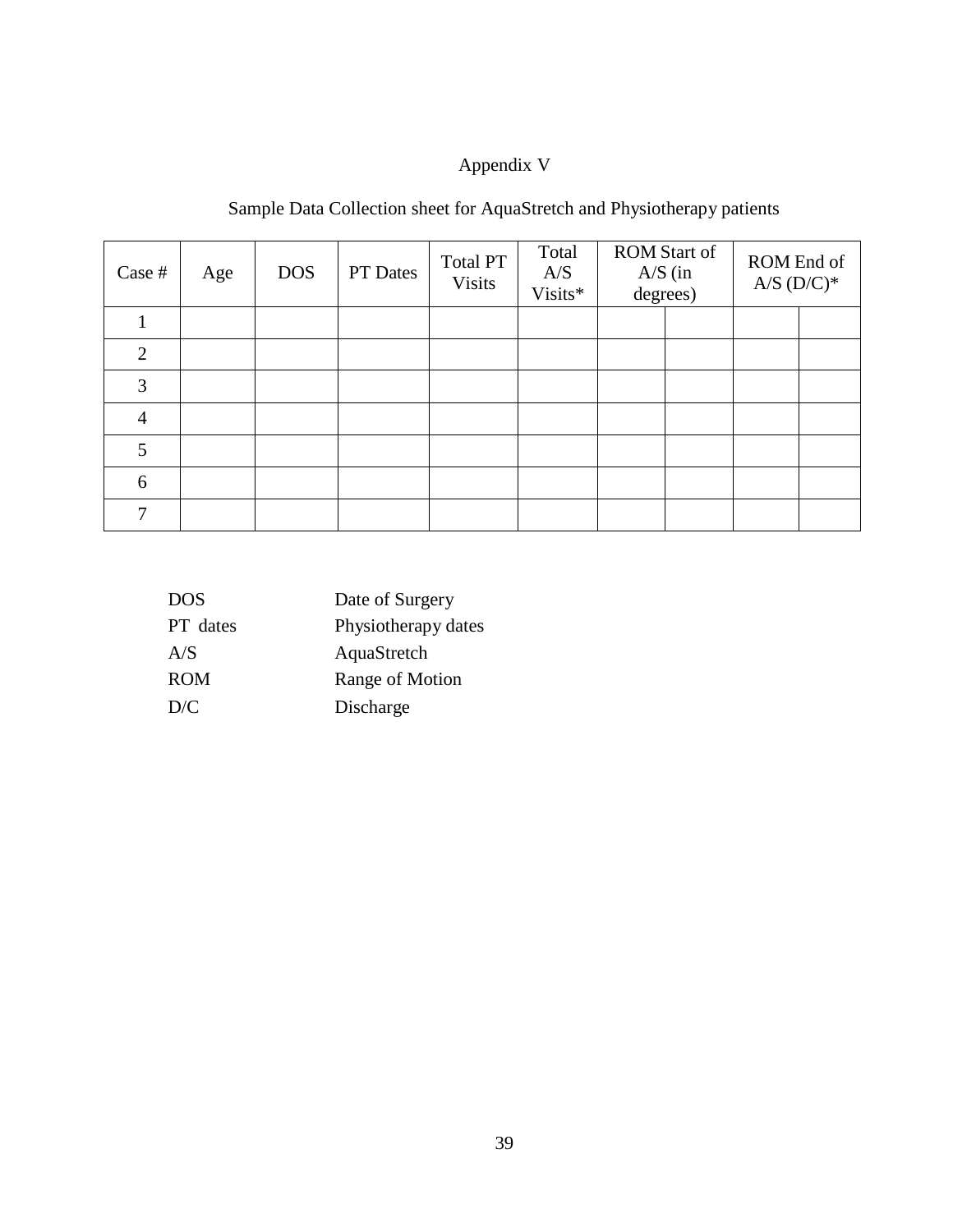# Appendix VI

## Tests of Within-Subjects Effects

| Source            | Type III<br>Sum of<br>Squares | df | Mean<br>Square | $\mathbf F$ | Sig.     | Partial Eta<br>Squared | Observed<br>Power <sup>a</sup> |
|-------------------|-------------------------------|----|----------------|-------------|----------|------------------------|--------------------------------|
| Time              | 3193.16                       |    | 3193.16        | 137.773     | $\Omega$ | 0.868                  |                                |
| Time *<br>Therapy | 66.199                        |    | 66.199         | 2.856       | 0.106    | 0.12                   | 0.364                          |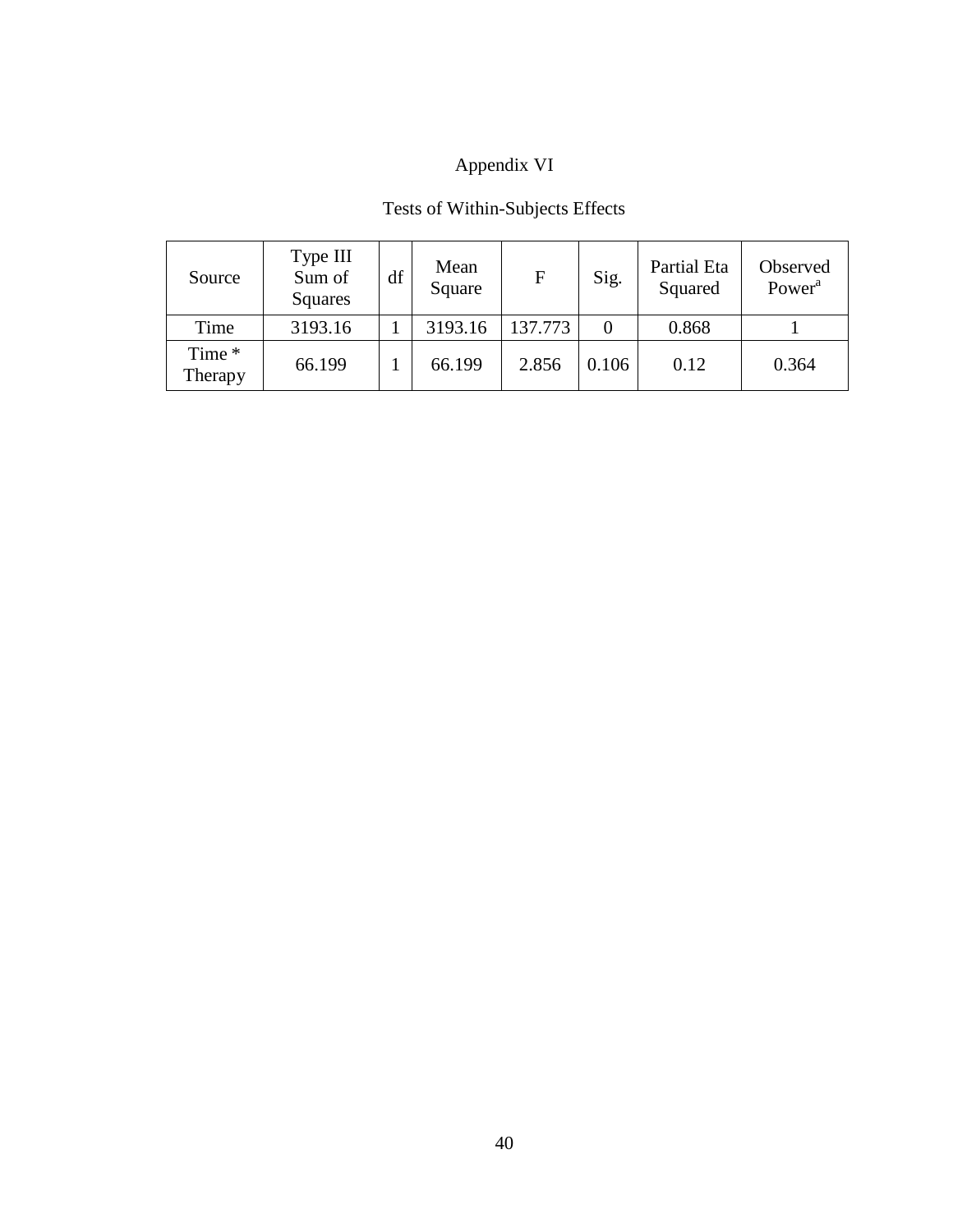# Appendix VII

# Tests of Between-Subjects Effects

| Source  | Type III Sum<br>of Squares | df | Mean<br>Square | F     | Sig.  | Partial Eta<br>Squared | Observed<br>Power <sup>a</sup> |
|---------|----------------------------|----|----------------|-------|-------|------------------------|--------------------------------|
| Therapy | 8.398                      |    | 8.398          | 0.028 | 0.869 | 0.001                  | 0.053                          |
| Error   | 6316.43                    | 21 | 300.782        |       |       |                        |                                |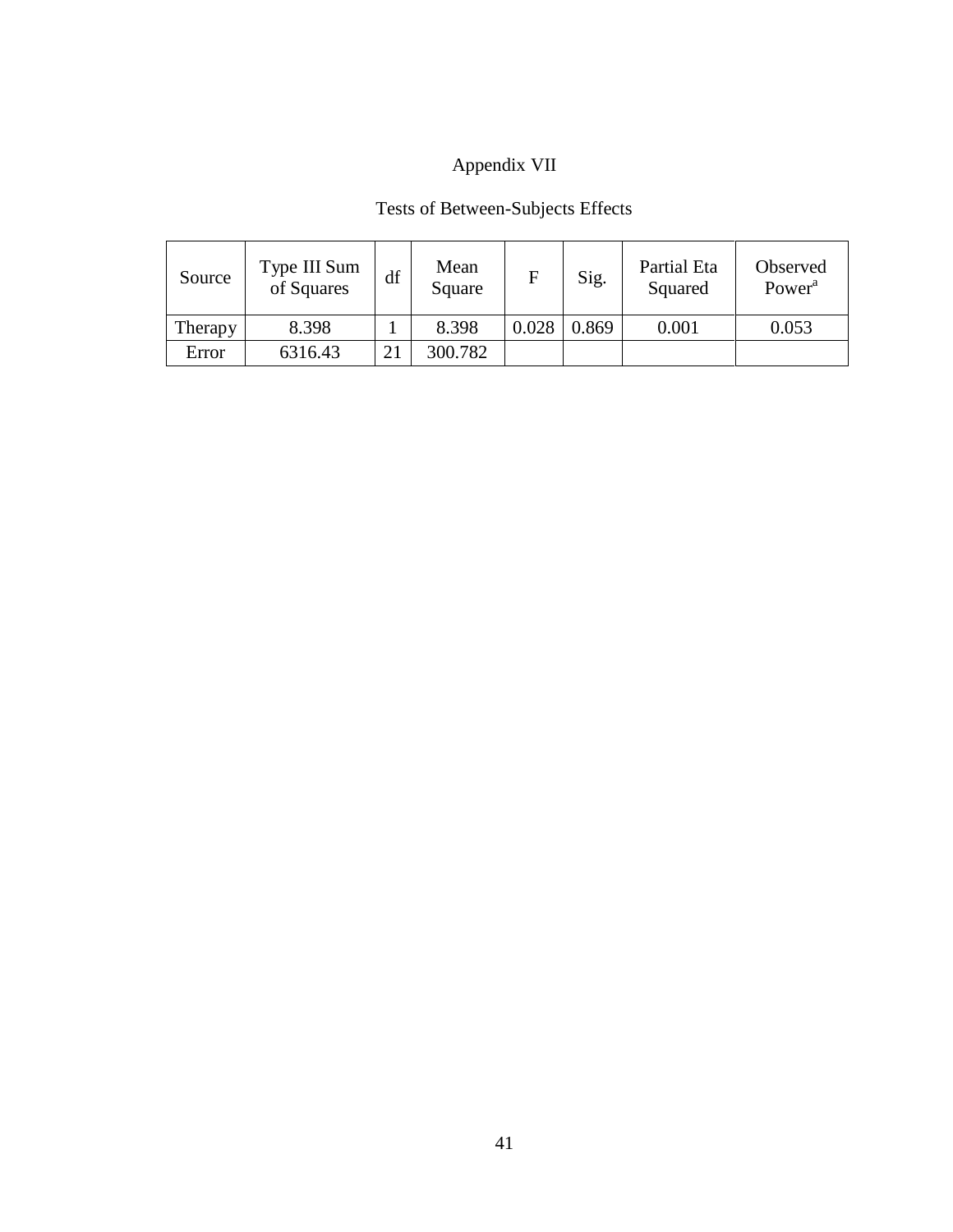# Appendix VIII

# Independent t-test for days of start of therapy

|                             | Levene's Test for<br>Equality of<br>Variances |       | t-test for Equality of Means |                    |                          |  |  |
|-----------------------------|-----------------------------------------------|-------|------------------------------|--------------------|--------------------------|--|--|
| Days of start of<br>therapy | F                                             | Sig.  | Sig. (2-tailed)              | Mean<br>Difference | Std. Error<br>Difference |  |  |
|                             | $0.70^{\circ}$                                | 0.412 | 0.528                        | $-1.40179$         | 2.18198                  |  |  |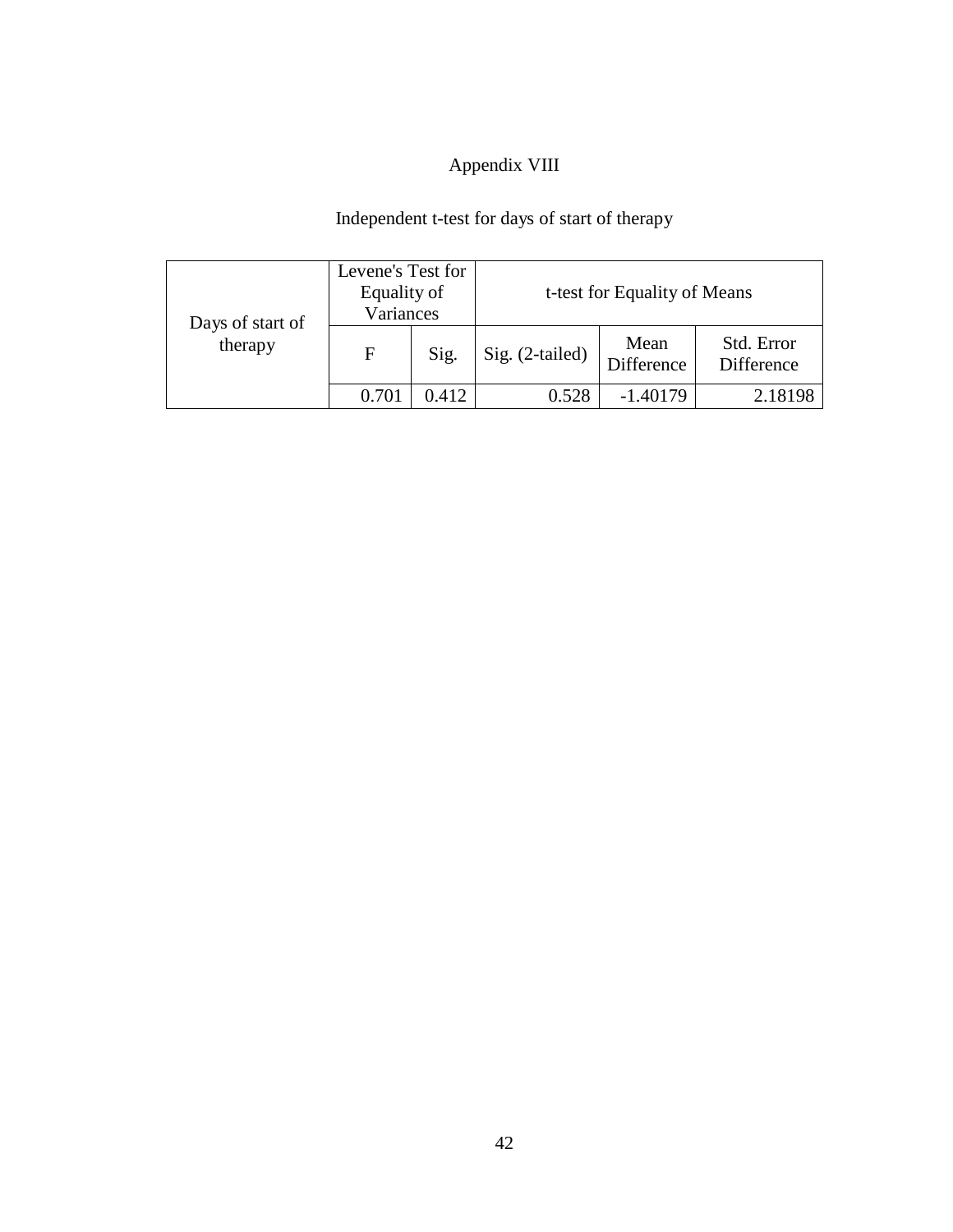# Appendix IX

## Independent t-test for Days of rehabilitation for both groups

|                           | Levene's Test for<br>Equality of<br>Variances |      |    | t-test for Equality of Means |                    |                          |  |  |  |
|---------------------------|-----------------------------------------------|------|----|------------------------------|--------------------|--------------------------|--|--|--|
| Days of<br>Rehabilitation | F                                             | Sig. | df | Sig. (2-tailed)              | Mean<br>Difference | Std. Error<br>Difference |  |  |  |
|                           | 1.648                                         | .213 |    | .243                         | 5.30357            | 4.41298                  |  |  |  |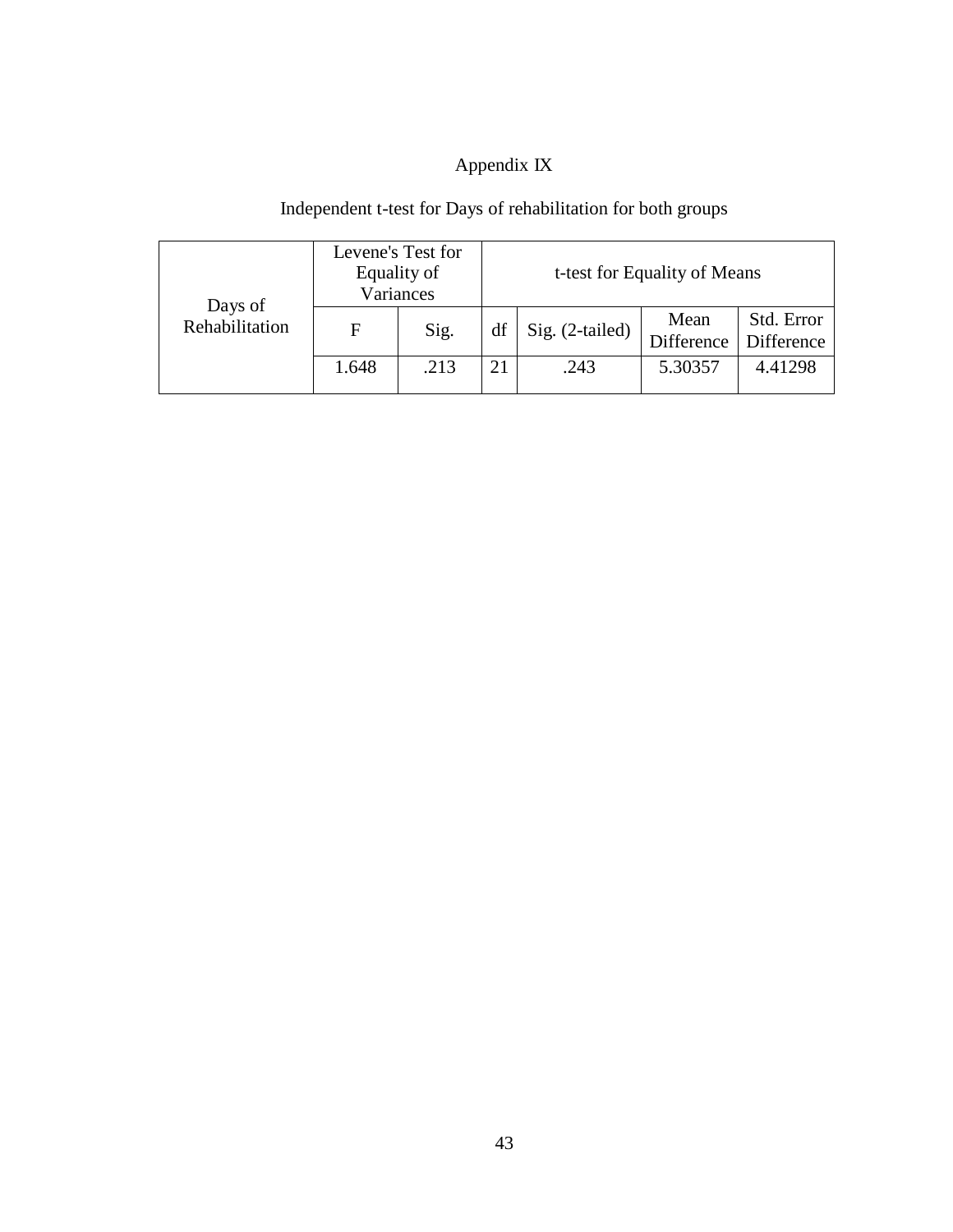# Appendix X

# Independent t-test for no of therapy sessions in both groups

| No of Sessions | Levene's Test for<br>Equality of<br>Variances |      | t-test for Equality of Means |                 |                    |                          |  |  |
|----------------|-----------------------------------------------|------|------------------------------|-----------------|--------------------|--------------------------|--|--|
|                | F                                             | Sig. | df                           | Sig. (2-tailed) | Mean<br>Difference | Std. Error<br>Difference |  |  |
|                | .003                                          | .960 | 21                           | .215            | $-1.79464$         | 1.40475                  |  |  |